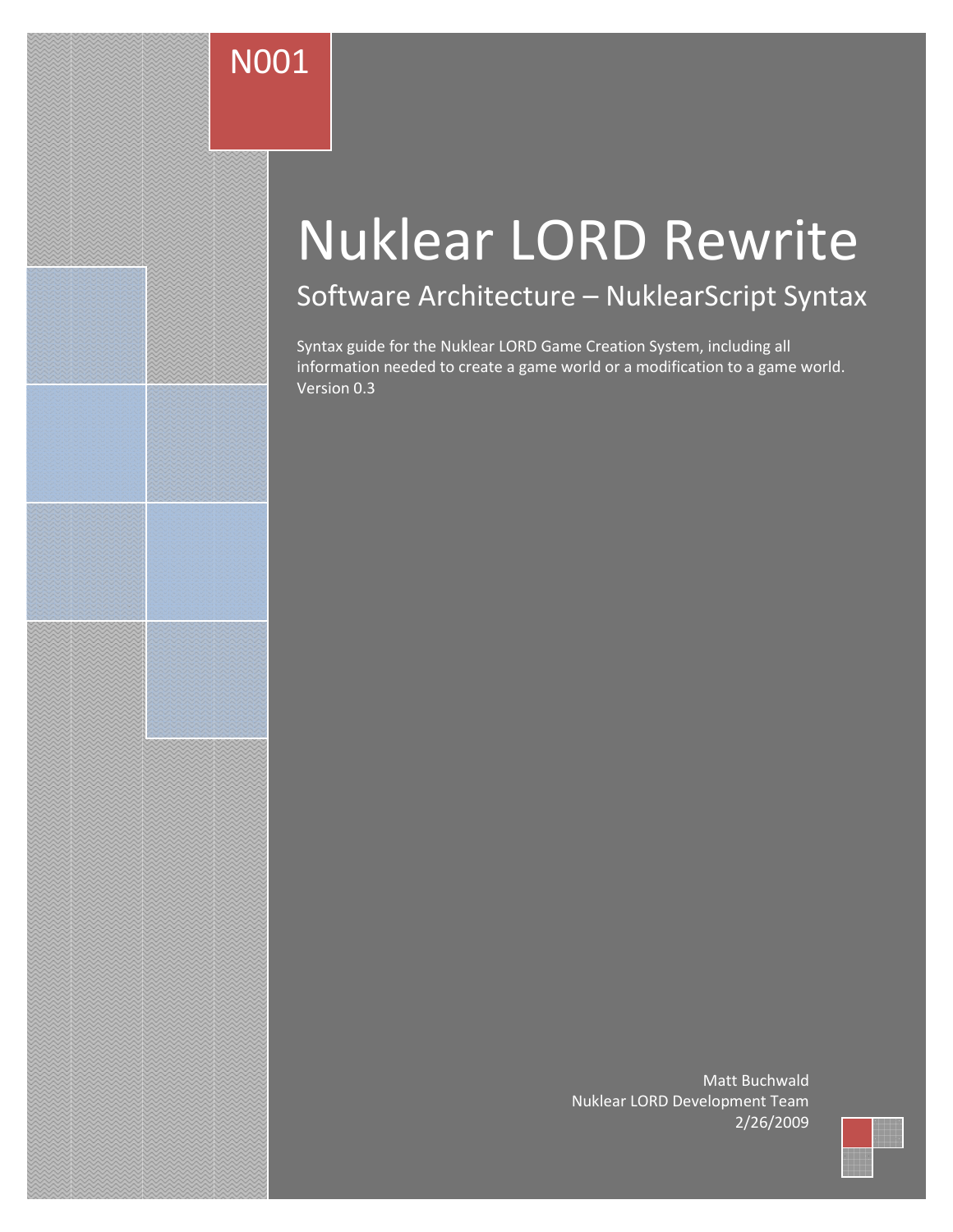### Revision History

| Version | <b>Date</b> | <b>Description</b>          |
|---------|-------------|-----------------------------|
| 0.3     | 2/26/2009   | <b>Initial Draft Review</b> |
|         |             |                             |
|         |             |                             |
|         |             |                             |
|         |             |                             |
|         |             |                             |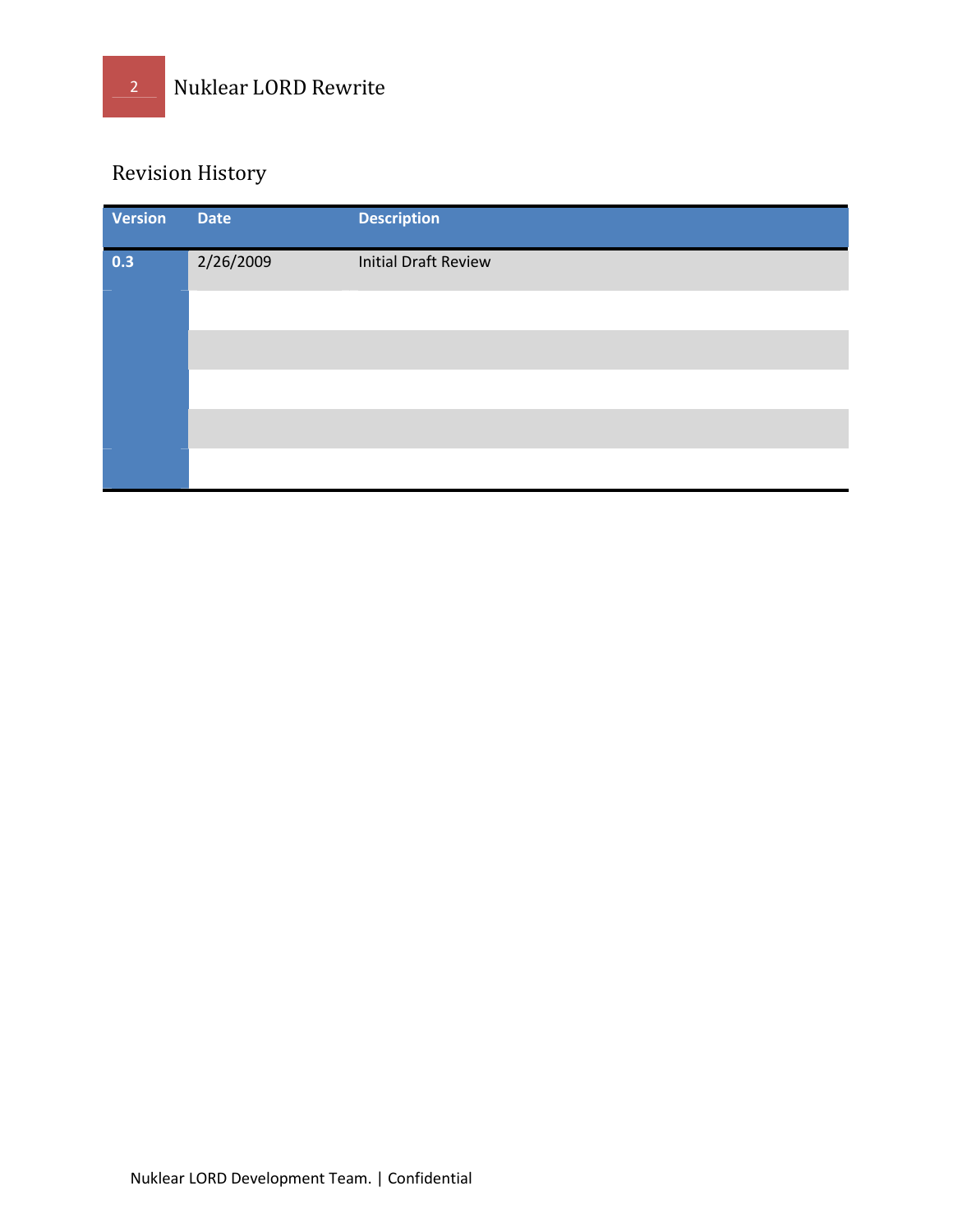# Software Architecture - Client Application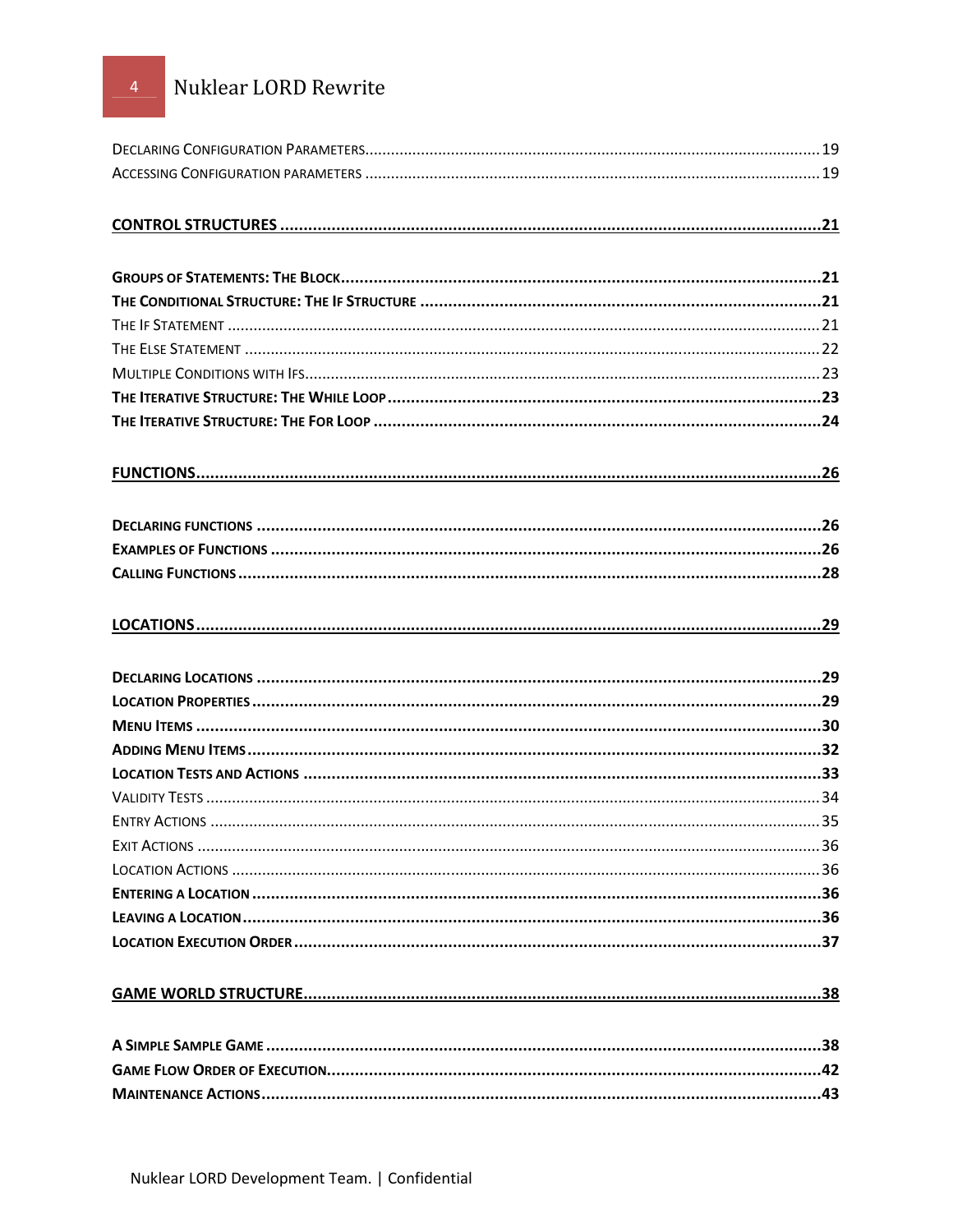## Software Architecture - Client Application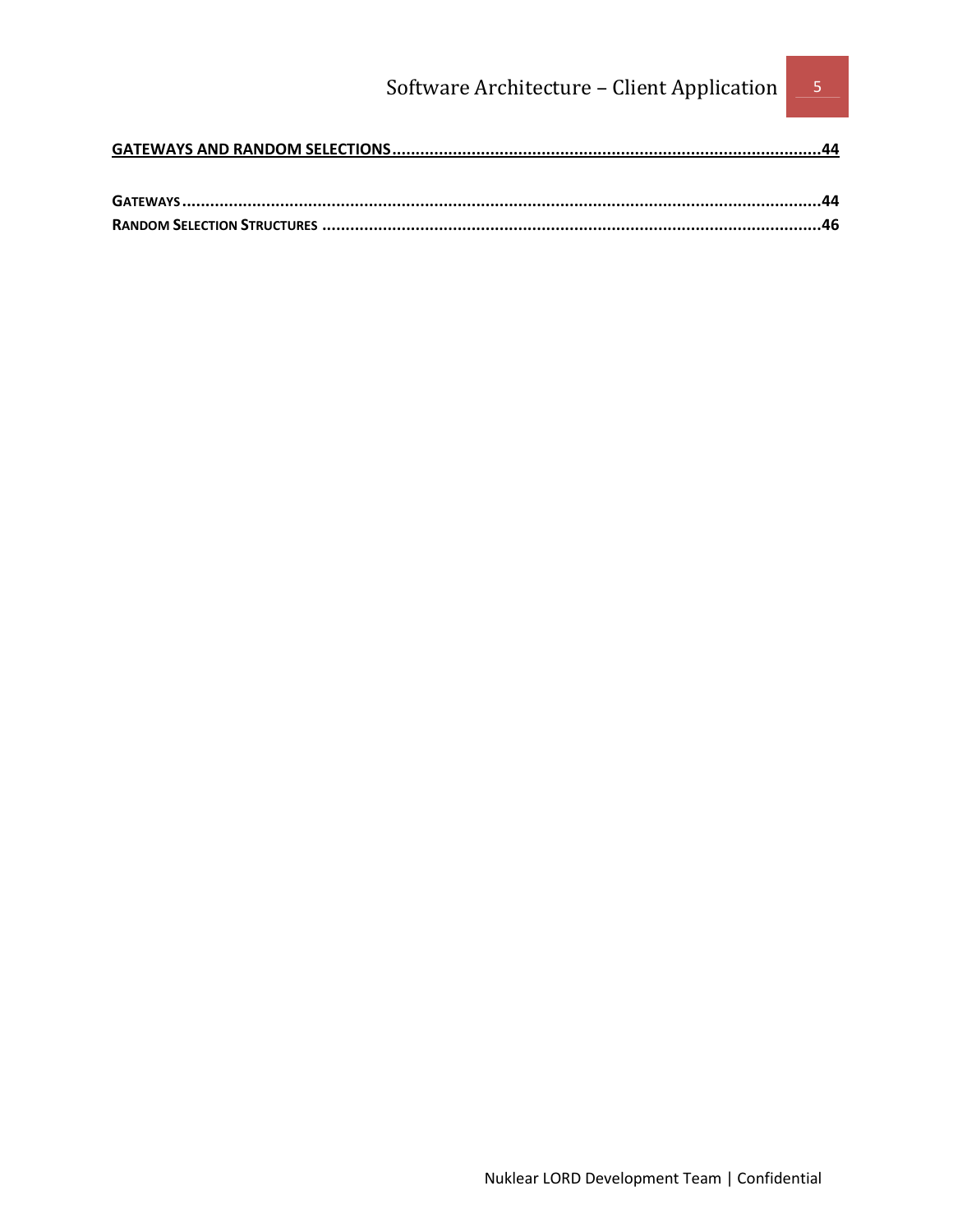### **Overview**

This specification will be used during the development of Nuklear LORD Software to track and document the major architecture decisions of the NuklearScript Syntax. Software development is a fluid process and it is not practical to pre-engineer the system down to every component prior to writing any code. It is more useful to design guidelines and an overall philosophy to the code structure to give the development and final code consistency and clarity.

As the software is developed, this document will grow and capture the design decisions made during the various phases of the project. Overviews of these phases are listed next.

### Initial Design

In the initial design, we present the initial syntax plan for the NuklearScript scripting language.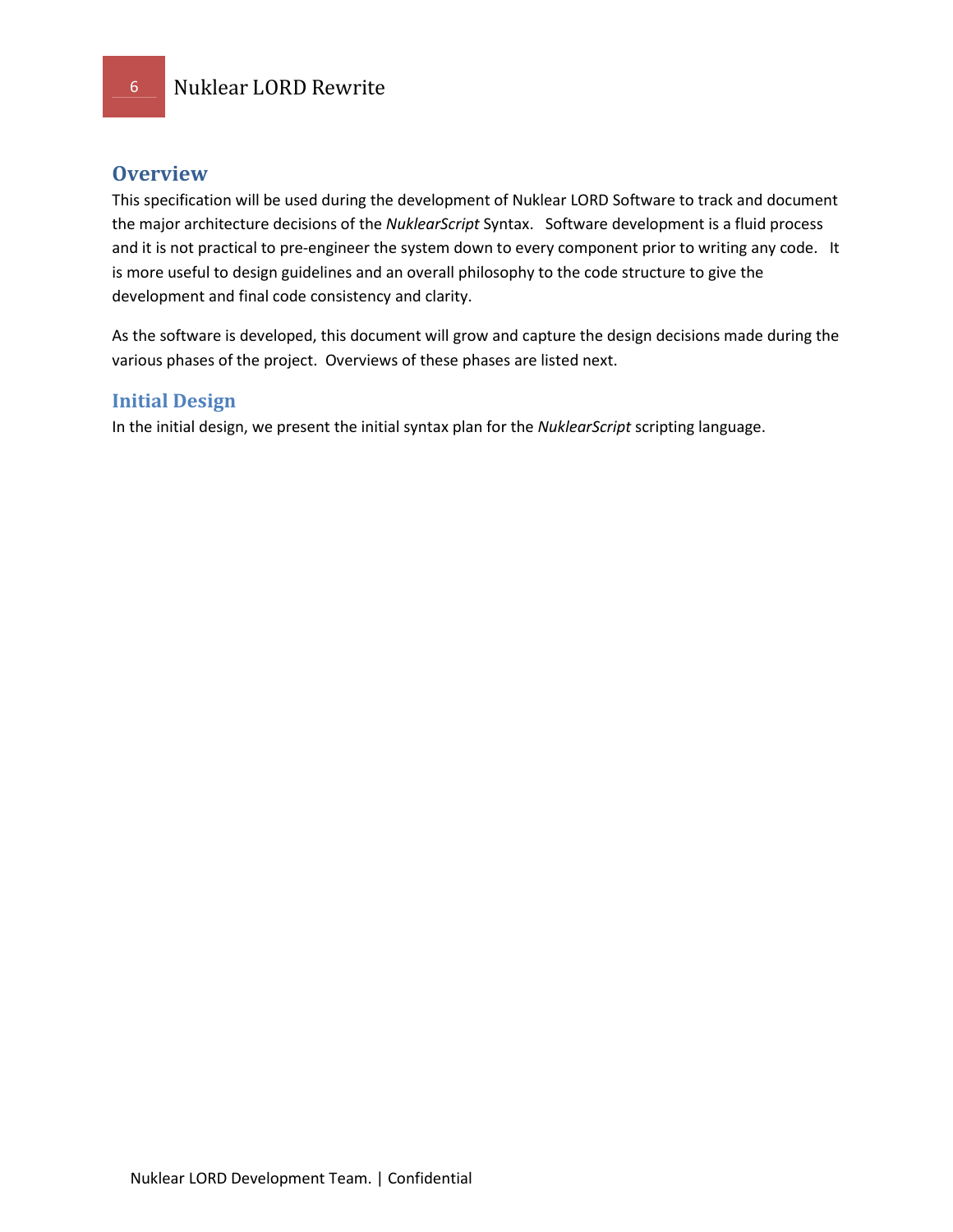### Variables

Several different variable types are available in NuklearScript.

### Variable Types

| <b>Variable</b> | <b>Meaning</b>                            | <b>Range</b>                                                                                           |
|-----------------|-------------------------------------------|--------------------------------------------------------------------------------------------------------|
| short           | 16-bit integer                            | -32768 to 32767                                                                                        |
| int             | 32-bit integer                            | -2147483648 to 2147483647                                                                              |
| long            | 64-bit integer                            | -9223372036854775808 to 9223372036854775807                                                            |
| double          | Double Precision<br><b>Floating Point</b> | Any real number. No limit to range, but accuracy decreases as<br>numbers get very large or very small. |
| bool            | <b>Boolean</b>                            | false or true                                                                                          |
| string          | <b>String Variable</b>                    | A string of ASCII characters.                                                                          |
| char            | <b>Character Variable</b>                 | A single ASCII character.                                                                              |

### Declaring Variables

Variables make up the data building blocks of the any language. In NuklearScript, all variables must be declared before they can be used. A variable declaration consists of the variable type, followed by the desired variable name and then a semicolon. Variable names must begin with a letter and may contain letters, numbers, and underscores. Examples:

**int damage;** 

```
bool lightShield;
```
This would declare one 32-bit integer variable named damage and one Boolean variable named lightShield.

### Assigning Values to Variables

Once declared, variables may be assigned a value using the assignment operator (**=**). The default value for all numeric variables is zero. Boolean variables default to false while string variables default to the empty string (**""**). Examples:

```
damage = 500;
```

```
lightShield = true;
```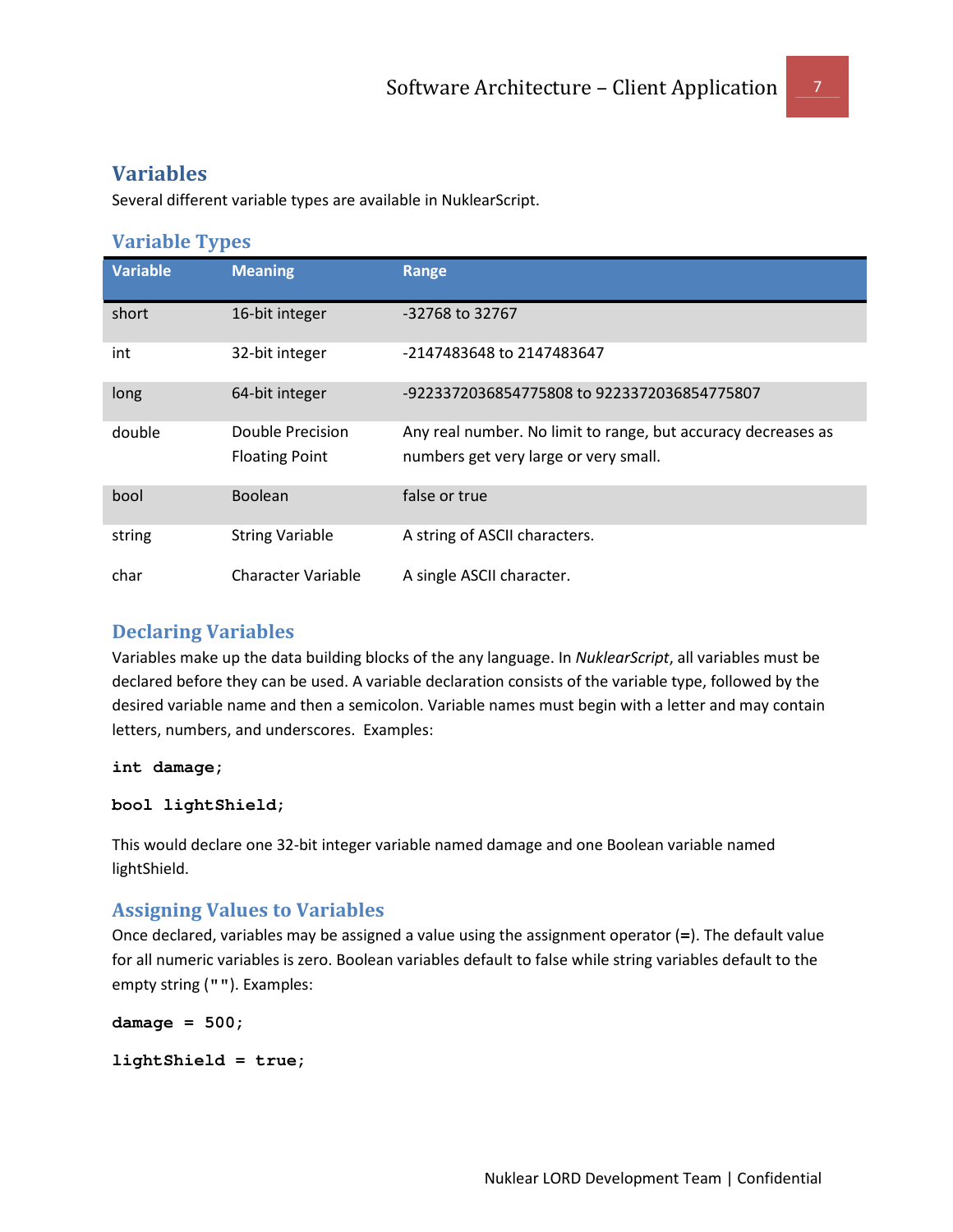The above example would set **damage** equal to 500 and **lightShield** equal to true. The value to the right of the assignment operator may be a value, an expression, or a function that returns the correct type of value.

You may also combine declaration and assignment to initialize a variable to a given value. Examples:

```
int damage = 500;
```

```
bool lightShield = true;
```
### Variable Scope

All variables exist only within the function in which they are declared. If you wish a variable to be used in another function, you must pass it as a parameter to that function.

For Example:

```
function void Scope1() 
{ 
      int num1; 
      int num2; 
     string string1; 
     string string2; 
     num1 = Random(1, 10);num2 = Random(1,10);string1 = SomeOtherFunction();
     while(num1 > num2) 
     { 
           num2 = num2 + 1;string2 = AnotherFunction(num1, num2);
     } 
}
```
The function **SomeOtherFunction** cannot access variables **num1**, **num2**, **string1**, or **string2** because they are defined outside its scope, even though **SomeOtherFunction** is called from within **Scope1**. **AnotherFunction** can access the value of **num1**and **num2**because they have been passed to this function as parameters. The **while** loop can access **num1**, **num2**, **string1**, or **string2** because it is a control structure (not a function) that is contained within **Scope1**, where those variables are declared. Functions will be discussed in depth in a later section.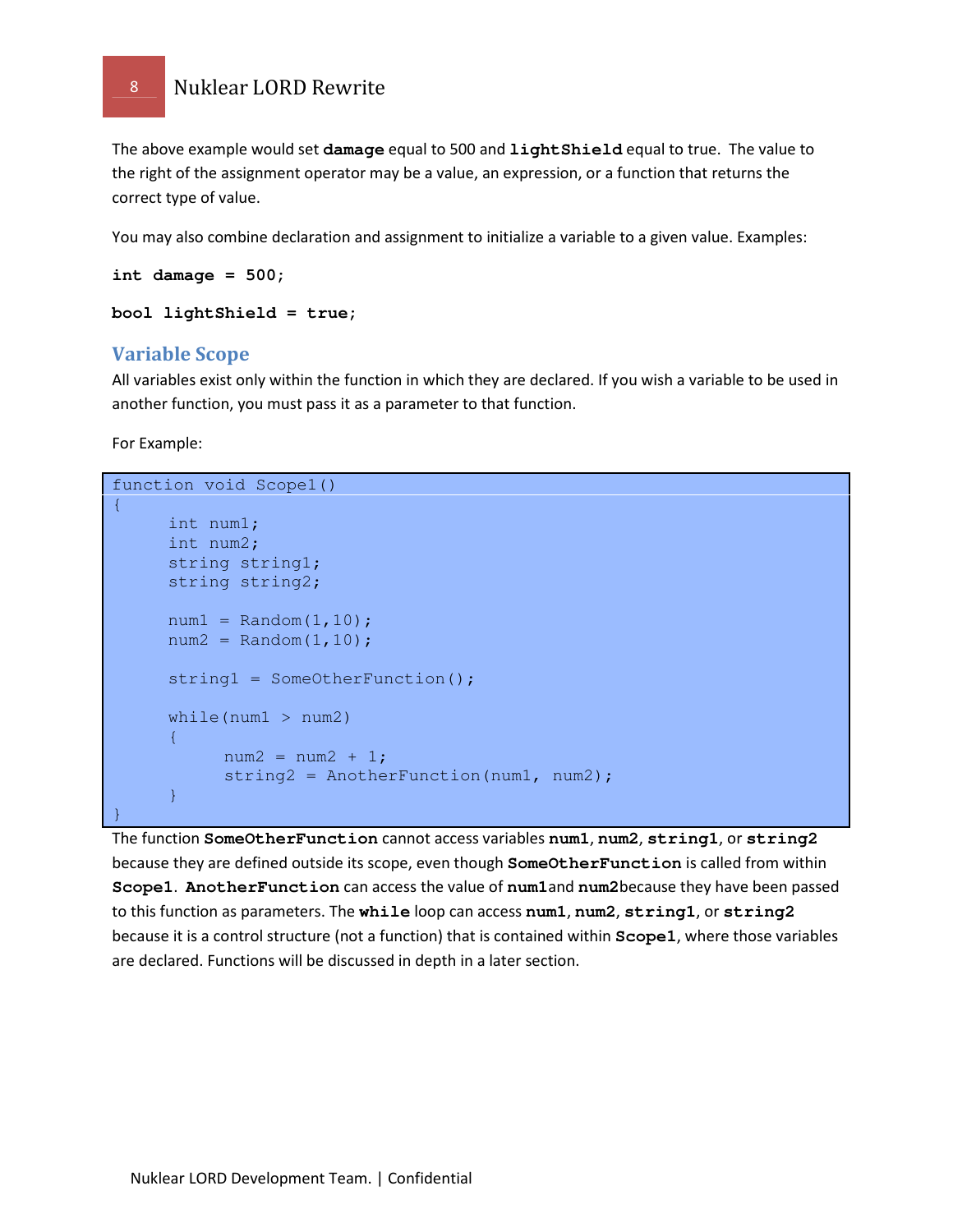### **Operations**

NuklearScript shall support a wide range of arithmetic, logical, and bitwise operations, following a strict order of evaluation, as described below.

### Operator Order of Evaluation

| Operator(s)            | <b>Operation(s)</b>                                  | <b>Order of Evaluation</b>                                                                                                                                                               |
|------------------------|------------------------------------------------------|------------------------------------------------------------------------------------------------------------------------------------------------------------------------------------------|
| $\left( \right)$       | Grouping                                             | Evaluated first. If the parentheses are nested, the innermost pair<br>is evaluated first. If there are multiple pairs at equal nesting<br>levels, the pairs are evaluated left to right. |
| $!, \sim$ , -          | Logical Inversion,<br>Bitwise Inversion,<br>Negation | Evaluated second.                                                                                                                                                                        |
| $*, /, \%$             | Multiplication,<br>Division, Modulus                 | Evaluated third. If there are several, they are evaluated left to<br>right.                                                                                                              |
| $+$ , -                | Addition, Subtraction                                | Evaluated fourth. If there are several, they are evaluated left to<br>right.                                                                                                             |
| <<,>>                  | Bitshift Left, Bitshift<br>Right                     | Evaluated fifth. If there are several, they are evaluated left to<br>right.                                                                                                              |
| &                      | <b>Bitwise AND</b>                                   | Evaluated sixth. If there are several, they are evaluated left to<br>right.                                                                                                              |
| $\boldsymbol{\Lambda}$ | <b>Bitwise Exclusive OR</b>                          | Evaluated seventh. If there are several, they are evaluated left to<br>right.                                                                                                            |
|                        | <b>Bitwise Inclusive OR</b>                          | Evaluated eight. If there are several, they are evaluated left to<br>right.                                                                                                              |
| &&                     | Logical AND                                          | Evaluated ninth. If there are several, they are evaluated left to<br>right.                                                                                                              |
| Н                      | Logical OR                                           | Evaluated tenth. If there are several, they are evaluated left to<br>right.                                                                                                              |
| $<, <=, =>, >$         | Inequality<br>Comparisons                            | Evaluated eleventh. If there are several, they are evaluated left<br>to right.                                                                                                           |
| $==, !=$               | <b>Equality Comparisons</b>                          | Evaluated twelfth. If there are several, they are evaluated left to                                                                                                                      |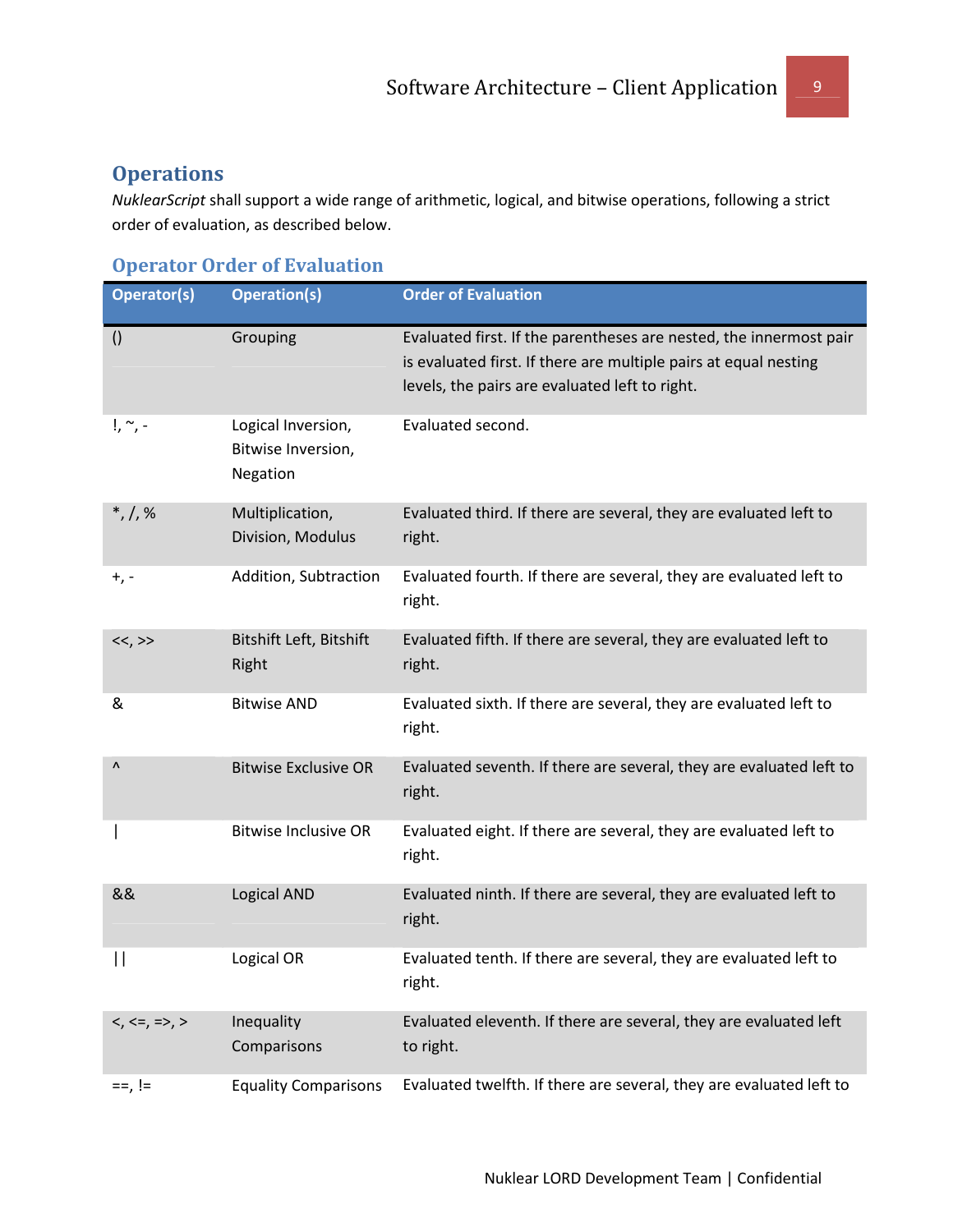right.

| $=$ , $+=$ , $=$ , $*=$ , Assignment | Evaluated last. If there are several, a compiler error occurs. |
|--------------------------------------|----------------------------------------------------------------|
| $\left[-, $ %=, &=, $\right]$ =,     |                                                                |
| ^=, <<=, >>=                         |                                                                |

### Arithmetic Operations

Use arithmetic operations to add, subtract, divide, and multiple values in NuklearScript code. NuklearScript also provides the modulus operator (**%**), which yields the remainder of an integer division.

Each arithmetic operator is a binary operator, which means they take two operands. For example, the expression **integer1 + integer2** takes two operands, **integer1** and **integer2**, and one binary operator **+** and returns their sum. This operation can be part of a larger expression or used alone in an assignment operation.

For example, to multiply **a** and **b** and assign the resulting product to **c**, we write:

**c = a \* b;** 

NuklearScript applies all operators in a strict order determined by the rules of operator precedence described in the table at the beginning of this section. For example, multiplication, division, and the modulus operator are all applied before the addition and subtraction operators. If you wish to apply operators in a different order, parentheses may be used to group operations much like they are used in algebraic expressions. For example, the result of **2 \* (1 + 3)** is **8**. Since **1 + 3** is contained within parenthesis, it is applied before the multiplication operator. If the parentheses were removed, the result would instead be **5**.

### Comparison Operators

Use comparison operators to compare two values. Comparison operators are comprised of the equality operators **==** and **!=** and the relational operators **> >= < <=**.

The following function demonstrates the functionality of the comparison operators.

```
function void ComparisonExample() 
{ 
      int num1; 
      int num2; 
     num1 = Random(1,10);num2 = Random(1,10);if (num1 = num2) { 
           DisplayText num1 + " is equal to " + num2;
```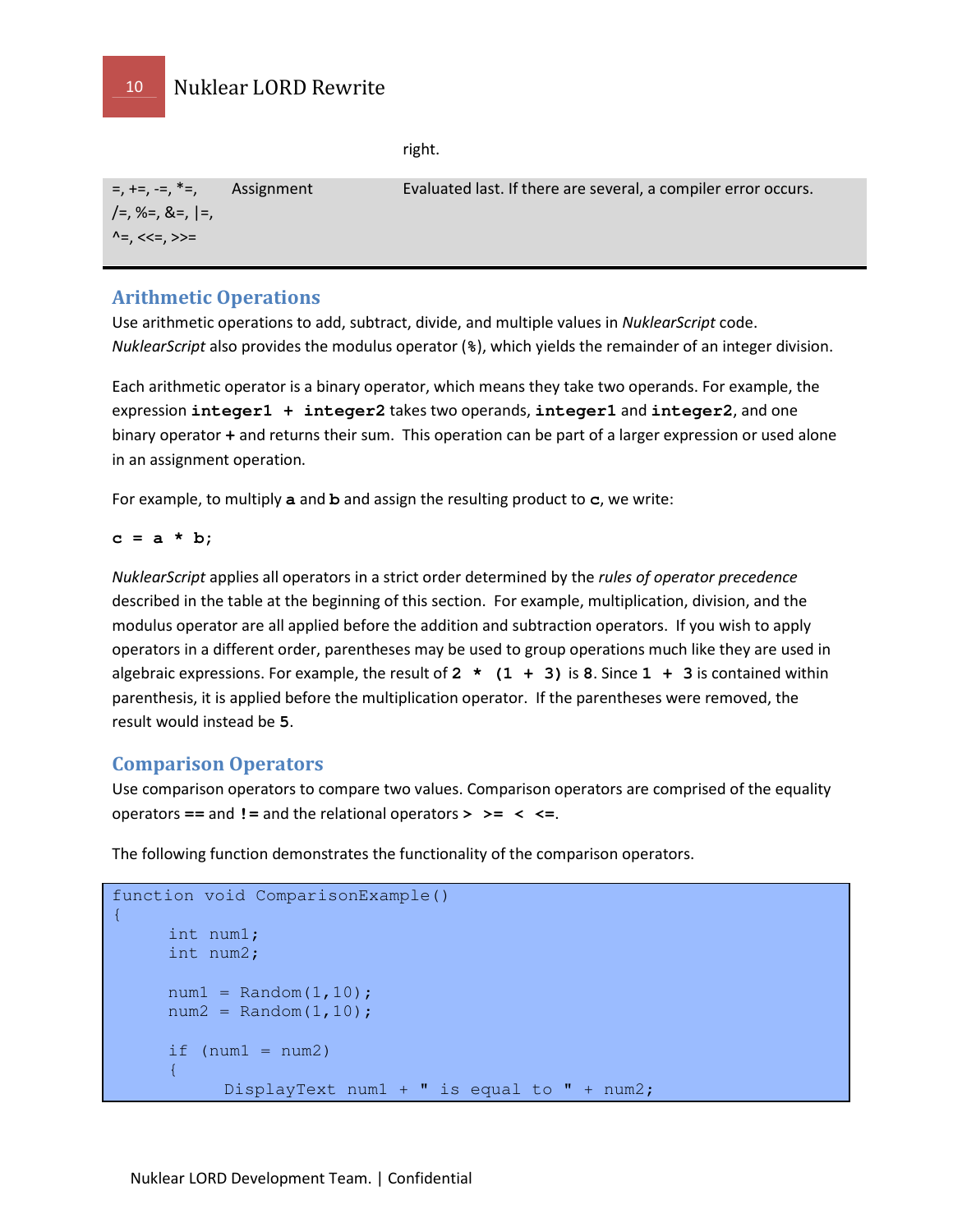```
 } 
        if (num1 != num2)\left\{ \begin{array}{cc} 0 & 0 \\ 0 & 0 \end{array} \right\} DisplayText num1 + " is not equal to " + num2; 
 } 
         if (num1 < num2) 
         { 
                DisplayText num1 + " is less than " + num2;
 } 
        if (num1 > num2)\left\{ \begin{array}{cc} 0 & 0 & 0 \\ 0 & 0 & 0 \end{array} \right\} DisplayText num1 + " is greater than " + num2; 
 } 
        if (num1 \leq num2)
\left\{ \begin{array}{cc} 0 & 0 & 0 \\ 0 & 0 & 0 \end{array} \right\}DisplayText num1 + " is less than or equal to " + num2;
 } 
        if (num1 \geq num2)\left\{ \begin{array}{cc} 0 & 0 & 0 \\ 0 & 0 & 0 \end{array} \right\}DisplayText num1 + " is greater than or equal to " + num2;
         } 
}
```
This function will generate two random numbers from 1 to 10, and then apply the vaious comparison operators. Some example results:

```
4 is not equal to 9 
4 is less than 9 
4 is less than or equal to 9
```

```
6 is not equal to 2 
6 is greater than 2 
6 is greater than or equal to 2
```

```
9 is equal to 9 
9 is less than or equal to 9 
9 is greater than or equal to 9
```
### Bitwise Operations

Use bitwise operations to modify an integer value at the bit level.

#### Bitshift Operators

The Bitshift Left and Bitshift Right operators (**<<** and **>>**) shift each bit in an integer to the left or right a number of places equal to the second operand. For example, **integer1 >> 1** will shift each bit of **integer1** to the right by one place. This is equivalent to dividing **integer1** by 2. Shifting to the left by 1 is equivalent to multiplying by 2. To see this, let's say that **integer1** is equal to 12.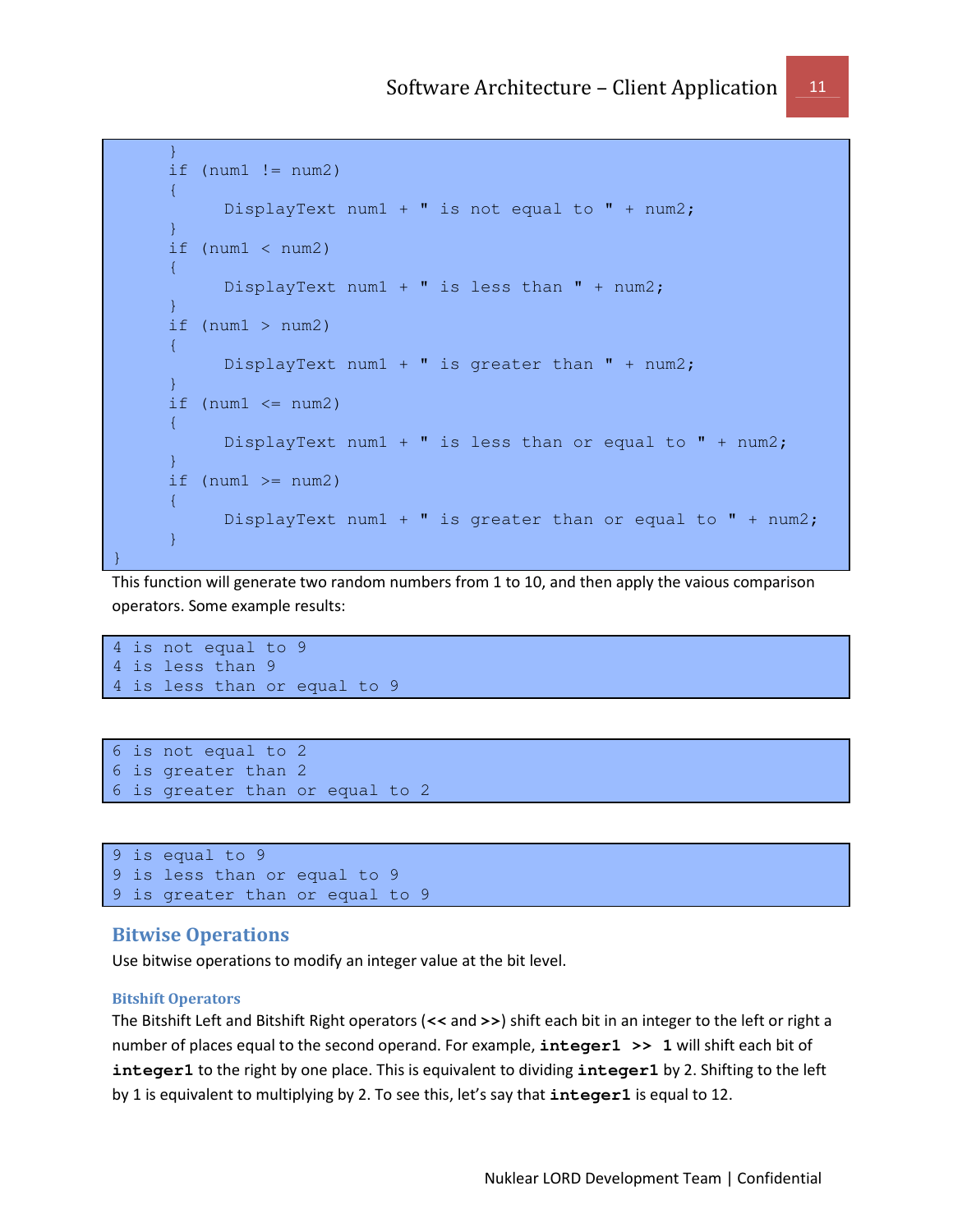In binary, **12 = 0000 1100** and if we shift every bit to the right by one, we get **0000 0110**, which equals 6.

#### Bitwise AND, Bitwise OR, Bitwise XOR, and Bitwise NOT

The Bitwise AND operator performers a logical AND on each bit of an integer with the corresponding bit of another integer. This can be used to pull out specific bits of an integer to see if they are set or cleared. For example, the following code tests to see if bit 3 of **integer1** is set. Recall that 8 is **0000 1000** in binary, and the rightmost bit is bit 0.

if (integer1 & 8 > 0) // Bit 3 of integer1 is set { //Things to do when bit 3 is set. }

As seen in the table of operator order of evaluation, the relational operators have lower precedence than the bitwise operators, and will always be performed afterwards.

You can test multiple bits at the same time, however doing so in the example code above will only guarantee that at least one of the masked bits is set. For example, a bitwise and of 12 will test for bits 3 and 2 and will return true if either is set.

The bitwise OR operator performs a logical OR on each bit of an integer with the corresponding bit of another integer. This can be used to set a specific bit of an integer. For example, the following code sets bit 5 of integer1. Recall that 32 is **0010 0000** in binary and the rightmost bit is bit 0.

 $integral = integral | 32;$ 

You can set multiple bits at once with this command. A bitwise OR of 40 will set bits 5 and 3.

The Bitwise XOR operator performs a logical XOR on each bit of an integer with the corresponding bit of another integer. The resulting bit is set if and only if both bits corresponding bits are at a different logical state. For example, **8 ^ 12 = 4**, since both numbers have bit 3 set, but only one has bit 2 set.

The Bitwise NOT operator performs a logical inversion on each bit of an integer. For example, ~254 will return the value 1 since **254 = 1111 1110** in binary. Inverting all the bits yields **0000 0001**. This can be combined with a Bitwise AND to clear a specific bit. The following code clears bit 3 of integer1.

integer1 &  $\sim8$  > 0); // Clear bit 3

#### Logical AND, Logical OR, and Logical Negation

Use these logical comparisons to compare two Boolean expressions. Logical AND will return true if and only if both expressions are true, while logical OR will return true if either is true. Logical negation will invert the truth value of a Boolean expression.

Examples:

**(3 > 4) && (4 > 5) = false AND true = false**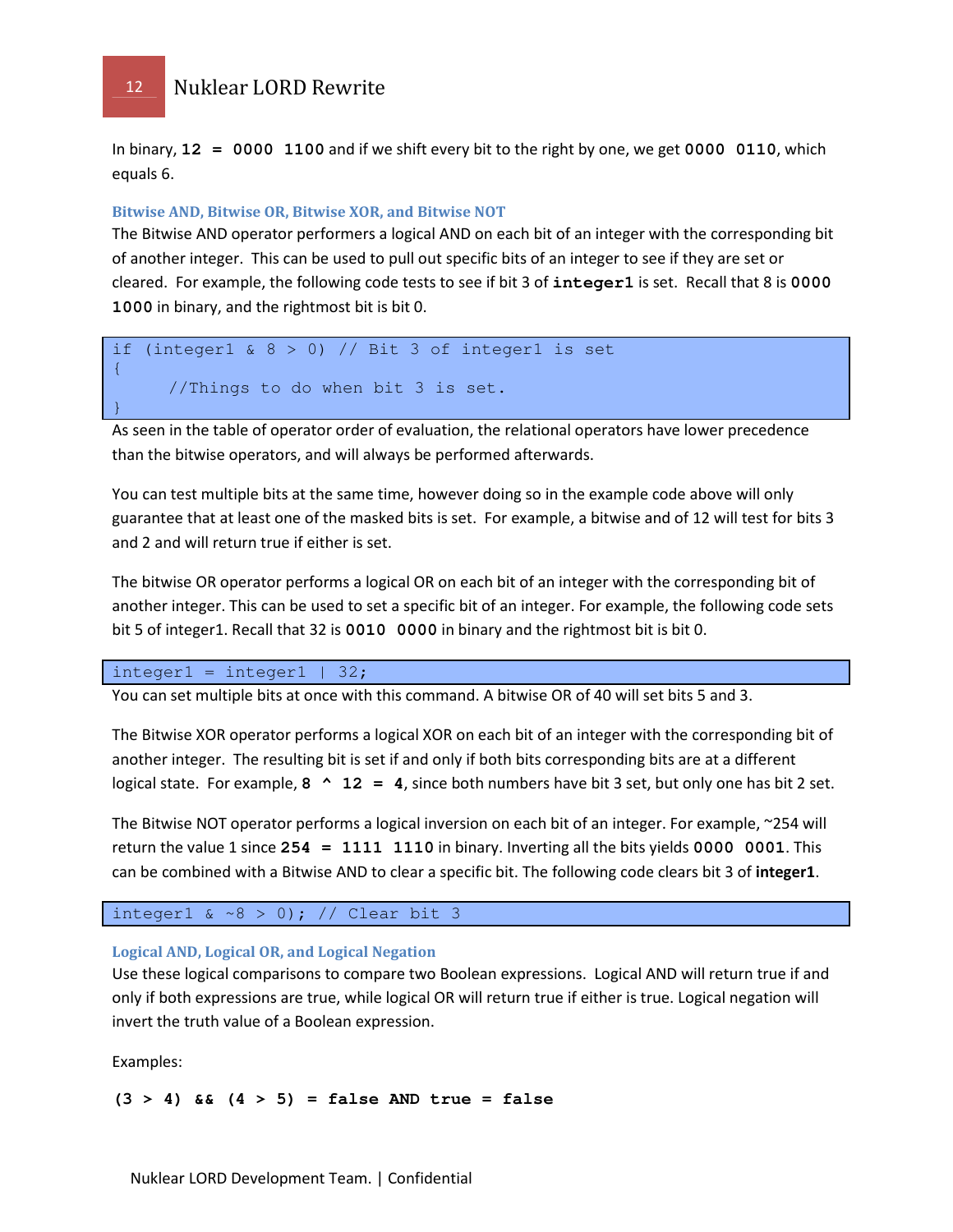**(6 < 10) && (7 != 8 ) = true AND true = true (3 > 4) || (4 > 5) = false OR true = true (6> 10) || (7 == 8) = false OR false = false !(3 > 4) && (4 > 5) = !false AND true = true AND true = true**

Logical AND and Logical OR have higher precedence than the relational and equality comparisons, so be sure to use parentheses to surround relational and equality comparisons when combining them with logical comparisons.

#### **Expressions**

Expressions are a group of operators, and may include function calls. Expressions may be a simple expression, which is comprised of one operator and its operands , or more complicated expressions with multiple combinations of simple expressions. As an example:

 $a = (b + 1) / (c * tan(x, y));$ 

This shows a complex expression with multiple groupings and a function call. The result of the expression is assigned to the variable **a**. Note that **a** itself and the assignment operator that follows are not part of the expression.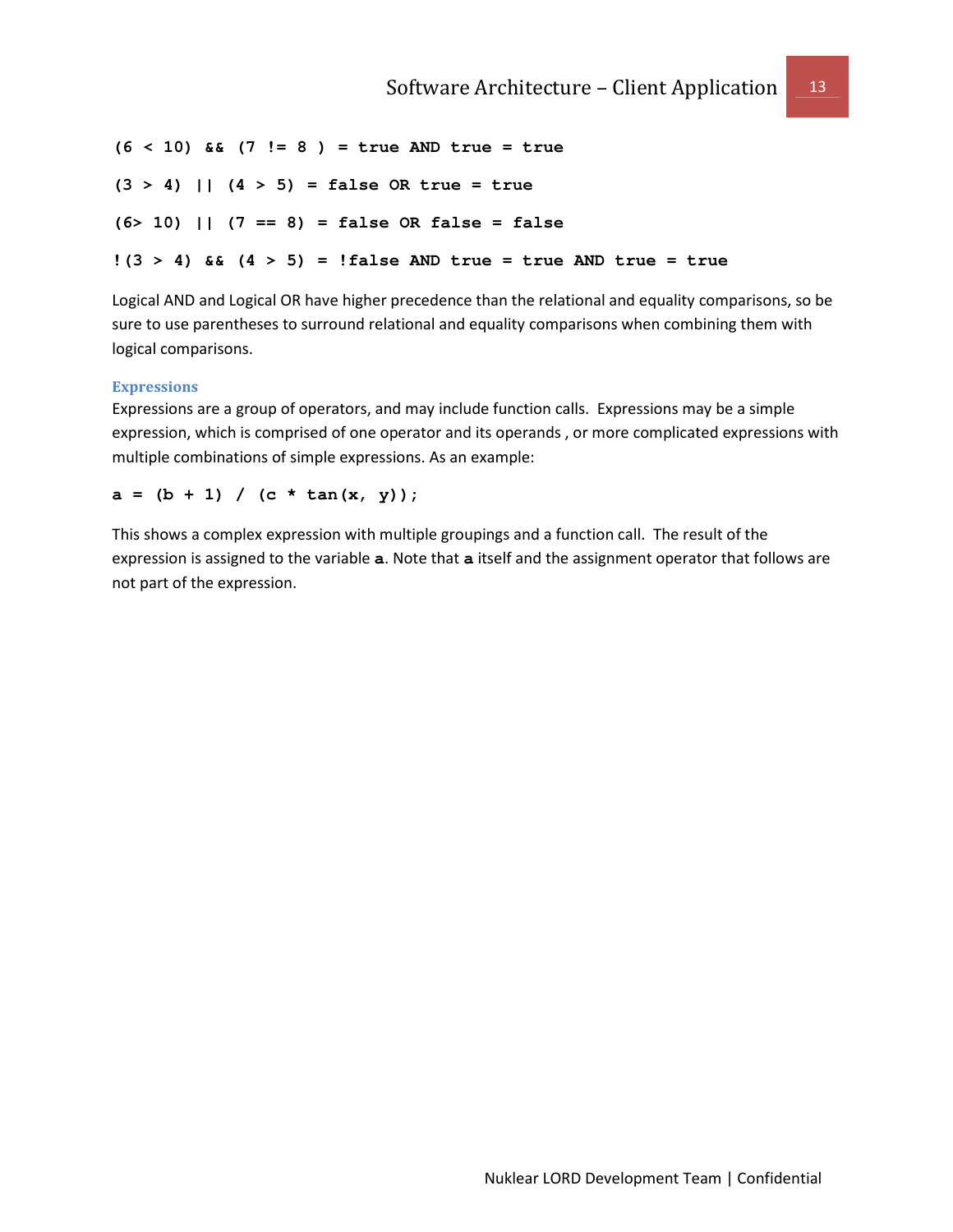### Player Stats, Monster Stats, and Configuration

Stats make up the bulk of character and creature interaction with the game world. There are three types of stats: Player Stats, of which there are two objects, Monster stats, and Configuration.

### Player Stats

Player stats are the statistics that describe a player character.

#### Declaring Player Stats

Player stats make up the core of the player character's definition. As such, the game world creator will need to be able to declare stats for the player. Player stats are declared at the top level of code, meaning they are declared outside of all functions. While they may be declared anywhere in a file outside of functions, it is best to do so at the beginning of a file. If your module uses a stat that is defined in another module (or the main game world) that will be loaded, you do not need to declare it. However if you attempt to use a stat that has not been declared, the configuration application will throw an error. If you attempt to declare a player stat with the same name, but a different type than an already declared stat, the configuration application will also throw an error. So long as a stat has the same variable type, it can be declared multiple times without error.

playerstat type stat\_name;

To declare a player stat, type the keyword **playerstat**, followed by the stat's variable type and the stat's name. The stat's name is case-sensitive.

#### Accessing Player Stats

In order to access a player stat, use the **Player** object. The **Player** object is a special NuklearScript keyword that represents that player's stats.

#### Player**.**stat\_name

The keyword **Player**, followed by the dot operator (which has the highest precedence), followed by the stat name allows the programmer to set or retrieve the stat. Let's see an example:

```
playerstat bool Alive; 
playerstat int MaxHp 
playerstat int Hp; 
playerstat bool Male; 
function void DivineIntervention() { 
     Player.Alive = true; 
     Player.Hp = Player.MaxHp; 
     if (!Player.Male){ 
            DisplayText "Brave lady, be revived!"; 
     } 
      else {
```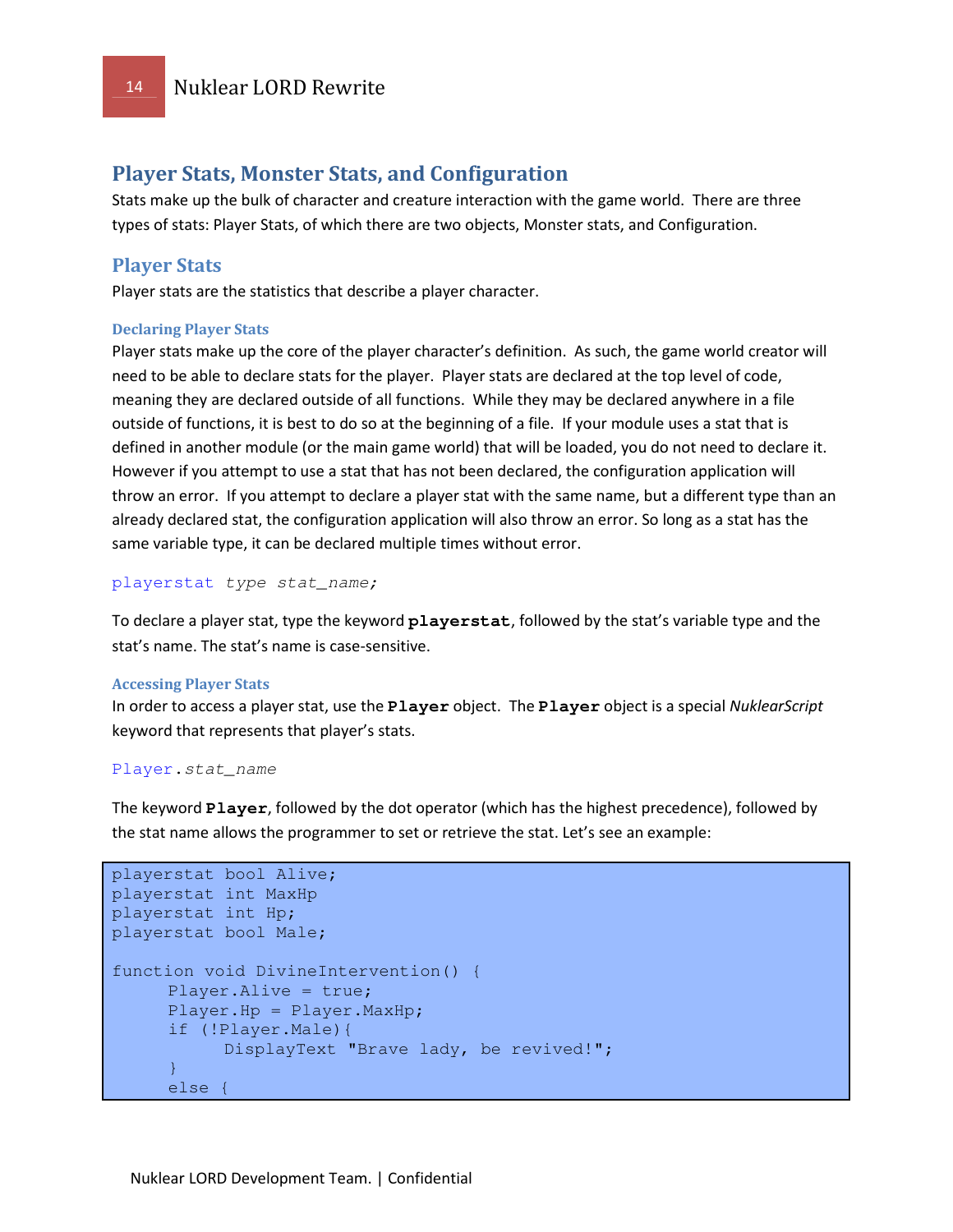```
 DisplayText "Brave sir, be revived!";
```
Here, you see a set of four player stats declared outside of any function. In the **DivineIntervention** function, we set two player stats, **Alive** and **Hp**. **Alive** is set equal to **true**, a value. In the next line, you can see that player stats are use just like variables, and can be t he identifier that receives a new value, or used in an expression to act as a value. Lastly, you can see the fourth stat used in a Boolean expression.

#### Creating a New Player

}

}

All **Player** objects have, by default, the following stats:

| <b>Stat</b> | <b>Type</b> | <b>Meaning</b>                                                                                                   |
|-------------|-------------|------------------------------------------------------------------------------------------------------------------|
| ID          | int         | Player ID number. Unique for each player. If a player is new, this<br>is set to zero.                            |
| LoginName   | string      | Player's login name. Unique for each player.                                                                     |
| Online      | bool        | Online status of this player. Set true once the enter function<br>is called (more on that later.)                |
| New         | bool        | New status of this player. This is true whenever the player's<br>login name is not present in the game database. |

When a player logs into the game, his **Player** object is automatically populated with default values for all other variables declared by the **playerstat** command. As such, no direct action is required to create a new player object.

If a player is new after entering the game using the **EnterGame** function, the game will call the **NewPlayer** function, which will generate the player's **ID**. You can use the **NewPlayer** function to populate the default starting stats for a player. This will be discussed in depth later on.

### Loading Player Stats

All non-default stats (meaning everything except **ID**, **LoginName**, **Online**, and **New**) can be loaded from the database using the **Player** object's **Load** function. This will cause all non-default stats to immediately be replaced by their values that are stored in the database, so make sure any stats you wish to remain unchanged are saved before calling this function. It has a relatively simple syntax:

#### Player**.Load**;

This command should always be called shortly after entering the game inside the **EnterGame** function.

Sometimes, however, you only need to load one or a few stats. You can instead save an individual stat using the **Player** object's **LoadStat** function.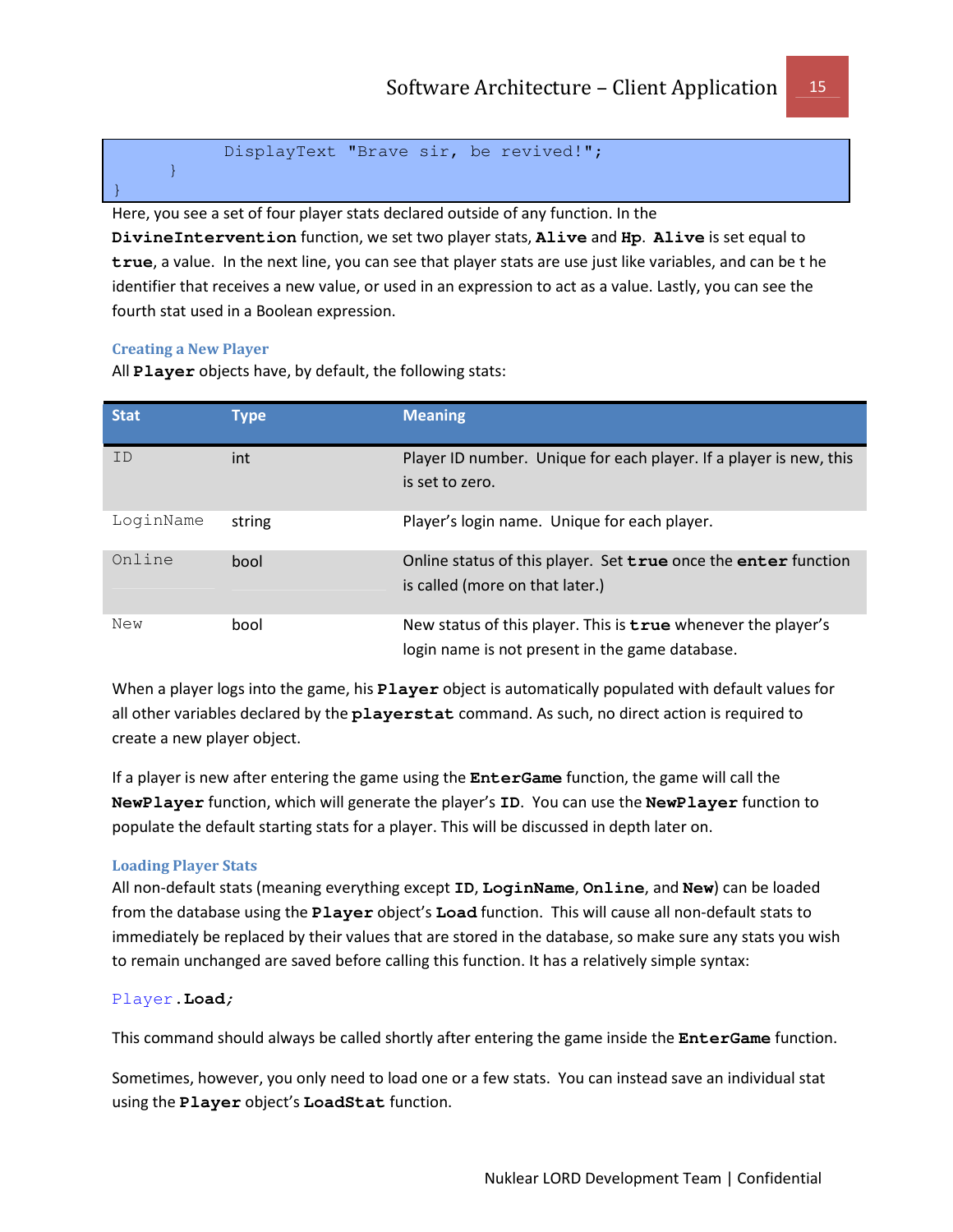

Player**.LoadStat.**stat\_name;

This statement will replace the specified stat with the value stored in the database.

#### Saving Player Stats

You can save all non-default stats by using the **Player** object's **Save** command.

Player**.Save**;

All stats will immediately be saved to the database when this command is invoked. This should always be called at the end of the **NewPlayer** function to ensure the initial stats are saved.

If you wish to only save a single stat, use the **Player** object's **SaveStat** command.

```
Player.SaveStat.stat_name;
```
This will save the specified stat to the database immediately.

#### Enemy Stats

The **Enemy** object is a special kind of player object that cane be loaded with any player character's stats (including the current player's, if that's useful for some reason). All **Player** object functionality is the same in the **Enemy** object, with the following (slight) differences:

The **LoadStat**, **Save**, and **SaveStat** functions all operator based on the **ID** currently stored in the **Enemy** object. The **Load** function takes a slightly different syntax:

Player**.Load** id\_num;

The **Load** function requires the id number of the player whose stats you wish to load into the **Enemy** object. This will load all non-default stats, as well as the **ID** and **Online** stats.

#### Monster Stats

Player stats are the statistics that describe a monster.

#### Declaring Monster Stats

Monster stats make up the details of creatures your players' characters face. Monster stats are declared at the top level of code, meaning they are declared outside of all functions. While they may be declared anywhere in a file outside of functions, it is best to do so at the beginning of a file. If your module uses a stat that is defined in another module (or the main game world) that will be loaded, you do not need to declare it. However if you attempt to use a stat that has not been declared, the configuration application will throw an error. If you attempt to declare a monster stat with the same name, but a different type than an already declared stat, the configuration application will also throw an error. So long as a stat has the same variable type, it can be declared multiple times without error.

monsterstat type stat\_name;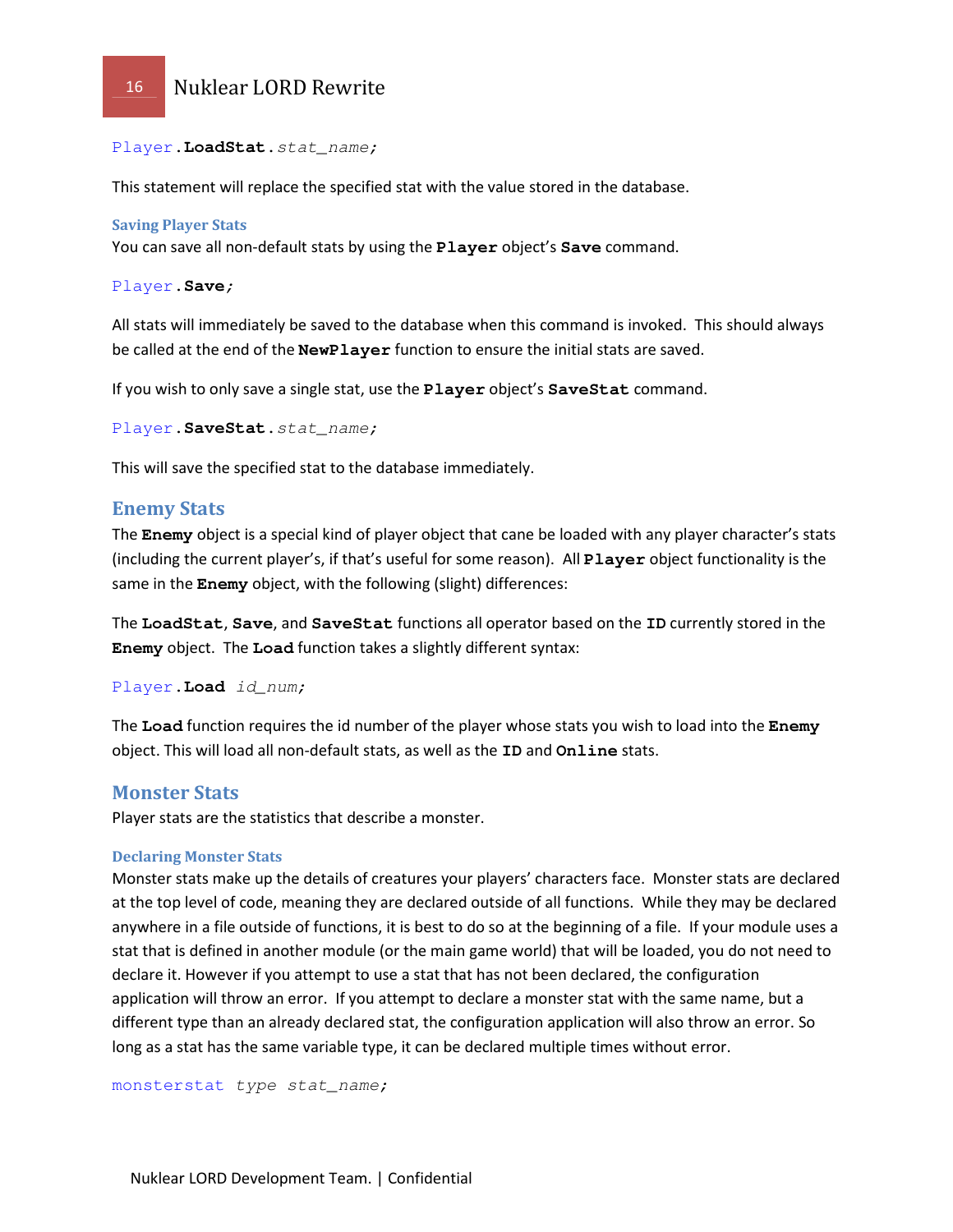To declare a player stat, type the keyword **monsterstat**, followed by the stat's variable type and the stat's name. The stat's name is case-sensitive.

#### Accessing Monster Stats

In order to access a monster stat, use the **Monster** object. The **Monster** object is a special NuklearScript keyword that represents the currently loaded monster's stats.

Monster**.**stat\_name

The keyword **Monster**, followed by the dot operator (which has the highest precedence), followed by the stat name allows the programmer to set or retrieve the stat. Let's see an example:

```
monsterstat int Hp; 
monsterstat int Strength; 
monsterstat string Name; 
function void MonsterBattle() { 
      int damage; 
     if (Random(10) == 7) {
            DisplayText Monster.Name + "delivers a powerful strike!"; 
            damage = PowerMove(Monster.Strength); 
     } 
      .. 
     //More code here that eventually lets player deal damage… 
      .. 
     DisplayText "You deal " + damage + " damage to " + Monster.Name; 
     Monster.Hp - damage;
}
```
Here, you see a set of three player stats declared outside of any function. In the **MonsterBattle** function, we use some Monster stats as values, and set another one. Monster stats are used just like variables.

#### Default Monster Stats

All monsters have the following stats:

| <b>Stat</b> | <b>Type</b> | <b>Meaning</b>                                                     |
|-------------|-------------|--------------------------------------------------------------------|
| ID          | int         | Monster ID number. Unique for each monster in a specific<br>group. |
| Level       | int         | Level of the monster.                                              |
| Group       | string      | Group the monster belongs to.                                      |
| Frequency   | Int         | Rarity of the monster. Higher numbers are less rare.               |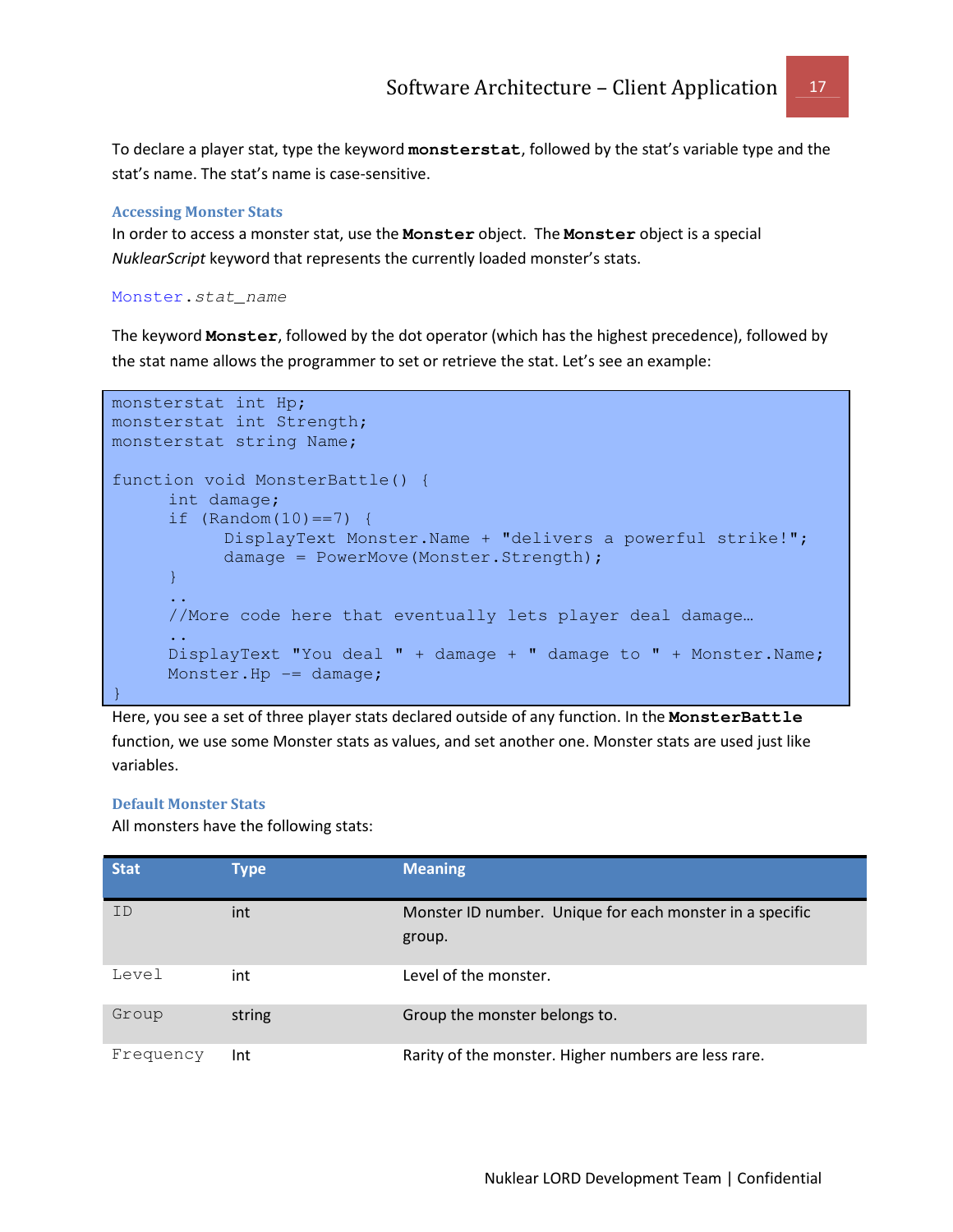Each monster in a given Group has a unique ID number. Monsters are arranged by Group, Level, and ID. These stats may not be modified in-game.

#### Loading Monster Stats

Loading a monster's stats can be done one of two ways: Randomly, or specifically. To load a specific monster, we use the following:

Monster**.Load** group\_name, id\_num;

This will load the monster from the group  $q$ roup name that has the ID number id num into the **Monster** object. An example:

```
function void LoadMaster() { 
     Monster.Load Masters Player.Level; 
}
```
This will load a monster from the **Masters** group that has an ID number equal to the player's level.

Sometimes we just want to load a range of monsters. In this case we use the following:

Monster**.Load** group\_name, low\_level, high\_level;

This will load a random monster from the group  $group\_name$  that has a level from  $low\_level$  to  $high\_level$ . The frequency stat of the monster is used to weight which monsters are more likely to appear. An example:

```
function void LoadMonster() { 
     if (Random(1,10) == 7) {
          Monster. Load Forest 1 Player. Level;
     } 
     else { 
           Monster.Load Forest Player.Level Player.Level; 
     } 
}
```
This will have a 1 in 10 chance to load a random monster from the **Forest** group anywhere from monster level 1 to a monster level equal to the player's level. Otherwise it will load a random monster from the **Forest** group of an equal level with the player.

In all load cases, if no valid monster exists for the given load parameters, then all monster stats will be initialized to the default values for their variable types.

#### **Configuration**

Configuration parameters are statistics that are global to the game. These may be readonly, meaning they may only be modified only by the configuration application, or they may be normal, meaning they may be modified in-game.

There are no default configuration parameters.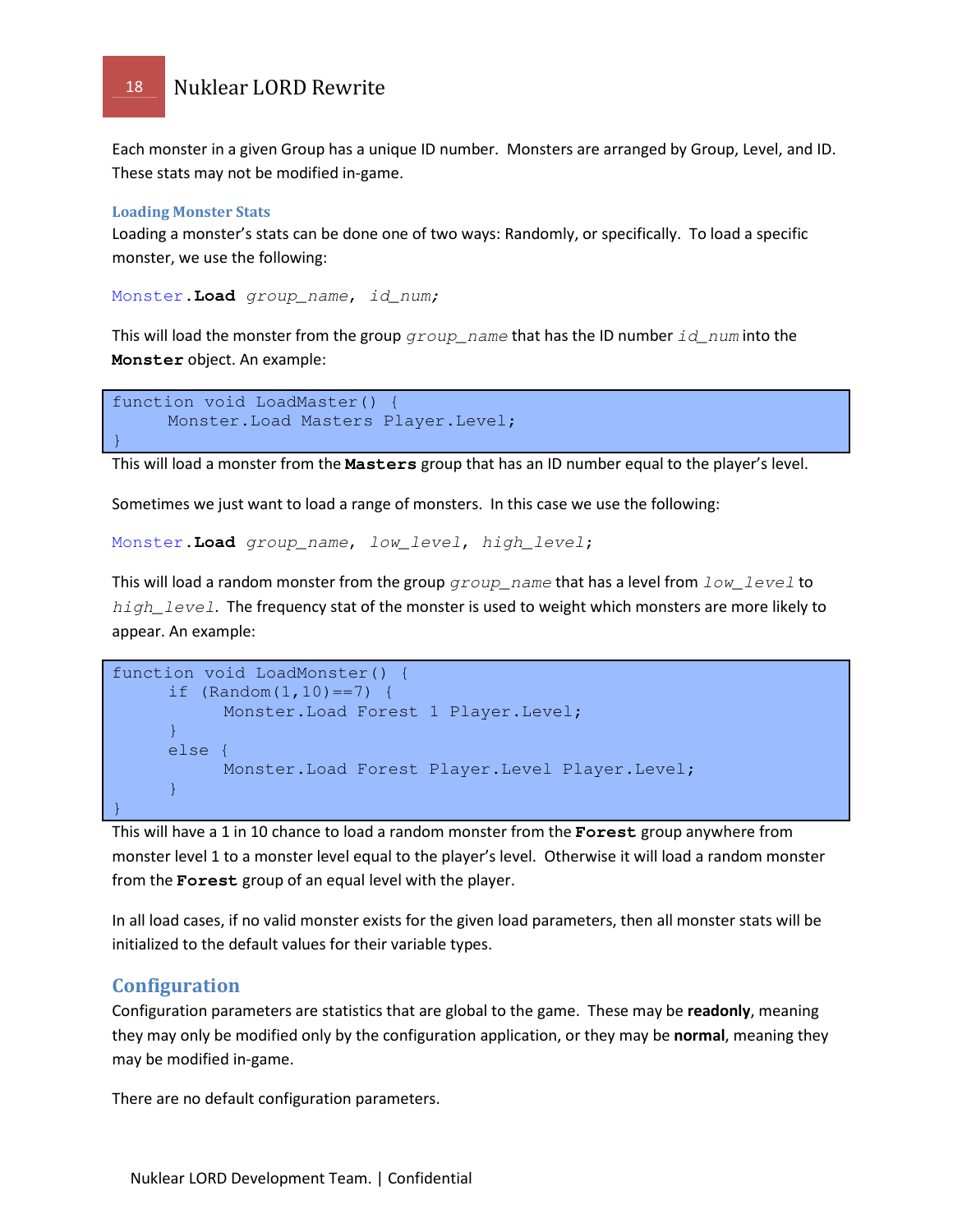#### Declaring Configuration Parameters

Configuration parameters make up the details of your game world. Configuration parameters are declared at the top level of code, meaning they are declared outside of all functions. While they may be declared anywhere in a file outside of functions, it is best to do so at the beginning of a file. If your module uses a parameter that is defined in another module (or the main game world) that will be loaded, you do not need to declare it. However if you attempt to use a parameter that has not been declared, the configuration application will throw an error when loading the game world modules. If you attempt to declare a configuration parameter with the same name, but a different type than an already declared parameter, the configuration application will also throw an error. Likewise if the readonly/normal status of the parameter differs, the configuration application will throw an error. So long as a parameter has the same variable type and read-only/normal status, it can be declared multiple times without error.

Configuration parameters may be declared in one of two ways:

```
configuration readonly type parameter_name "DisplayName"[ = value];
configuration normal type parameter_name "DisplayName"[ = value];
```
Configuration parameters marked by the **readonly** keyword may be modified by the configuration application, but not within the game. If the parameter is marked by the **normal** keyword, then the initial value may be edited by the configuration application, while the current value is modified from within the game. The initial value is set when the Reset Game World option is chosen within the configuration application. Both forms may optionally set the default value by putting an equal sign followed by the default value. The Display Name is the name of the parameter as seen in the configuration application.

#### Accessing Configuration parameters

In order to access a configuration parameter, use the **Config** object. The **Config** object is a special NuklearScript keyword that represents the currently loaded monster's stats.

#### Config**.**stat\_name

The keyword **Config**, followed by the dot operator (which has the highest precedence), followed by the stat name allows the programmer to set or retrieve the stat. configuration parameters that are **readonly** may be used as values, but may not be assigned to. Let's see an example:

```
configuration readonly int ForestFights "Forest Fights Per Day" = 15;
configuration normal int CurrentDay "Current Game Day" = 0;function void NewDay() { 
     Player.ForestFights = Config.ForestFights; 
     Player.LastDayPlayed = Config.CurrentDay; 
     .. 
     Config.ForestFights = 25; //This would trigger an error!! 
}
```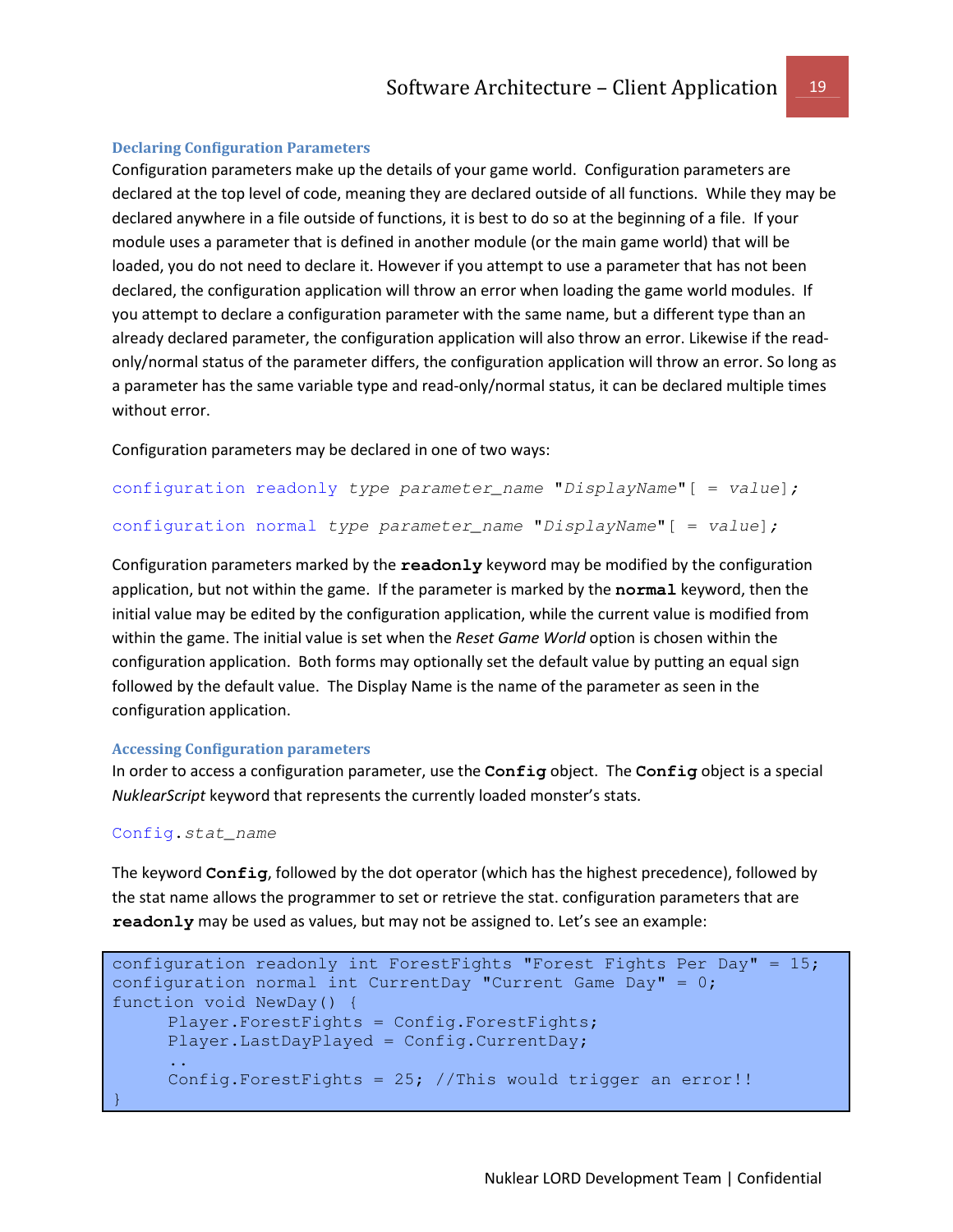In this example, two configuration parameters are created. The first is a read-only parameter called **ForestFights**. It has a default value of 15. This default value is used the first time the parameter is created in the application. From then on, the parameter can be edited to any value from within the configuration application, and will never reset to 15 unless the module that created this parameter is removed, and the Clean Configuration option is chosen in the configuration application.

The second parameter is a normal parameter called **CurrentDay**. This has a default value of 0. When the parameter is first created in the application, this parameter will be set to have a current value of 0. This default value can then be edited in the configuration application so that next time the game world is reset, it will use the configured value instead of this default value.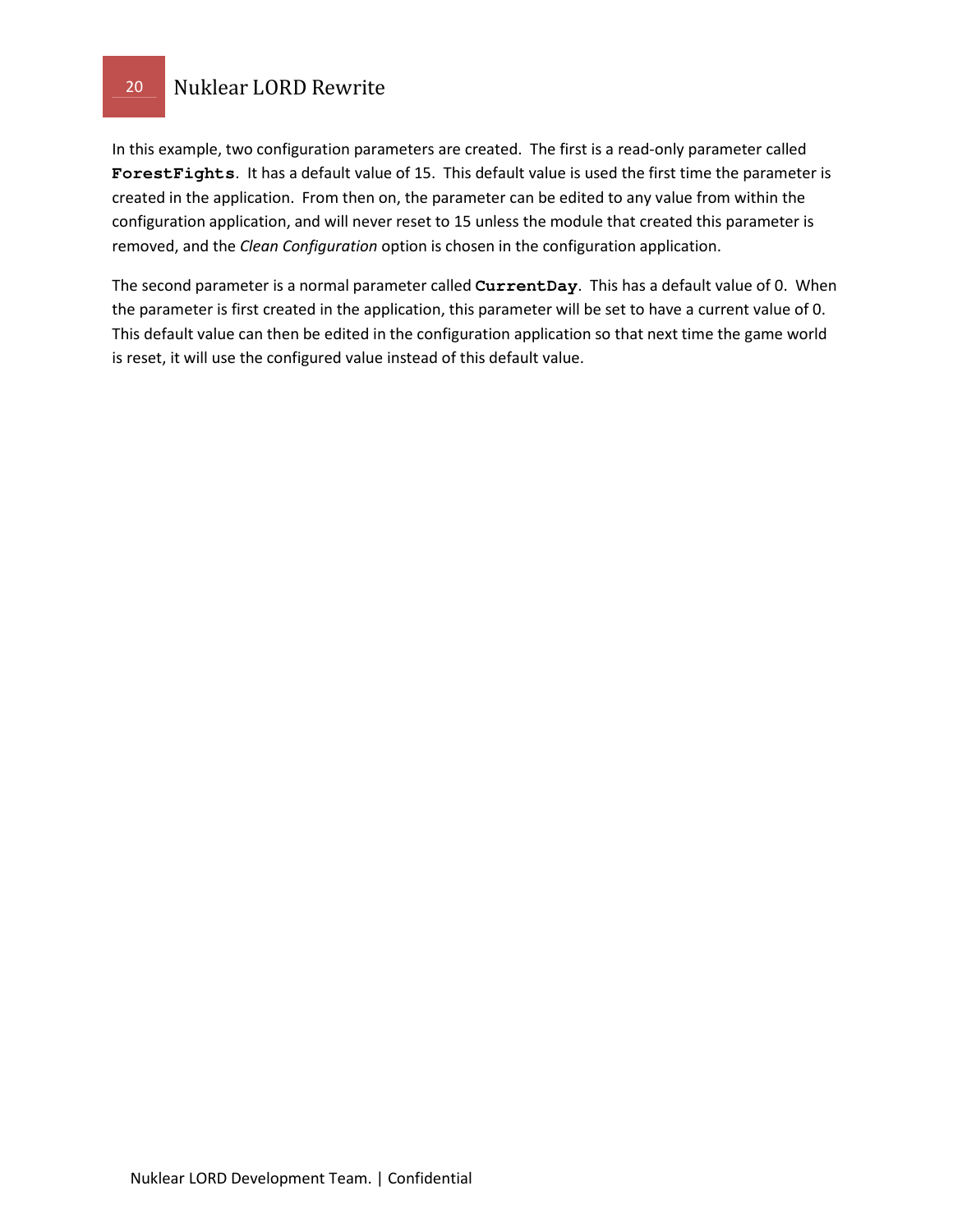### Control Structures

Games would be very boring if they had a straightforward, predictable sequence that never altered, so that's why NuklearScript offers several control structures in order to modifying and direct program flow.

### Groups of Statements: The Block

A statement is a single line of a command that ends with a semicolon. Sometimes we would line to group these commands together; to do that we use a block. A block begins with an opening brace and ends with a closing brace. A block appears as though it were a single statement, even though it may contain multiple statements.

```
//Everything between { and } is in the block.
{ 
     int temp; 
     temp = Random(1, 10);
     if (temp >7) DisplayText "You win!"; 
}
```
Variables declared within a block have a scope within that block. Once the block has completed execution, any variables declared within the block are removed.

### The Conditional Structure: The If Structure

The **if** statement is your basic conditional statement. In essence, this statement says, "If some Boolean expression is true, then do these actions."

#### The If Statement if (**condition**) statement

The basic **if** structure has the form shown above. The *condition* in parentheses must be a Boolean expression. A Boolean expression is any expression that evaluates to a Boolean value: **true** or **false**. The expression may be a single Boolean variable, or a more complex expression involving Logical ANDs and relational operators. When the *condition* evaluates to **true**, the *statement* is executed. If the expression evaluates to **false**, the next statement after the **if** structure is executed instead.

```
bool success; 
//Some other logic would go here that would set bool to true or false. 
if (success) Player.Gold += 500; 
DisplayText "Thank you for playing!";
```
In the above example, if the variable **success** is **true**, then the player will gain 500 gold, and then the program will move on and display "Thank you for playing!" However, if the variable **success** is **false**, then the program will move past the statement belonging to the **if** structure and simply display "Thank you for playing!"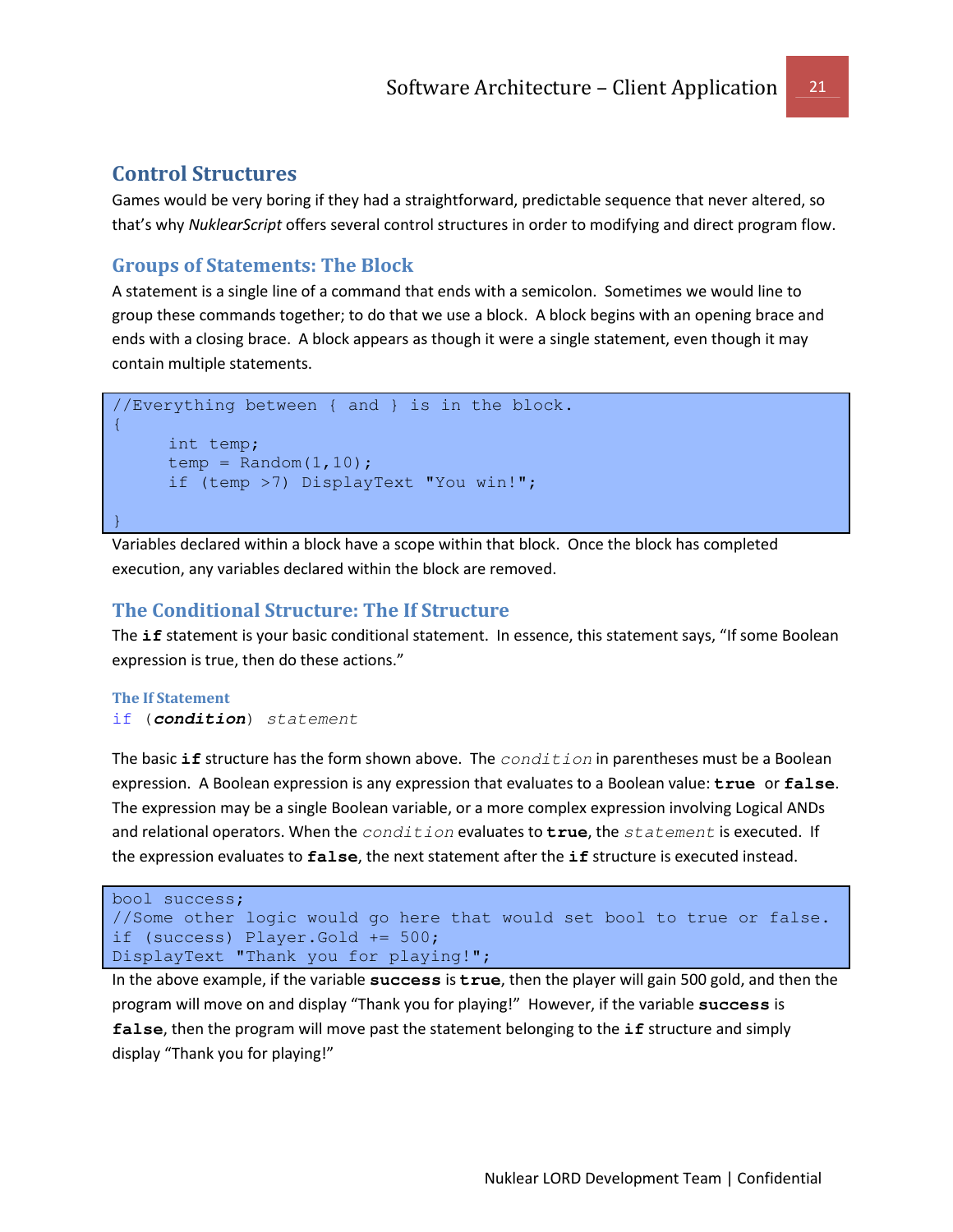In most cases, you will want to do more than one thing if a condition is true. In that case, a block may be used to form a multi-step statement. Remember that blocks appear as though they are single statements. With this in mind, we might instead do something like this:

```
bool success; 
//Some other logic would go here that would set bool to true or false. 
if (success) 
\{Player.Gold += 500; 
     DisplayText "Arrrgh, you got lucky, kid!"; 
} 
DisplayText "Thank you for playing!";
```
In the above example, the program will also display "Arrrgh, you got lucky, kid!" when the **success** variable is **true**.

It is a good programming practice to always use a block with an **if** structure, even if you only need to execute one line of code. This will make it clear that you intend to only execute that line of code and will make debugging simpler.

#### The Else Statement

Sometimes you want to do something else when the condition is **false**, and only when the condition is false. The else statement says, "If the condition wasn't true, do this instead."

if (**condition**) statement

#### else statement

Whenever the condition is **true**, it will execute the statement belonging to the **if**, but if the condition is **false**, it will execute the statement belonging to the **else** instead. If the condition is true, then the **else's** statement will never execute. With this in mind, we might further modify the example to do something like this:

```
bool success; 
//Some other logic would go here that would set bool to true or false. 
if (success) { 
     Player.Gold += 500; 
     DisplayText "Arrrgh, you got lucky, kid!"; 
} 
else { 
     Player.Gold -= 500; 
     DisplayText "Haha! Better luck next time, kid."; 
} 
DisplayText "Thank you for playing!";
```
Now, when the player is unsuccessful, he will lose gold and be taunted. How cruel!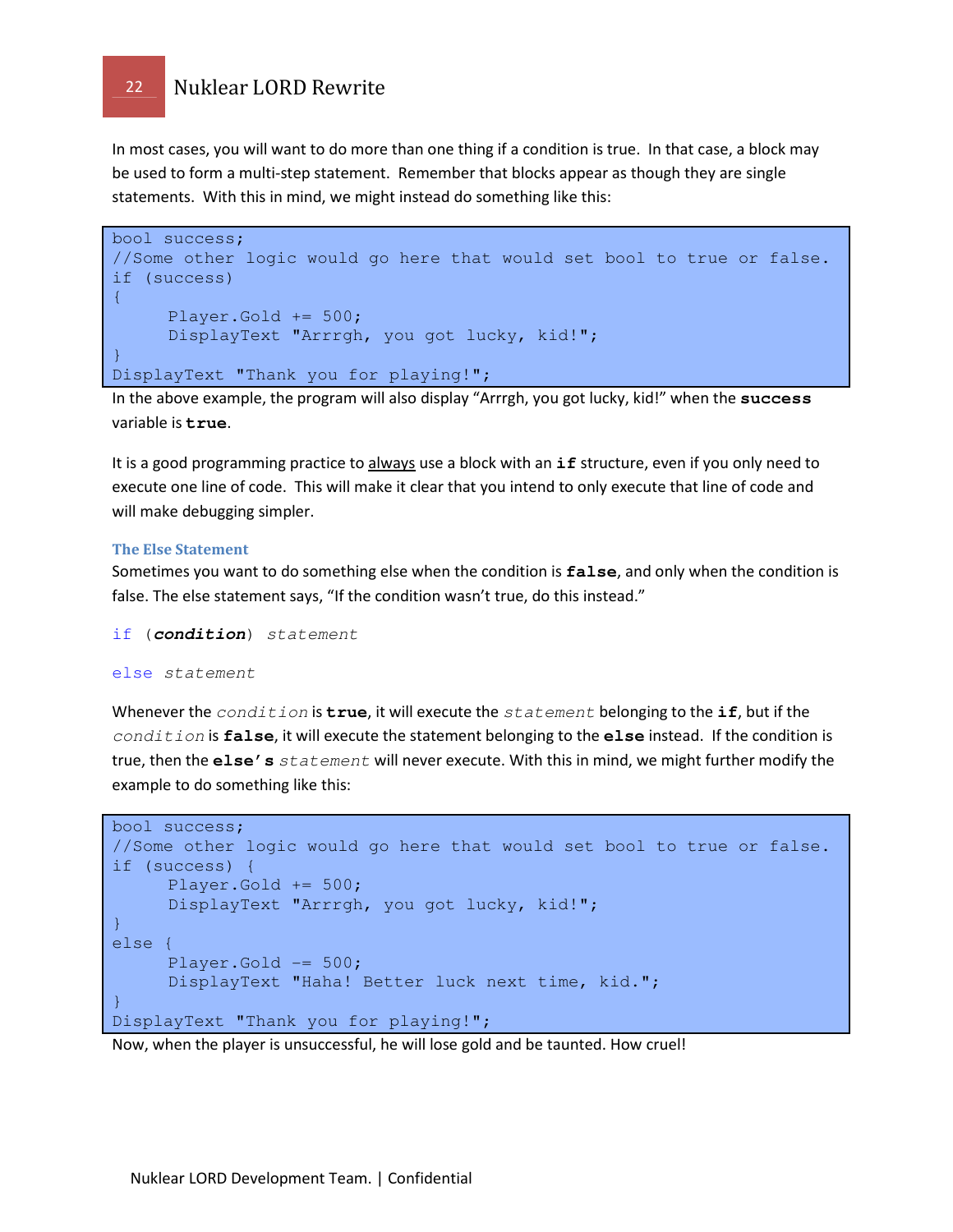#### Multiple Conditions with Ifs

Sometimes multiple conditions exist at the same time, each requiring a separate action. You can chain if statements onto else statement to process multiple conditions at once.

```
int result; 
//Some other logic would go here that would set the result. 
if (result > 95) { 
     Player.Gold += 1000; 
     DisplayText "Wow! I've never seen anyone so skilled!";
} 
else if (result > 50) { 
     Player.Gold += 500; 
     DisplayText "Arrrgh, you got lucky, kid!"; 
} 
else if (result > 10) { 
     Player.Gold - 500;
     DisplayText "Haha! Better luck next time, kid."; 
} 
else { 
      Player.Gold -= Player.Gold; 
     DisplayText "Ha! You really suck, kid. So I'm taking it all."; 
} 
DisplayText "Thank you for playing!";
```
As you can see, we now have multiple conditions with multiple results. Notice that we've been putting the opening brace for the block on the same line as the **if** statements. Since a statement begins with a valid dentifier (keyword, variable name, etc) or an opening brace and ends with a semicolon or a closing brace, the NuklearScript system uses those to determine where the statement begins, so we are free to use as much (or as little!) whitespace as we desire. Whitespace includes extra spaces and any carriage returns and linefeeds such that you get when you hit the enter key. It is recommended that you start a block on a new line, but for space considerations we will often not do this for our examples.

### The Iterative Structure: The While Loop

Sometimes you will want to repeat a set of statements multiple times. To do this, we use an iterative structure such as the while loop.

```
while (condition) statement
```
The **while** loop will execute the statement while the condition is true. The condition must be a Boolean expression. If the condition is **false** upon initially reaching the **while** loop, then its statement will never be executed. Like the **if** structure, it is generally good programming practice to always make the statement a block.

We might use the while loop to do something like this:

```
int answer = Random(1, 20);
int quess = 0;
```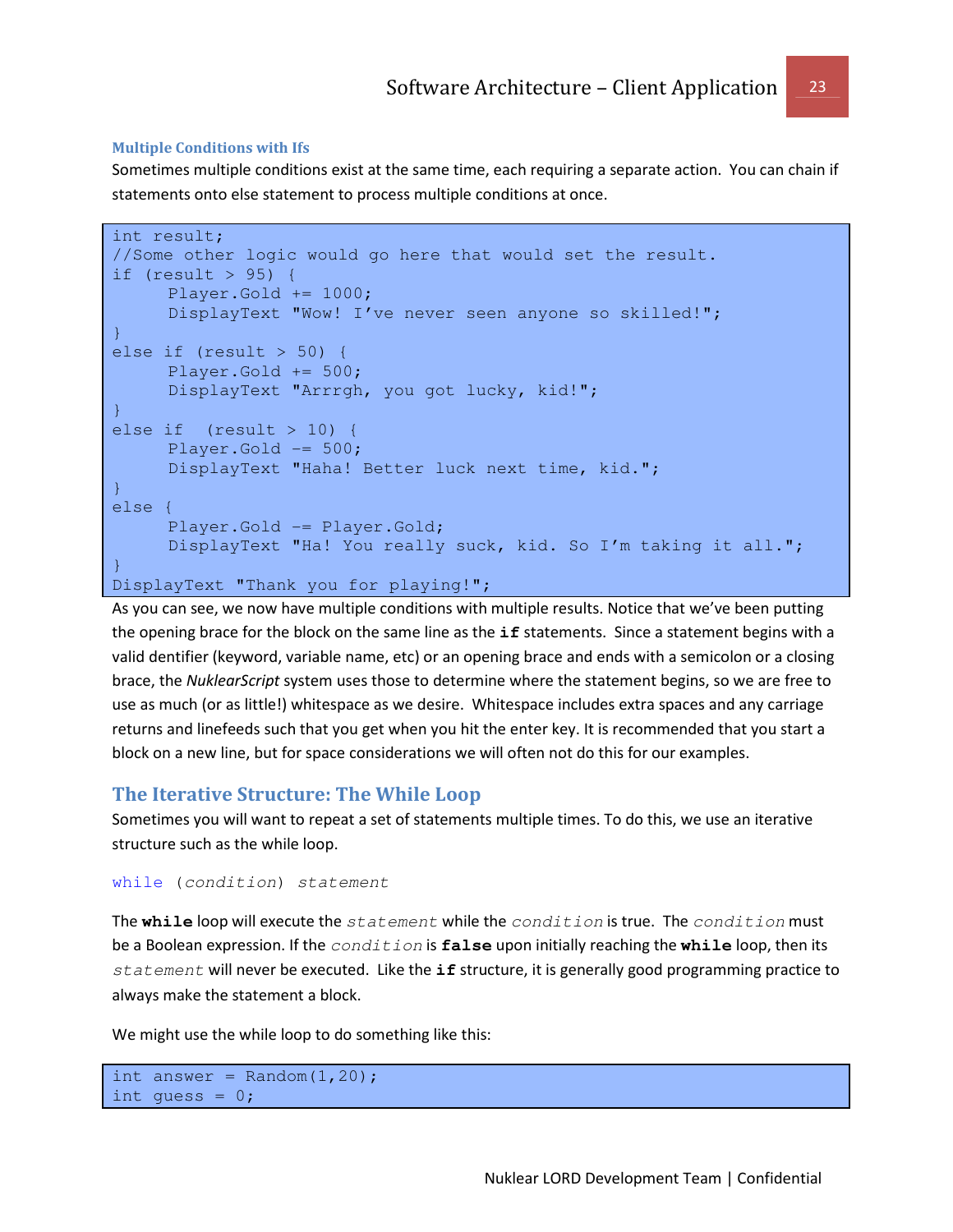```
short counter = 0;
DisplayText "I'm thinking of a number from 1 to 20!"; 
DisplayText "Try to guess it and I'll let you know how long it took!"; 
while (quess != answer) {
     counter += 1; guess = GetTextInput(2); 
} 
DisplayText "It took you " + counter + " tries to guess my number!";
```
This code will loop over and over while the player enters up to two characters in a line of text, until the player's guess matches the right answer. The condition here won't ever be **true** initially because the **guess** is initialized to 0 and the **answer** will never be zero.

### The Iterative Structure: The For Loop

The for loop is similar to the while loop in that it will repeat a statement multiple times, but differs in that it contains an initialization statement and a modification statement. It is thus ideally suited to perform a repetitive action with a counter that is initialized and increased on each action.

#### for (**initialization**; **condition**; **modification**) statement

The initialization is a statement used to initialize a counter variable associated with the **for** loop. The *condition* is the Boolean expression that must be **true** in order for the next pass of the loop to execute. The  $modification$  is a statement used to modify the counter variable.

Before the **for** loop is executed, the system executes the initialization statement. At the beginning of each loop, the condition is checked. If **true**, the statement is executed. If the condition is not **true**, the statement is not executed and the program continues with the next statement after the for loop. At the end of a loop, the  $modification$  statement is executed.

```
damage = 0;
DisplayText "Enemy attacks with a Quad-Strike Blow!"; 
for (int i = 0; i < 4;i += 1) {
     damage += Random(0, Enemy.Str -1 ) + Enemy.Str - 1;
} 
DisplayText "Enemy hits you for " + damage + " damage!!"; 
Player.Hp -= damage;
```
Here we have a monster attack that hits four times for the monster's regular damage. Since we know we want to repeat the damage calculation four times, we use a for loop. First, the NuklearScript system creates and initializes the count variable **i** to 0. Then it checks if **i** is less than 4. If it is, it performs a pass through the loop. During the loop, the **damage** variable is increased by some damage calculation. Lastly the counter variable **i** is increased by one. After the fourth pass through the loop, **i** will be equal to 4, so the condition will no longer be true. Thus, this loop will only execute four times.

It should be noted that the initialization and modification can be any kind of statement, including blocks, and the condition may be any Boolean expression. With this in mind, you can create some very creative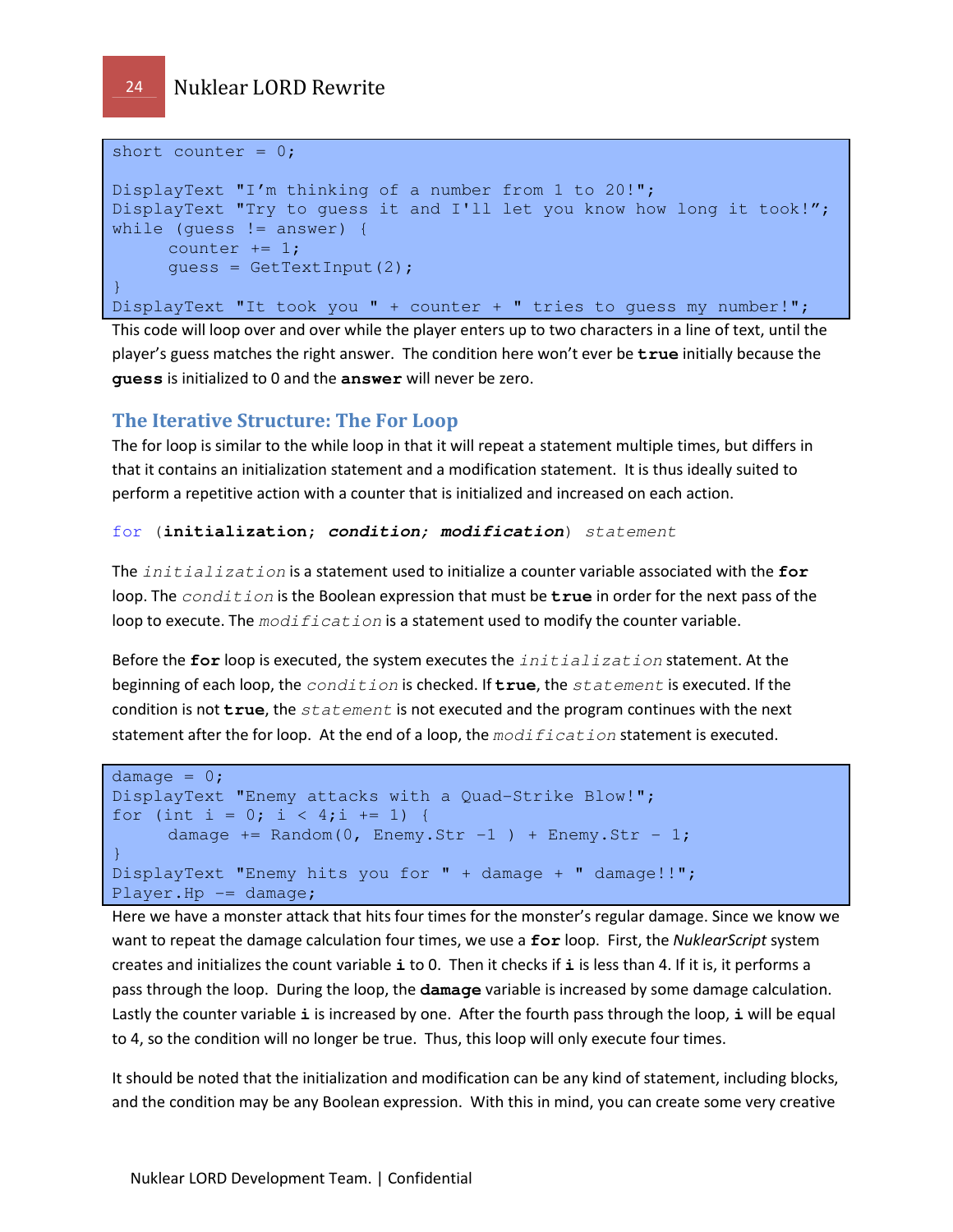constructs should the need arise, such as a battle that lasts only four rounds, or until one opponent suffers fatal damage. Perhaps there is also a poisonous gas that automatically lowers the player's strength every round the battle goes on?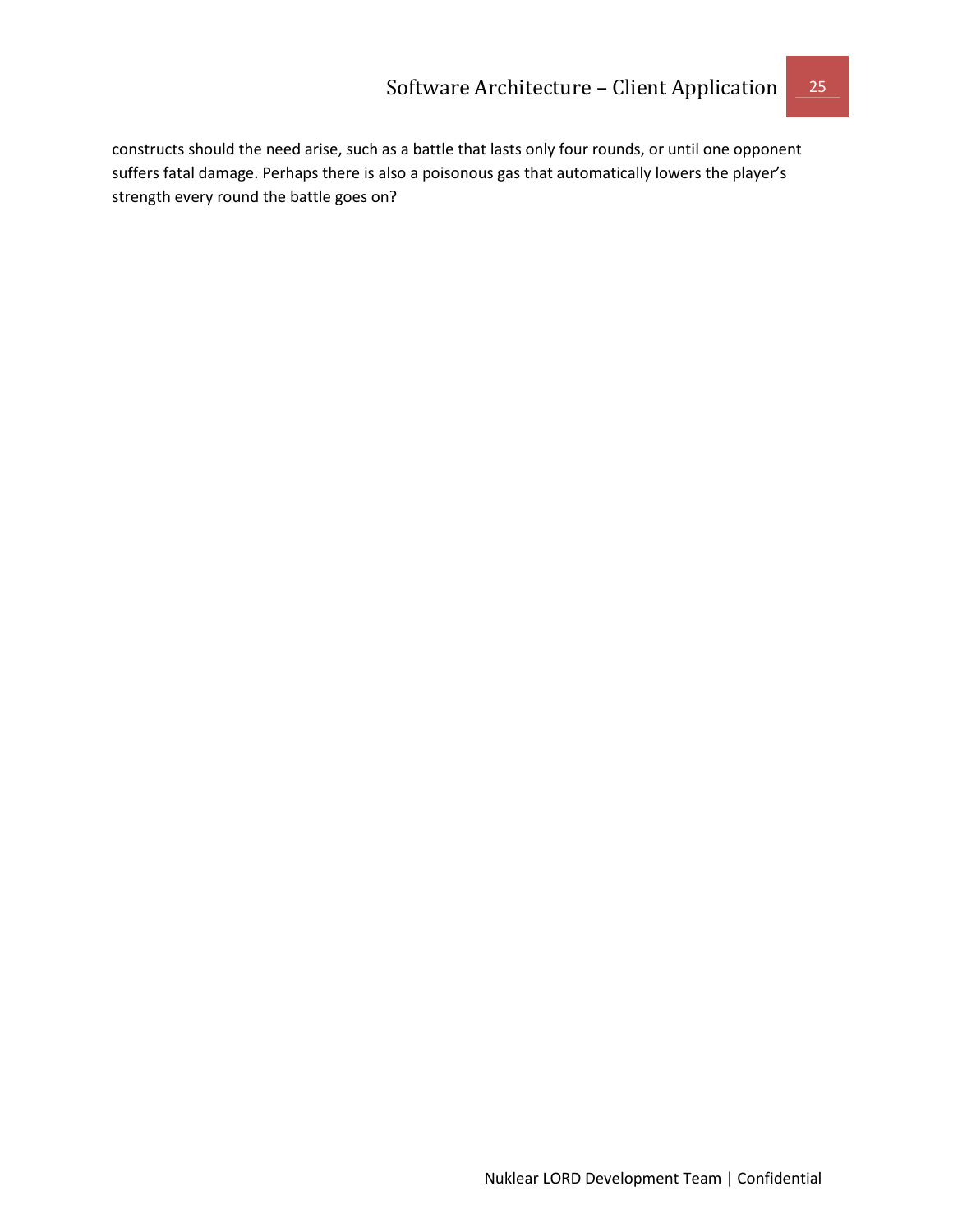### Functions

Functions are the backbone of the NuklearScript system. Almost all functionality is performed by executing functions. Functions are code units that may take zero or more parameters and return one or zero values.

#### Declaring functions

Functions are declared using the function keyword. Functions must be declared at the top level of code, meaning that you cannot declare a function within another function.

```
function type FunctionName(type paramName1, ...) statement
```
A function declaration begins with the keyword **function** followed by the return value type of the function. If a function does not have a return type, the **void** type is used. Next, the name of the function follows. The function name must be unique and it is case sensitive, meaning that correct upper and lowercase characters must be used every time the function is called. For example, **Function1** is a different function than **function1**. After the function name, a list of parameters is enclosed within parentheses. Each parameter declaration is composed of a variable type followed by the parameter name. Each parameter may be used like a variable within the function, however keep in mind that any modification done to them will not be done to the original variable passed into the function. Parameter are said to be passed by value. If a function has no parameters, an empty set of parentheses is used. After the parameter list, the statement that the function executes is found. This is nearly always a block.

Some example functions declarations, with their statements left blank for the time being:

```
function void DisplayCharmString(short charm) { ... } 
function int GetBaseDamage(short strength) { ... } 
function void NewDay() { ... } 
function long Power(int base, int exponent) \{ \ldots \}
```
### Examples of Functions

As you can see, a wide variety of functions is possible. Let's look at a more in-depth function declaration.

```
function int GetBaseDamage(short strength) { 
     return Random(0, Enemy.Str -1 ) + Enemy.Str - 1;
}
```
Here we have a function that takes one short integer as a parameter and returns an integer. This function takes as a parameter a strength value, and returns the base damage of a regular attack. Notice that the function itself calls another function called **Random**, which is a built-in function of the NuklearScript system. The **return** keyword is used to designate the value that will be returned by the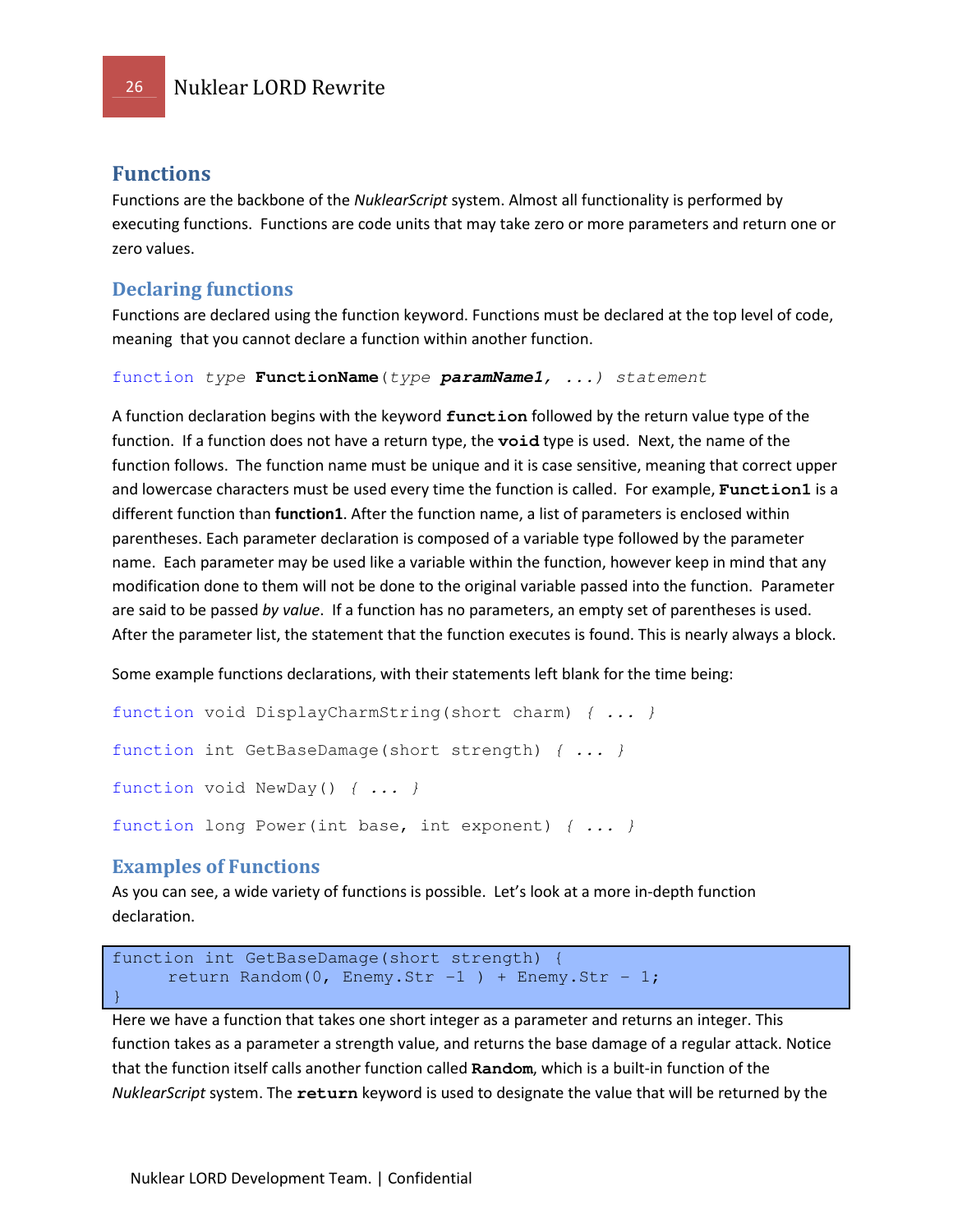function, and ends the function execution immediately. Now let's look at a different function declaration.

```
function void NewDay() { 
     Player.Alive = true; 
     Player.Hp = Player.MaxHp; 
      Player.ForestFights = Config.ForestFightsPerDay; 
      //Some other stuff goes here 
      if (!Player.Male){ 
             if (Player.Lays > 0 && Player.Lays > 5 * Player.Kids) { 
                  if (Random(1, 18) == 18) string gender; 
                        if (Random(2) == 0) gender = "boy";
                        else gender = "girl"; DisplayText "You give birth to a baby " + gender; 
      \{ \mathcal{A} \} and \{ \mathcal{A} \} and \{ \mathcal{A} \} .
             } 
      } 
      //More code would go here 
      if (Player.Inn) { 
             DisplayText "You awake, well rested from your stay."; 
      } 
      else { 
             DisplayText "You wake up in the field, well rested."; 
      } 
      Player.LastDayPlayed = Config.CurrentDay; 
}
```
Here we have a function intended to handle the start of a new day in our game world. The function in question does not return a value and takes no parameters. Instead, it merely modifies the player's data. You can also see a variety of nested conditional statements, which determine the actions that will be performed.

This function has no return statement. If a function has no value to return, a return statement is unneeded. However, if you wish to stop a function's execution early, you may use a return statement to do so, as in this example:

```
function void DragonSlain() { 
     if (!Player.Alive) { //Player is dead, so don't do anything. 
            return; 
     } 
      //Other code would follow, but is omitted for the example. 
}
```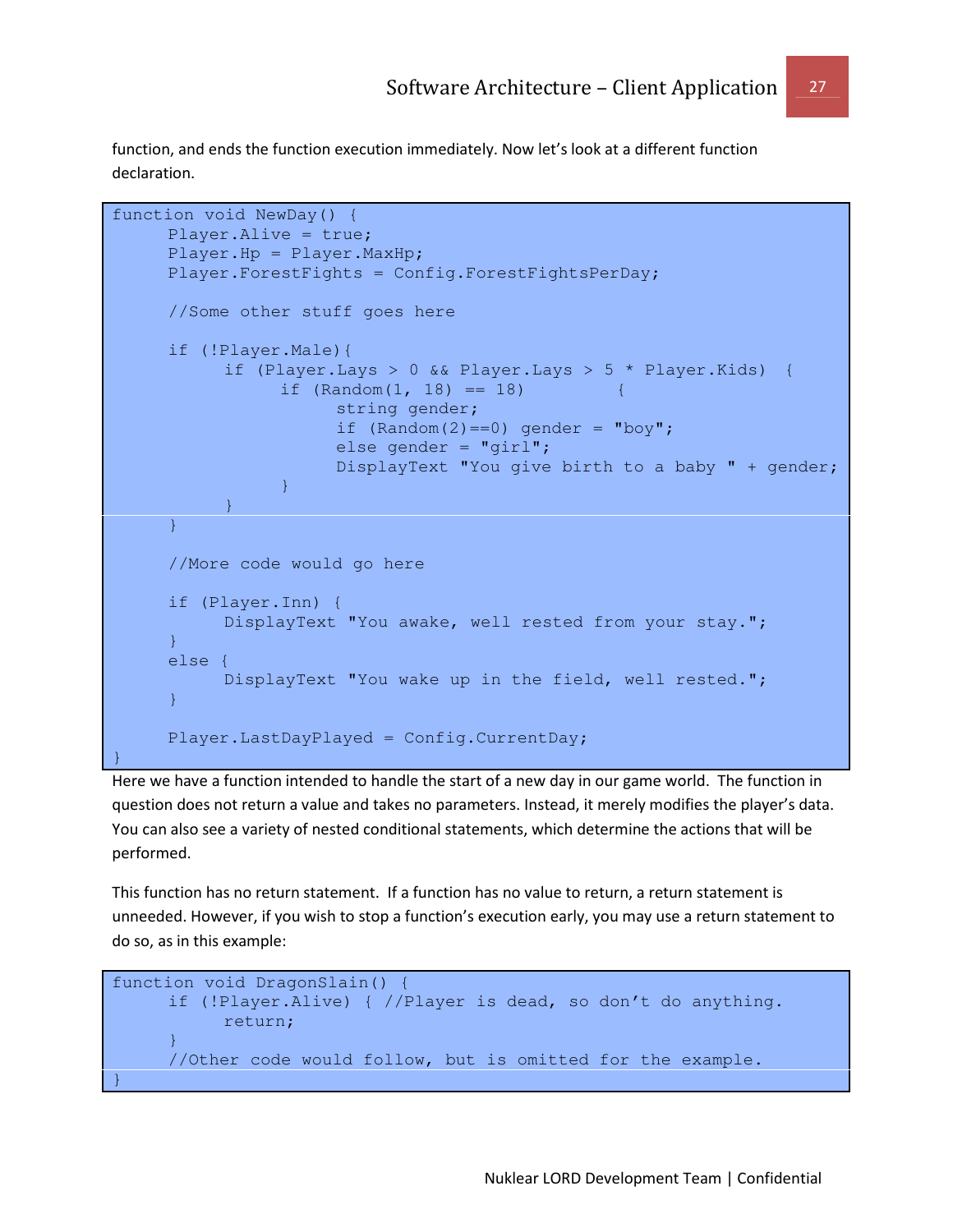As you can see, this function would normally perform more actions, but in the event that it is run when the player is dead, function immediately ceases instead.

### Calling Functions

Now that we know how to create functions, we can use them in other pieces of code, including other functions. A function must always be called with a parameter list, even if it has none. Functions with no parameters are called with an empty set of parentheses.

Functions with no return type may be called as a single statement, as in this example:

```
function void WriteLogHeader() { 
     int rand = Random(3);
     if (rand == 0) {
            WriteLog("The village is quite. No children are playing."); 
     } 
     else if (rand == 1) {
           WriteLog("You can feel the terror the beast inspires.");
     } 
     else if (rand ==2) {
          WriteLog("The tears of the widows fills the streets.");
     } 
     DrawFancyLine(); 
}
```
Inside this function, we have a function call to DrawFancyLine. Since it is a void function, it is executed as a single statement. DrawFancyLine takes no parameters, so we call it with an empty set of perentheses. We also have several calls to WriteLog, which is also a void function. As it takes a string as a parameter, we pass in a sting.

Functions that return a value may be called as part of an expression, as an expression themselves, or on a single line. Functions that are parts of an expression act as the value type they return. If a function returns a bool, then it may be used in any location a bool value is expected, whereas if it return an integer, it may be used in any location an integer value is expected.

Examining the previous example, we see a function call to **Random**, a built-in function of the NuklearScript system. Since the **Random** function returns an integer, it is used to initialize the value of the variable **rand**. Here, it is used to determine a random value from 0 to 2 (a range of 3 values). In the first function example in the Functions Section, you can see **Random** being used in a more complex expression.

As we mentioned, you can also call a function that has a return type as its own statement. In such a case, the return value is discarded. You might do something like this in a function that takes two parameters, displays some information or performs a calculation based on them, and then returns status code that may be positive or that may indicate an error. In some cases, you might want to check that error. In other cases you may simply want to perform the function's actions and do not care about the result.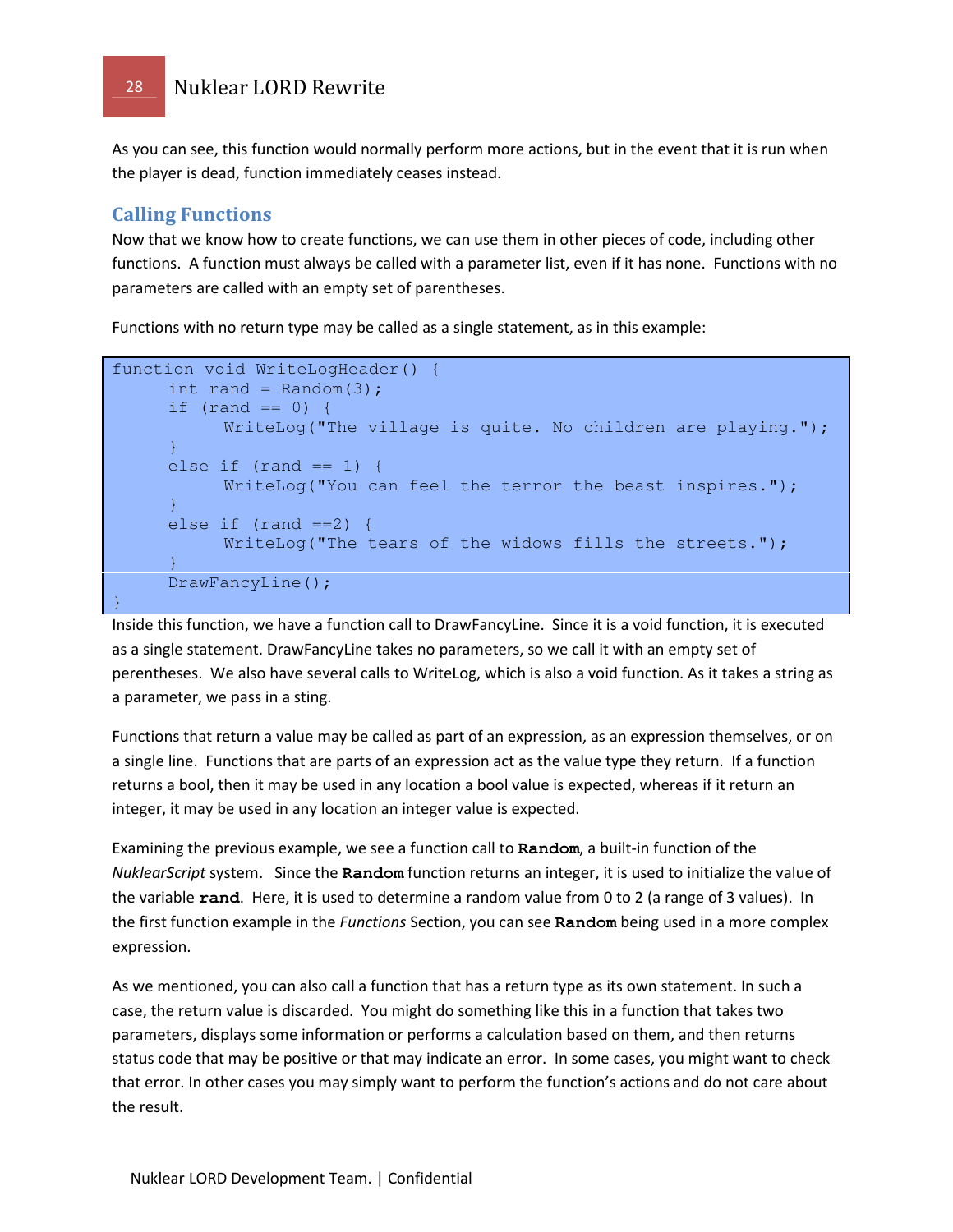### Locations

Locations serve as places, and are generally used to make menus in a game that represent a location, such as a town square.

### Declaring Locations

Declaring a **location** is done similarly to that of declaring a variable. One key difference is that locations must be defined at the top level of code, outside of all functions.

#### location location\_name;

The above code will add the **location** location\_name to the available locations. A **location** must be declared before it can be used. A **location** may be declared multiple times, though subsequent declarations are ignored.

### Location Properties

Now having a location is useful, but obviously a simple declaration is not sufficient. Obviously locations need to know what keys will trigger various menu items, how to display its menu, and other things. Each location has a set of properties that can be defined.

| <b>Property</b> | <b>Type</b>                              | <b>Meaning</b>                                                                                          |
|-----------------|------------------------------------------|---------------------------------------------------------------------------------------------------------|
| Name            | string                                   | Name of the <b>location</b> .                                                                           |
| Prompt          | string                                   | Prompt generated for this location.                                                                     |
| Keys            | string (read-only)                       | Generates a comma-seperated list of all valid, non-hidden key<br>commands for this location.            |
| SimpleMenu      | Universal string<br>Function             | String containing the menu for this location. Displayed only if<br>MenuFile is an empty string.         |
| MenuFile        | string                                   | File containing the menu for this location                                                              |
| MenuSection     | string                                   | Subsection of the MenuFile that contains the menu for this<br>location.                                 |
| Tests           | <b>Universal Test</b><br><b>Function</b> | Contains a list Universal Testing Functions that determine if the<br><b>location</b> should be entered. |
| Entry           | Universal<br>Function                    | Contains a list of Universal Functions that are executed upon entry<br>into this <b>location</b> .      |
| Exit            | Universal                                | Contains a list of Universal Functions that are executed upon                                           |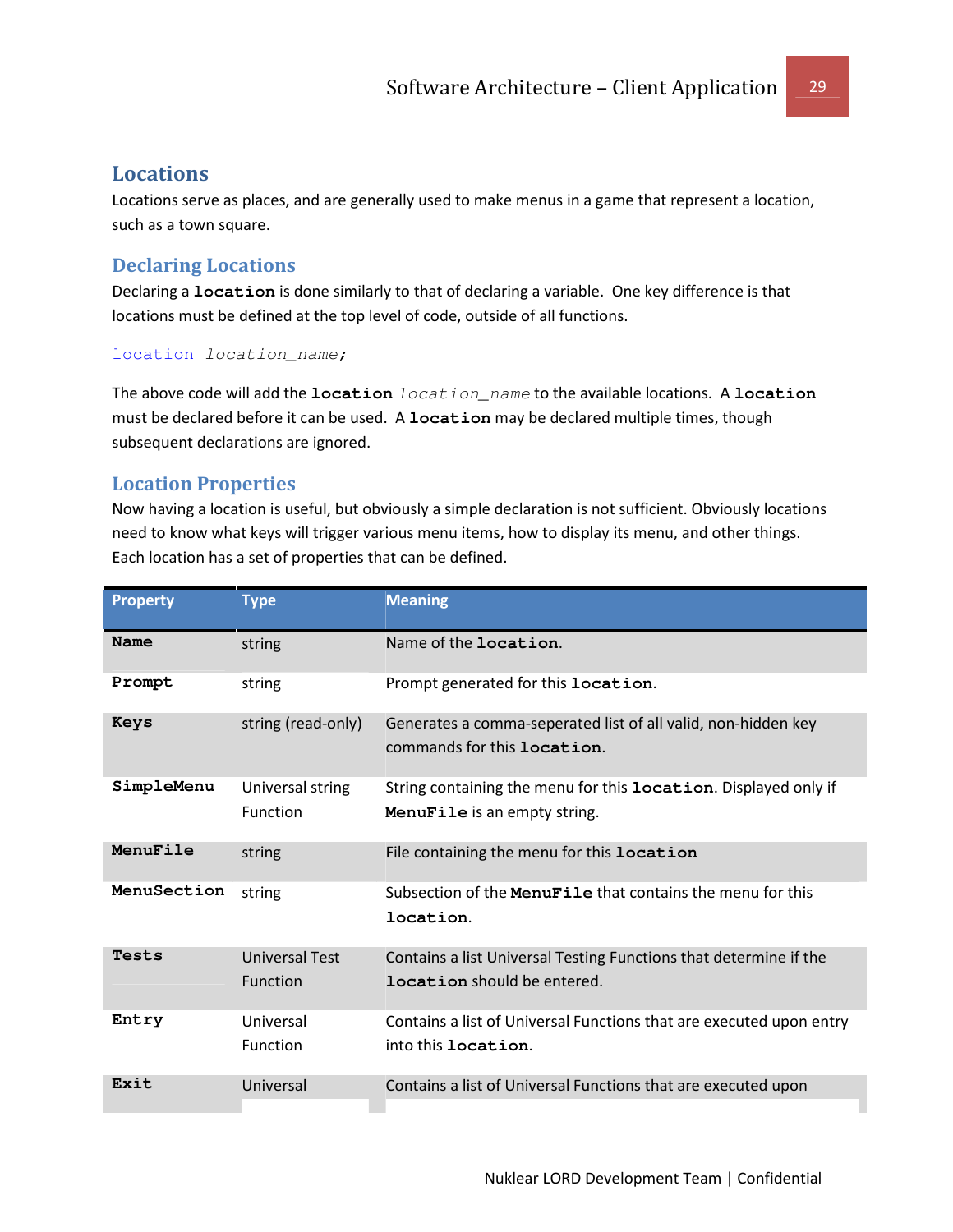|         | <b>Function</b>              | leaving this location.                                                                                                           |
|---------|------------------------------|----------------------------------------------------------------------------------------------------------------------------------|
| Actions | Universal<br><b>Function</b> | Contains a list of Universal Functions that are executed<br>continuously while waiting for a key press in this <b>location</b> . |
| Menu    | menuitem                     | Contains a list of menuitems that represent all possible selections<br>from this <b>location</b> .                               |

Each of these properties is set at the top level of code (usually right after the declaration). It is easiest to show some of them by example:

```
location useMage; 
useMage.Name = "** MAGICAL SKILLS **";
useMage.SimpleMenu = useMage_menu; 
useMage.Prompt = useMage_prompt; 
function string useMage_menu() 
\{return "`%" + useMage.Name + "\n\n`0" + Enemy.Name +
        "`2 looks confused as you sheath your " + 
             Player.WeaponName + "."; 
} 
function string useMage_prompt() 
{ 
      return "`5You have `%" + Player.MageUses + 
             "15Use Points. Choose. [`#Nothing`5] : "; 
}
```
At this point, the menu does no actions, and has no way to know what to do when you hit a key. However, we have set a few properties. We set the **Name** property, which is meant to be used as a display name for this location. In the very next line, we set the **SimpleMenu** property, which is used to create the menu display for the location. This takes a Universal String Function as its value, which is a function that returns a string and takes no prarameters. We also set the **Prompt** property to set the prompt that will be displayed after the menu and menu items are displayed.

### Menu Items

Speaking of menu items; we don't have any yet. Now is a good item to introduce the **menuitem**, which has the following properties:

| <b>Property</b> | Type   | <b>Meaning</b>                                                                  |
|-----------------|--------|---------------------------------------------------------------------------------|
| Key             | char   | Key pressed to use this option.                                                 |
| Text            | string | Text used to display this menu option. (Only if the menu uses a<br>SimpleMenu). |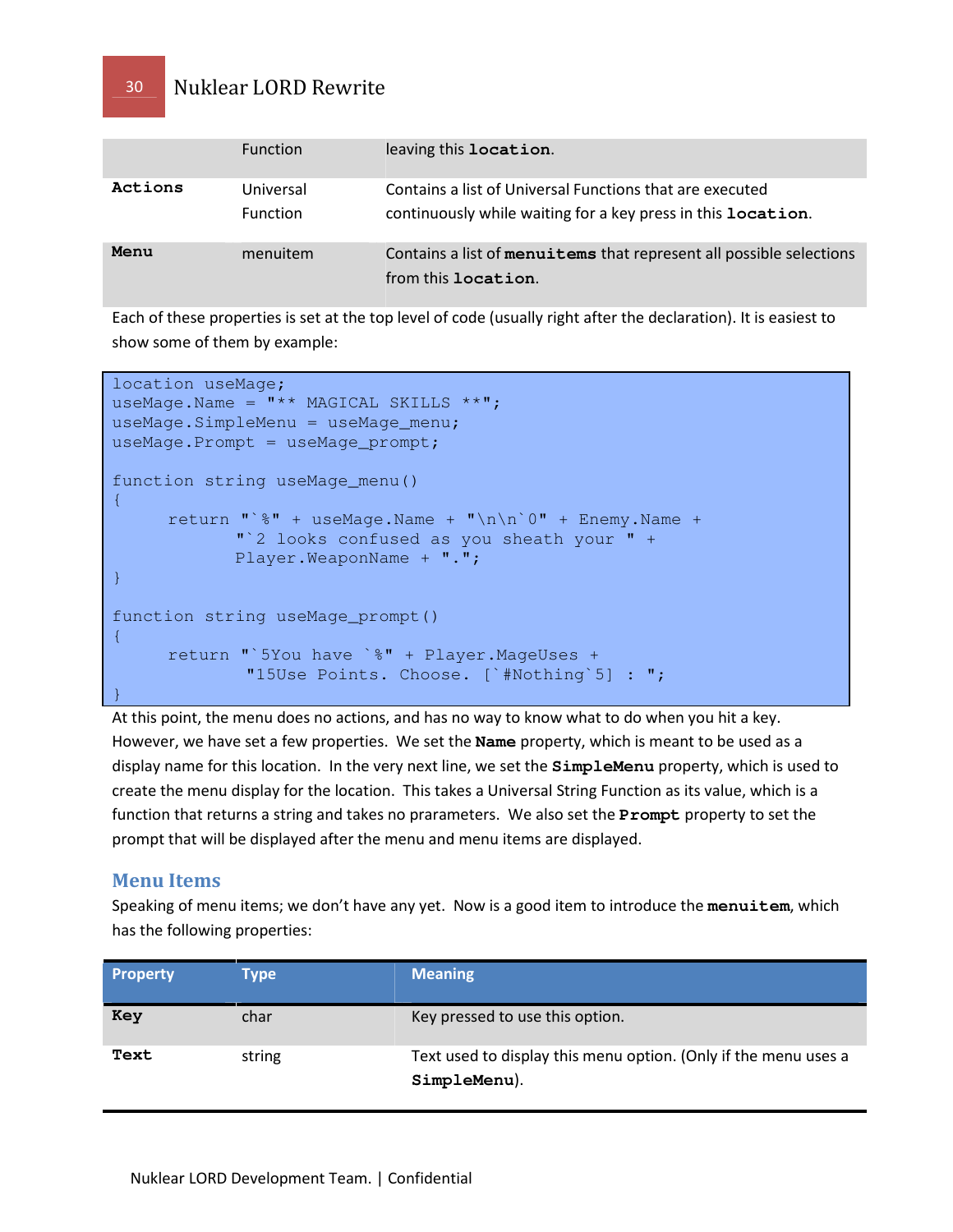| DisplayTest | UniversalTest      | A universal test function to determine if the menu item should<br>be displayed (SimpleMenu only);                                           |
|-------------|--------------------|---------------------------------------------------------------------------------------------------------------------------------------------|
| PromptTest  | UniversalTest      | A universal test function to determine if the menu item's key<br>should appear in the list of keys. (in a location's <b>Keys</b> property)  |
| AllowTest   | UniversalTest      | A universal test to determine if the menu item will be accepted.                                                                            |
| Refresh     | bool               | True if a location should re-enter the location upon returning<br>from this command, thus executing all entry actions. Defaults to<br>true. |
| Actions     | Universal Function | The functions that this menu item will execute.                                                                                             |

We create a **menuitem** using the following declaration:

#### menuitem gateway\_name;

Like **locations**, this is declared at the top level of code and may be declared multiple times. Only the first declaration is used. Let's create a one in the following example:

```
menuitem useMage V;
useMage_V.Key = 'V';
useMage_V.Text = \mathbf{u} \cdot \mathbf{5} (\mathbf{v} \cdot \mathbf{F}) anish (\mathbf{v} \cdot \mathbf{S}) and (\mathbf{v} \cdot \mathbf{S}) \mathbf{v};
useMage_V.Refresh = false; 
useMage_V.DisplayTest = useMage_V_Display; 
useMage_V.PromptTest = false; 
useMage_V.AllowTest = useMage_V_Allow; 
useMage_V.Actions += DoSkillVanish; 
useMage_V.Actions += LeaveLocation; 
function bool useMage_V_Display() 
\mathcal{L} return Player.MageSkill >= 4 && Player.MageUses >= 4; 
} 
function bool useMage_V_Allow() 
{ 
       return Player.MageUses >= 4; 
} 
function void DoSkillVanish(){ 
       Player.Vanish = true; 
}
```
Here we create a **menuitem** called **useMage\_D**. It is good form to label the menu items by the name of the menu they will belong two, followed by an underscore and then the key this item represents. Next we assign the key that this menu represents, using the **Key** property of the **menuitem**. We then set the prompt text we will use when displaying this item (only if the location's **MenuFile** property is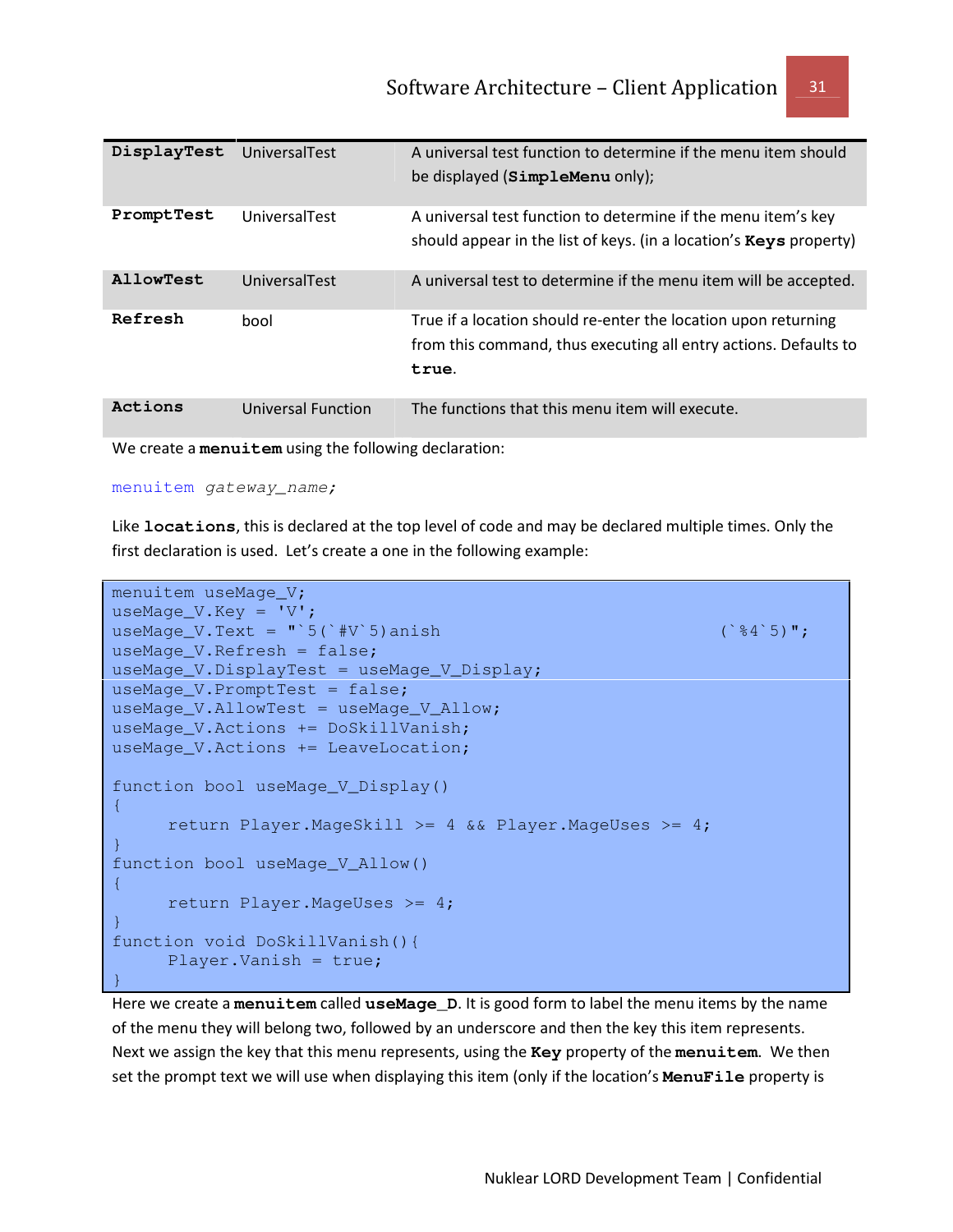not set) using the **Text** property. Finally, we set the **Refresh** property to false, so that upon return from this command, no entry actions will be done (which is trivial, since there are none).

Next, we set the **DisplayTest** property to equal the **useMage\_D\_Display** function. Now, whenever this menu item is displayed by the location, it will only appear in the display if **useMage\_D\_Display** returns a true value. In this case, when the player's skill points and mage uses are both greater than or equal to 4.

We set the **PromptTest** property equal to **false**. This means that the **location**'s **Keys** property will never list the key. We could also set it to **true** to make it always show the location. In effect, this means that these tests can accept a universal testing function or a **bool** value. All three kinds of tests behave this way, and default to **true**;

Lastly, we add the DoSkillVanish function to the actions, as well as the LeaveLocation function. The **Actions** property is a list of Universal Functions (void functions with no parameters) that are execture when this **menuitem**'s **Key** is pressed in the **location**. We add functions to the **Actions** property by using the **+=** assignment operator:

menuitem\_name**.Actions** += action\_name;

The above statement will add the function  $action\_name$  to the actions of menuitem\_name. You can also remove an action using the **-=** assignment operator instead of the **+=** assignment operator.

The LeaveLocation function is a built-in function of NuklearScript that informs the game that we will leave most recent location once we return to it from the menu item's execution.

### Adding Menu Items

Now that we can create menu items, we can add them to the **location**'s menu. Before we do that, however, it should be noted that the **Menu** property of a **location** has a few properties of its own.

| <b>Property</b> | Type | <b>Meaning</b>                                                                                                                                                      |
|-----------------|------|---------------------------------------------------------------------------------------------------------------------------------------------------------------------|
| Columns         | int  | Number of columns to use in a simple menu. Defaults to 1.                                                                                                           |
| Padding         | int  | Width of a column. If positive, will add extra spaces to the right.<br>If negative, will add extra spaces to the left. Defaults to 20.                              |
| Alignment       | int  | If zero, will center menu items on the screen. If negative, align<br>the menu items to the right. If positive, will align menu items to<br>the left. Defaults to 1. |

These properties define how the menu will display its items when the location is using the **SimpleMenu** and not the **MenuFile**.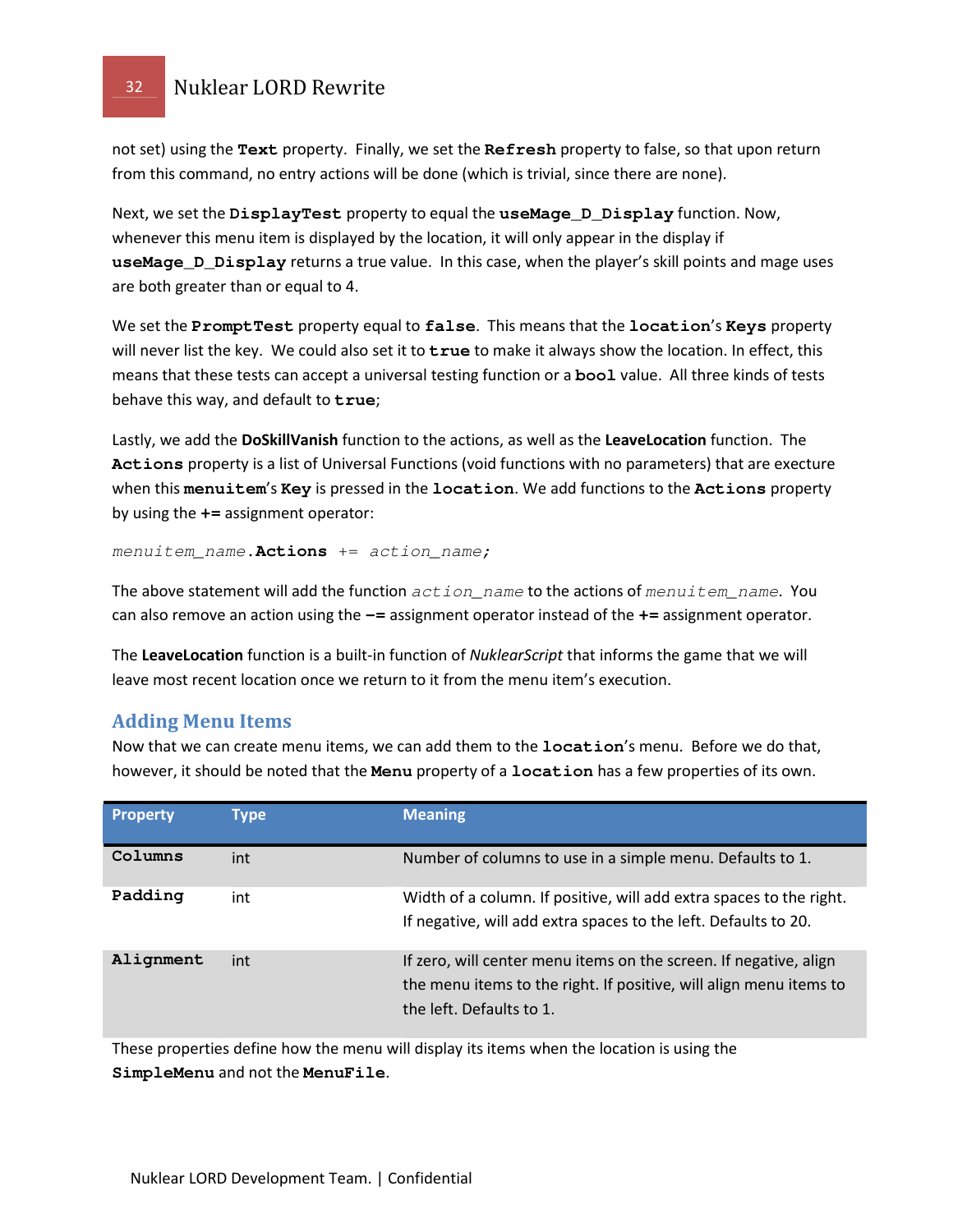**menuitems** can be added to a menu by using the **+=** assignment operator. Simply tack them on to the **Menu** in the order you wish them to be listed. The system will display them in the assigned order in both the simple menu display and in the **location**'s **Keys** property.

location\_name**.Menu** += menuitem\_name;

The above statement will add an item to the menu. You can also remove a menu item (a module may want to do this for some reason) by using the above statement with the  $-$ = assignment operator instead of the **+=** assignment operator. Let's revisit the useMage location.

useMage.Menu.Columns = 1; useMage.Menu.Padding =  $30;$ useMage.Menu.Alignment =  $1;$ useMage.Menu += useMage\_F; useMage.Menu  $+=$  useMage V; useMage.Menu  $+=$  useMage $_I$ ; useMage.Menu += useMage\_L; useMage.Menu += useMage\_S; useMage.Menu += useMage\_M;

Here we've added six menu items to our **Menu**, representing the various skills. Depending on skill amounts, we then might see the following when our player enters the **location**:



#### Location Tests and Actions

You may have noticed that our example does not use the **Entry**, **Exit**, or **Actions** properties. A simple location, such as the one we created for casting spells, probably won't need those. However, more traditional location uses, such as taverns or caverns will probably want to check things such as a player being dead, or not having some requirement to be there. Let's create a tavern.

```
location bcTavern; 
bcTavern.Name = "The Bloodcrow Tavern";bcTavern.Prompt = bcTavern_prompt; 
bcTavern.MenuFile = "dwModuleMenus.txt"; 
bcTavern.MenuSection = "BCTAV"; 
function string bcTavern_prompt() { 
     return "`5" + bcTavern.Name + "`7 (? for menu) \n" +
```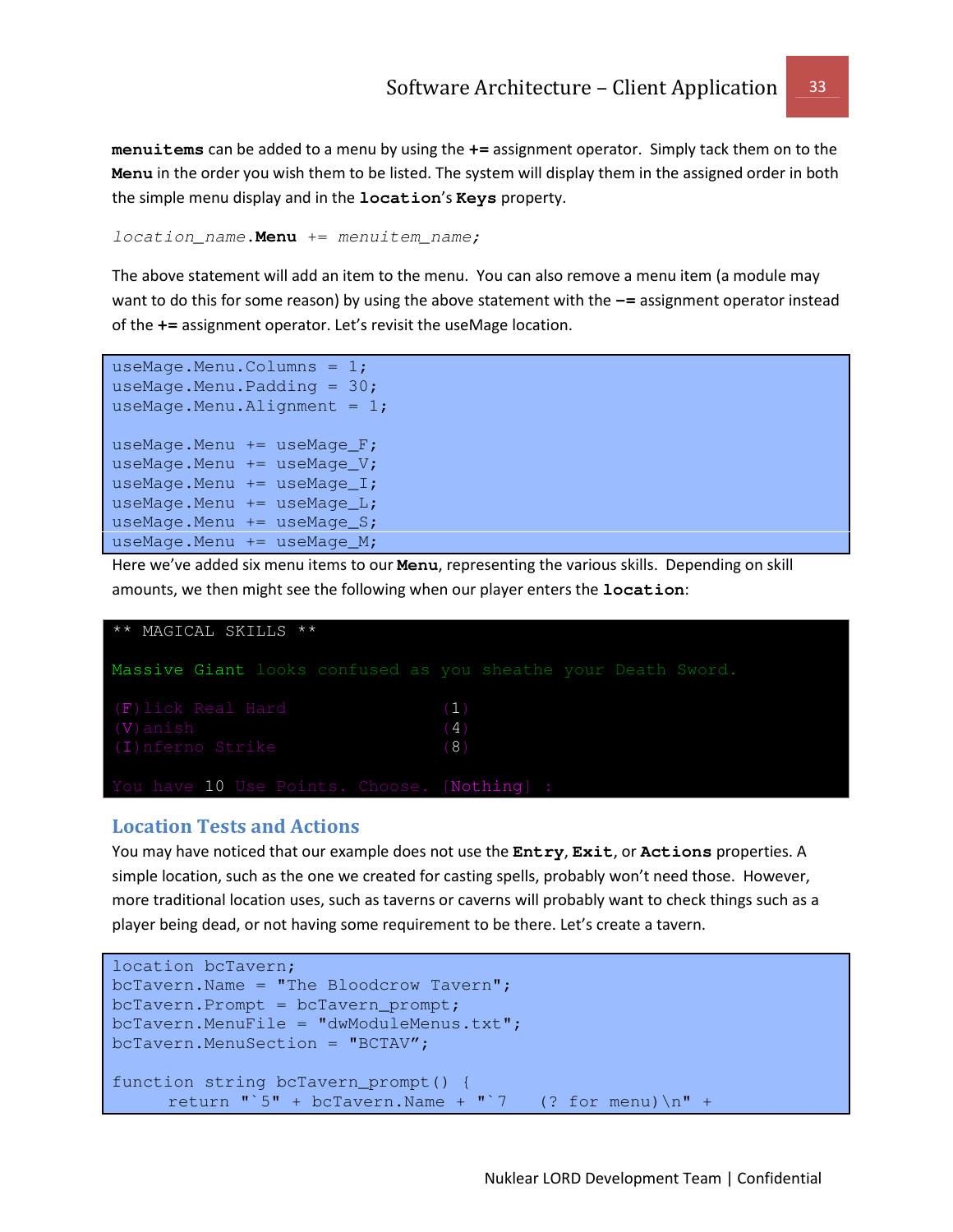```
"\hat{ }7(" + bclavern.Keys + ")\n\hat{ }r + "`2Your desire, `0" + Player.Name + 
"\ 2? \ \ + Config.TimeLeft + "\ 2] : ";
```
Here we've created a little tavern. We use the section BCTAV from the dwModuleMenus.txt file as our menu, so no **SimpleMenu** property needs to be set. This will display everything after @#BCTAV and everything before the next @# combination in that file and use it as the menu's display. The prompt will be shown as normal. Let's say that we add some menu items later on, since they aren't important for this discussion. Let's also say it's a pretty rough place with mean patrons that requires you to have a special pass to enter. How might we do this?

#### Validity Tests

Let's start with the validity test. Validity tests are used to test whether a player can enter or remain at a location. Each validity test is a **bool** function with no parameters. If any validity test returns **false**, the player will not enter (or remain in) the **location**. All validity tests will run, regardless of whether or not a previous test failed or passed.

location\_name**.Tests** += test\_name;

The above statement will add the validity test  $test\_name$  to the tests of  $location\_name$ . You can also remove a validity test using the **-=** assignment operator instead of the **+=** assignment operator.

```
bcTavern.Tests += bcTavern_CheckPass; 
function bool bcTavern_CheckPass() { 
     if (Player.HasBctPass) { 
                  DisplayText "Looks like you're legit, kid."; 
      } 
     } 
     else { 
           DisplayText "Scram kid. You're not wanted here."; 
            return false; 
     } 
}
```
Now, whenever we enter the tavern, it'll check for the player's pass. If he has it, they'll let him know he's legit, and the function will return true, allowing this test to pass. If not, they'll let him know he's not wanted and return false, resulting in the player being kicked out of the location.

We have one problem, however: Since validity tests are run constantly while waiting for a key press, the player will be spammed with hundred of "Looks like you're legit, kid" messages. We obviously don't want this behavior and luckily there is a way around it.

The **Player** object has a special property called **CurrentLocation** that returns the name of the current **location**. When first trying to enter the location, we are not yet in the **location**. Therefore the first time we run the validity tests, we aren't yet in the bcTavern **location**. We can therefore use this code to only display text on the initial validity test:

}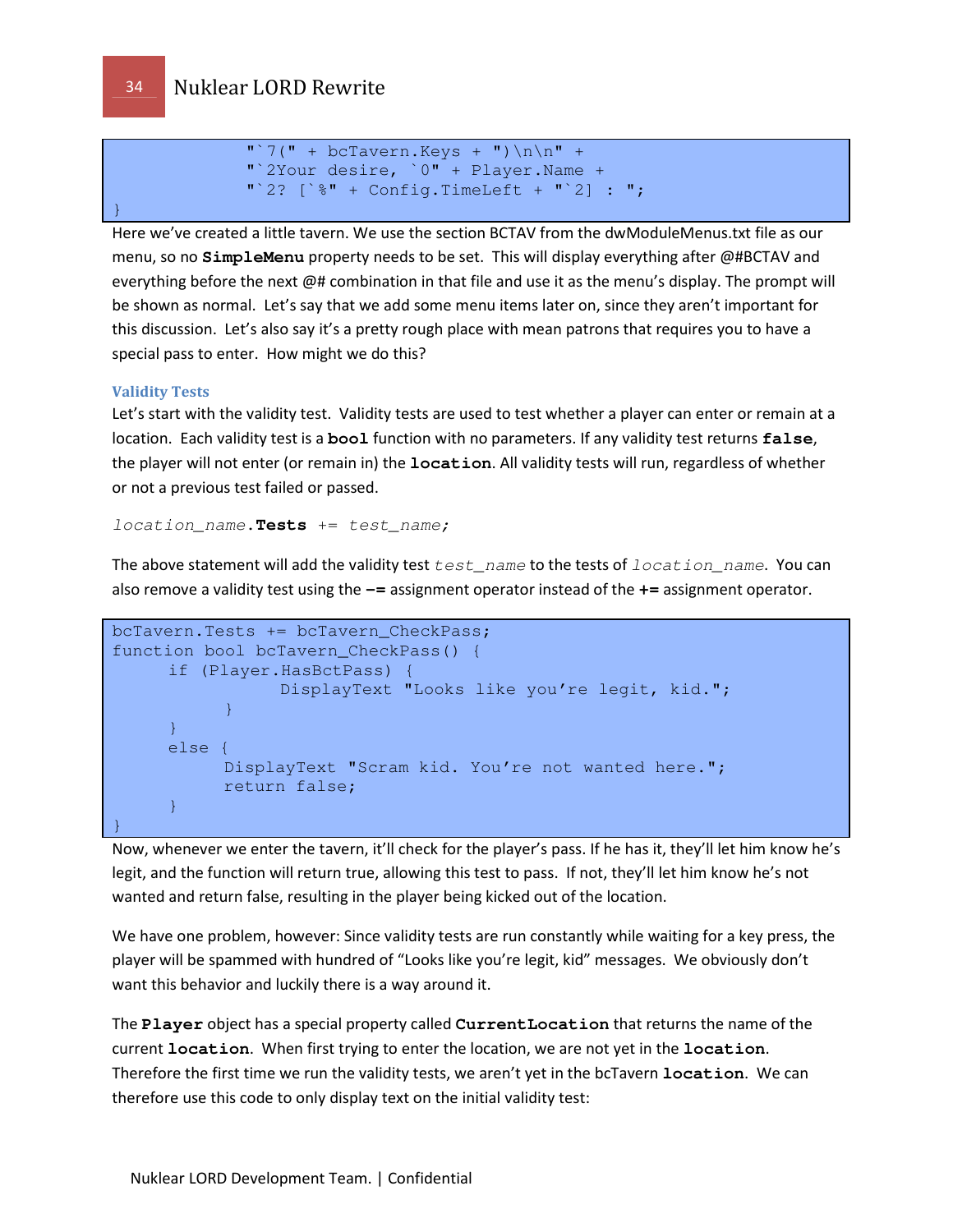```
bcTavern.Tests += bcTavern_CheckPass; 
function bool bcTavern_CheckPass() { 
     if (Player.HasBctPass) { 
            if (Player.CurrentLocation != "The Bloodcrow Tavern") { 
                  DisplayText "Looks like you're legit, kid."; 
             } 
            return true; 
      } 
     else { 
            DisplayText "Scram kid. You're not wanted here."; 
            return false; 
      } 
}
```
We don't need to check the current location in the false case since whenever it is false, we'll be leaving the location. Also should the player lose his pass while in the bar, we want him to be kicked out right away. Of course, since this is a rough place, we want to rough up the player a bit, and maybe have them lose their pass when they come in certain situations. The next subsection tells us how we might do that.

#### Entry Actions

Whenever a **location** is entered, all entry actions will be executed in the order they were added. Entry actions are void functions with no parameters. Entry actions will also be executed after a menu item's actions are executed if the Refresh property of that menu item is set to true. To add an entry action, we use the **+=** assignment operator:

location\_name**.Entry** += action\_name;

The above statement will add the entry action  $action\_name$  to the entry actions of location\_name. You can also remove an entry action using the **-=** assignment operator instead of the **+=** assignment operator.

```
bcTavern.Entry += bcTavern_RoughUp; 
bcTavern.Entry += bcTavern_ThiefPass; 
function void bcTavern_Roughup() { 
      if (Player.Level > Random(1,12) { 
            DisplayText "A burly bar patron punches you…"; 
            DisplayText "You fall on some broken glass!"; 
           int damage = PlayerHp * Random(10, 50) / 100; Player.Hp -= damage; 
            DisplayText "You take " + damage + " damage!"; 
     } 
} 
function void bcTavern_ThiefPass() { 
     if (Player.Class == 1) return; //Player is a thief.
     if (Random(1,112) > Player.Lavel + 100) DisplayText "Suddenly your pass is missing!"; 
            DisplayText "You see a small thief scuttle away.";
            Player.HasBctPass = false;
```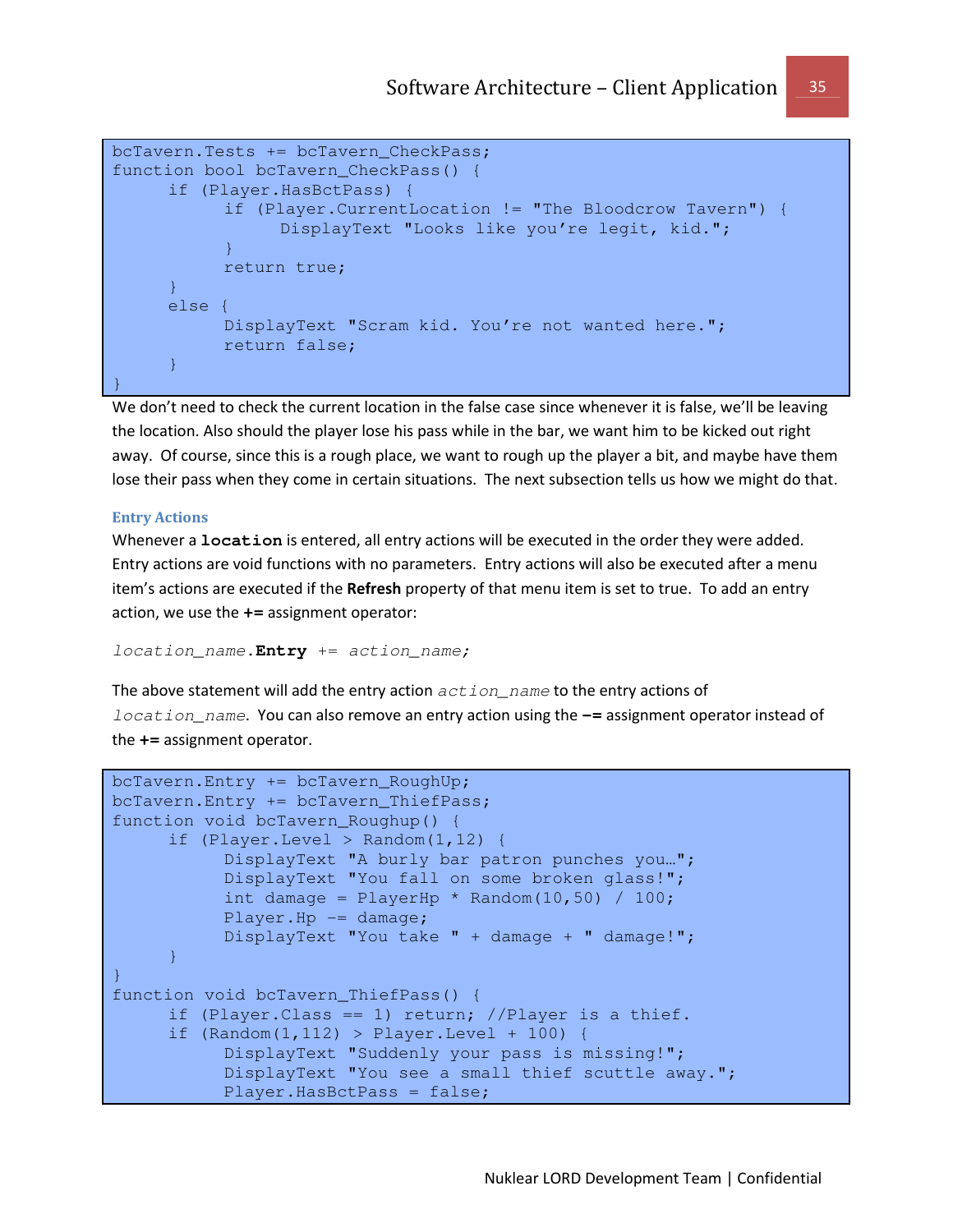}

Now we have two entry functions. The first one will randomly cause a tavern patron to hurt the player, with low level players at higher risk, and level 12 or higher player completely safe. At a small chance, the second will randomly cause any non-thief player to have their tavern pass stolen, dependant upon player level again. An unlucky player might have both happen! Sometimes we'll want to also do something when a player exits the **location**. To find out how, read on.

### Exit Actions

Whenever a **location** is exited, all exit actions will be executed in the order they were added. This occurs even if the player left due to a validity test, but only if the validity test failed after the player had entered the location. To add an exit action, we use the **+=** assignment operator:

location name. Exit += action name;

The above statement will add the exit action  $action\_name$  to the exit actions of  $location\_name$ . You can also remove an exit action using the **-=** assignment operator instead of the **+=** assignment operator.

#### Location Actions

Location actions execute repeatedly while waiting for a key press from the player. This is a good place to put actions such as checking for messages. . To add a location action, we use the **+=** assignment operator:

location\_name**.Actions** += action\_name;

The above statement will add the action  $action\_name$  to the location actions of  $location\_name$ . You can also remove an action using the **-=** assignment operator instead of the **+=** assignment operator.

### Entering a Location

Now that we know all about creating locations, how to we use them in-game? Entering a location is as simple as using the location's **Enter** command:

```
location_name.Enter;
```
The above statement can be called from within any function. When a location is exited, program flow will return to the line after the **Enter** command.

### Leaving a Location

To leave a location, simple use the **LeaveLocation** command from within any function. This signals the NuklearScript system to leave the most recent location as soon as menu command execution is complete.

}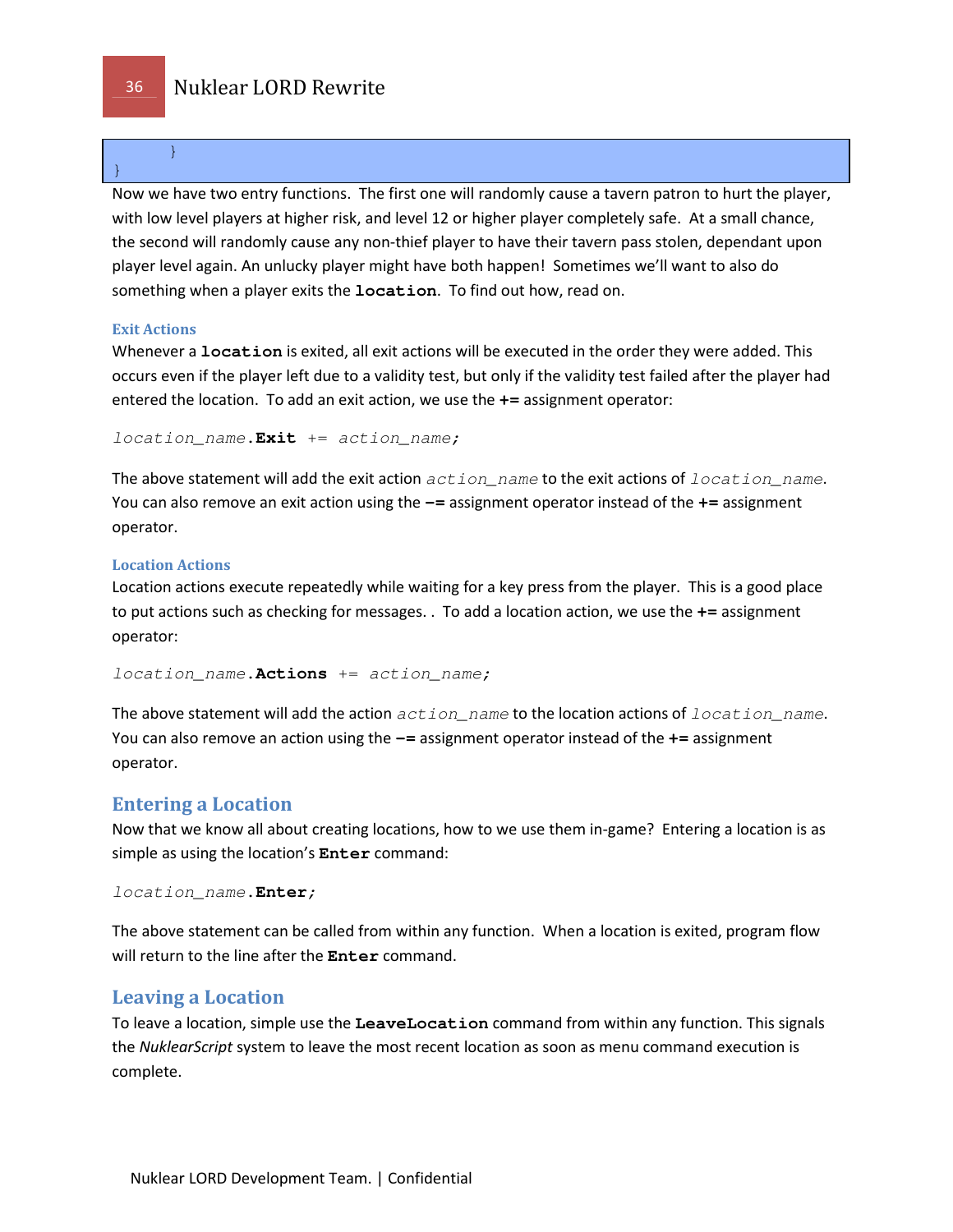### Location Execution Order

Locations are executed in the following order:

- 1. Call to location**.Enter**
- 2. Do all validity tests.
- 3. If tests all passed, do allentry actions. Otherwise, return to next line after the location**.Enter** command.
- 4. While waiting for a keypress, do the following:
	- a. Check if the LeaveLocation command was called. If so, do all exit actions and return to next line after the location**.Enter** command.
	- b. Test validity. If failed, do all exit actions and return to next line after the location**.Enter** command.
	- c. Do all location actions
- 5. Once a valid key is pressed, do the following:
	- a. Run all the menu item's actions
- 6. Once a menu item's actions are complete, do the following:
	- a. Check if the LeaveLocation command was called. If so, do all exit actions and return to next line after the location**.Enter** command.
	- b. Check if the menu item's Refresh property is true. If true, do all entry actions and start again at step 4. If false, start again at step 4.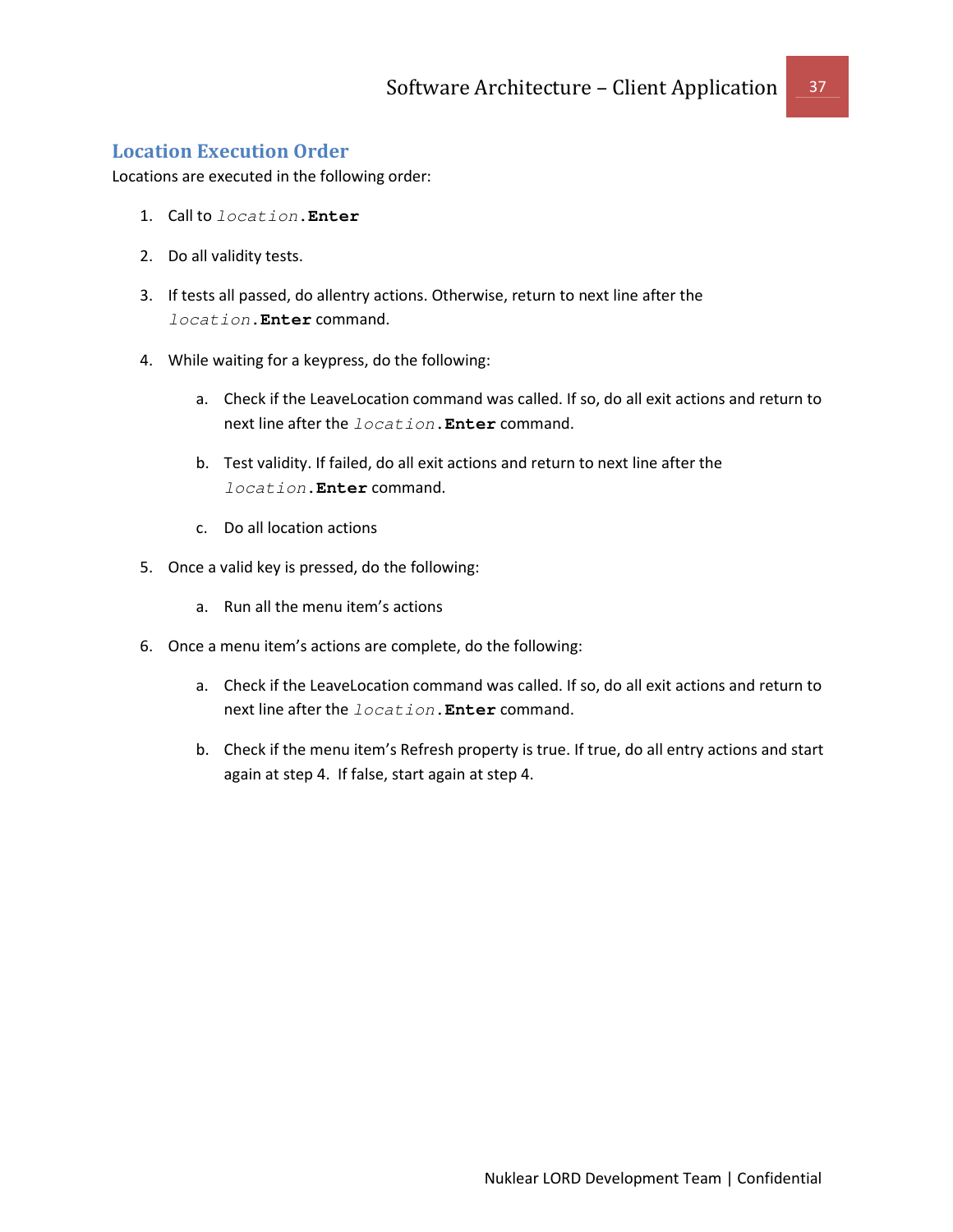### Game World Structure

The game world is composed of varying amounts of locations, functions, and commands, however to actual create a game world, we need the use of a special object: The **Game** object. This object has a few special properties. They are the **Game.MainMenu** location, and the **Game.EnterGame**, **Game.NewPlayer**, **Game.Maintenance**, and Game.ExitGame events.

| <b>Property</b> | Type                      | <b>Meaning</b>                                                                                                                                                 |
|-----------------|---------------------------|----------------------------------------------------------------------------------------------------------------------------------------------------------------|
| MainMenu        | <i>location</i>           | Special location that is the pre-entry menu for the game. Some<br>menuitem from this location must call the EnterGame<br>function.                             |
| EnterGame       | Universal Function        | Special function object that serves as the entry                                                                                                               |
| NewPlayer       | <b>Universal Function</b> | Special function object that acts to create a new player. This is<br>called by the <b>EnterGame</b> function object whenever the<br>player's New stat is true. |
| Maintenance     | Universal Function        | Special function object that is run once per game day, and is<br>meant to perform any game day maintenance actions.                                            |
| ExitGame        | Universal Function        | Special function that always executes as the last action of a<br>player's stay. Calling this will result in logging out the player.                            |

### A Simple Sample Game

Let's explore the game object by creating a very simple sample game.

```
playerstat int Level; 
playerstat int Hp; 
playerstat int MaxHp; 
playerstat int Strength; 
playerstat int Defense; 
playerstat int LastDayPlayed; 
playerstat int BattlesLeft; 
playerstat string Name; 
playerstat bool Alive; 
playerstat bool AtInn; 
configuration normal int CurrentDay "Current Game Day" = 0;configuration readonly int BattlesPerDay "Battles Per Day" = 25;
MainMenu.Name = "Main Menu"; 
MainMenu.SimpleMenu = mainmenu_menu; 
MainMenu.Prompt = mainmenu_prompt;
```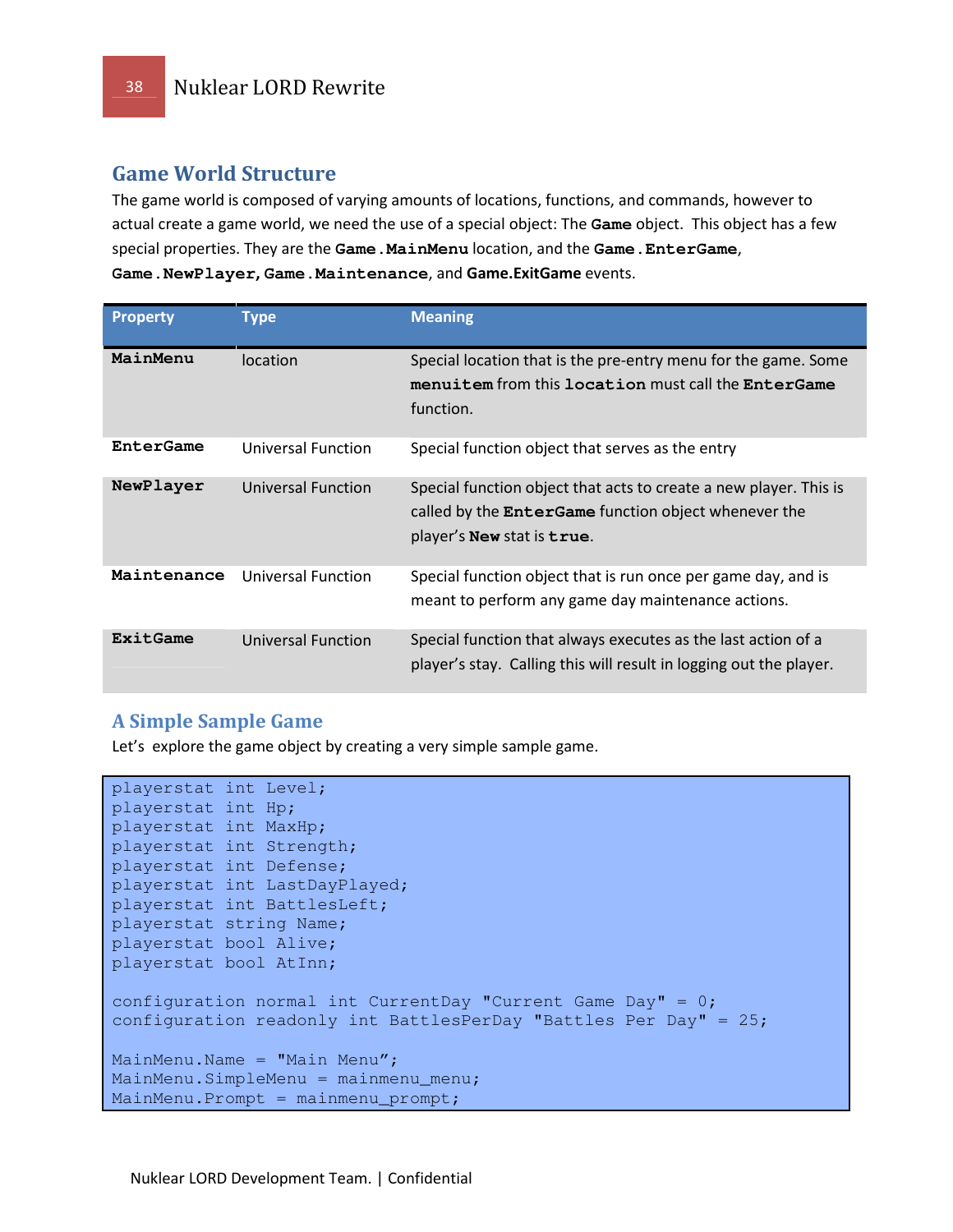```
MainMenu.Menu.Alignment = 0;function string mainmenu_menu() 
\left\{ \right. string m; 
     m = "Nuklear Test Game\n\nby Nuklear LORD Development Team\n\n" +
          "Version 1.0\n\times n";
     return m; 
} 
function string mainmenu_prompt() 
{ 
     return "What say you, hero? : "; 
} 
menuitem mainmenu_E; 
mainmenu_E.Key = 'V'; 
mainmenu_E.Text = "2('0E'2)nter The World";
mainmenu E.Refresh = false;
mainmenu_E.Actions += Game.EnterGame; 
menuitem mainmenu_Q; 
mainmenu_E.Key = 'Q';mainmenu_E.Text = "\,2(\,0) 2)uit like a scared dog";
mainmenu_E.Refresh = false; 
mainmenu E.Actions += LeaveLocation; //Effectively exits the game
//We could have also called Game.ExitGame here as it checks to see if 
//The player is online before actually running its functions. 
That just about does it for the simple main menu. We could have also 
added some entry, exit, or location actions, though the possibilities 
are limited (general instructions, a game story… possibly some ads). 
You can also do a validity test, but you have even less options there 
(perhaps you only allow 50% of the players to play on any given day, 
and will block all further entry once that occurs. 
function void MorePrompt() 
{ 
      DisplayText "`2<`0MORE`2>"; 
      char temp; 
     while (temp != '\r') {
            temp = GetKeyInput(false); //Gets a key, doesn't echo char. 
      } 
}
```

```
Game.NewPlayer += SampleNewPlayer;
```

```
function void SampleNewPlayer()
```
{

DisplayText "What ho, brave warrior!\n"; //Displays a string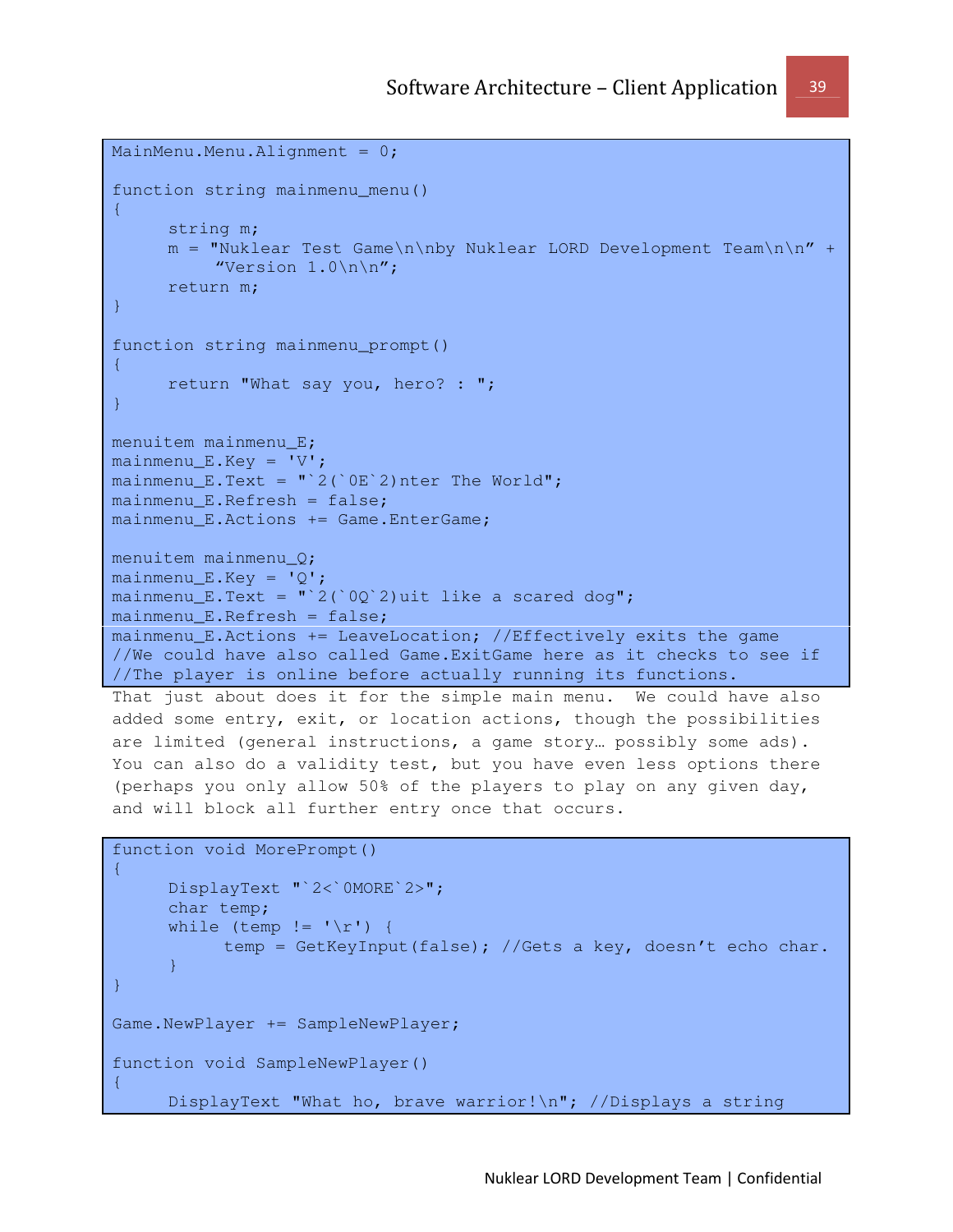```
MorePrompt(); //Calls the MorePrompt Function, declared above.
      ClearScreen(); //Clears the screen. 
      bool goodname = false; while (!goodname) { 
           DisplayText "Pray tell me your name.\n";
            string name = GetTextInput(-1); \frac{1}{1} -1 = No input limit
              if (StringSize(CleanString(name)) > 20) { 
                   Display Text "\nGods above! Your name is too long!\n";
\{ \mathcal{A} \} and \{ \mathcal{A} \} and \{ \mathcal{A} \} .
             else { 
                    goodname = true; 
                    Player.Name = name; 
\{ \mathcal{A} \} and \{ \mathcal{A} \} and \{ \mathcal{A} \} .
      } 
      Player.Alive = true; 
      Player.AtInn = false; 
      Player.MaxHp = 20;
      Player.Hp = Player.MaxHp; 
      Player.Strength = 15; 
      Player.Defense = 5; 
      Player.BattlesLeft = Config.BattlesPerDay; 
      Player.LastDayPlayed = Config.CurrentDay; 
      Player.Save;
```
Here we define a prompt used to break up text displays and requires the user to hit enter to continue, and then we add the **SampleNewPlayer** function to the **Game** object's **NewPlayer** event.

Inside the SampleNewPlayer function, we first display a greeting, followed by the prompt we made earlier, and then ask the player for a character name. We stick this is a while loop so we can check the length of the name and re-prompt for a new one if it is too long. Then we merely set a few initial stats and the function finishes.

**StringSize** is a built-in function that returns the number of characters in a string. **CleanString** is a built-in-function that returns a clean string, a string without any NuklearCodes in it (such as `2 for the green color, etc).

The **Game.NewPlayer** even is called from within the **Game.EnterGame** event; you cannot call **Game.NewPlayer** directly. Event though it is called from the Game.EnterGame even, it is often good to define the actions taken on a new player before figuring out what to do when any old player enters.

We call **Player.Save** at the end in order to ensure these stats are saved, as usually one of the first actions we add to **Game.EnterGame** is a Player.Load.

Note that we can add multiple functions to **Game.NewPlayer**, in the event that a module needs to have some actions performed when a new character is created.

}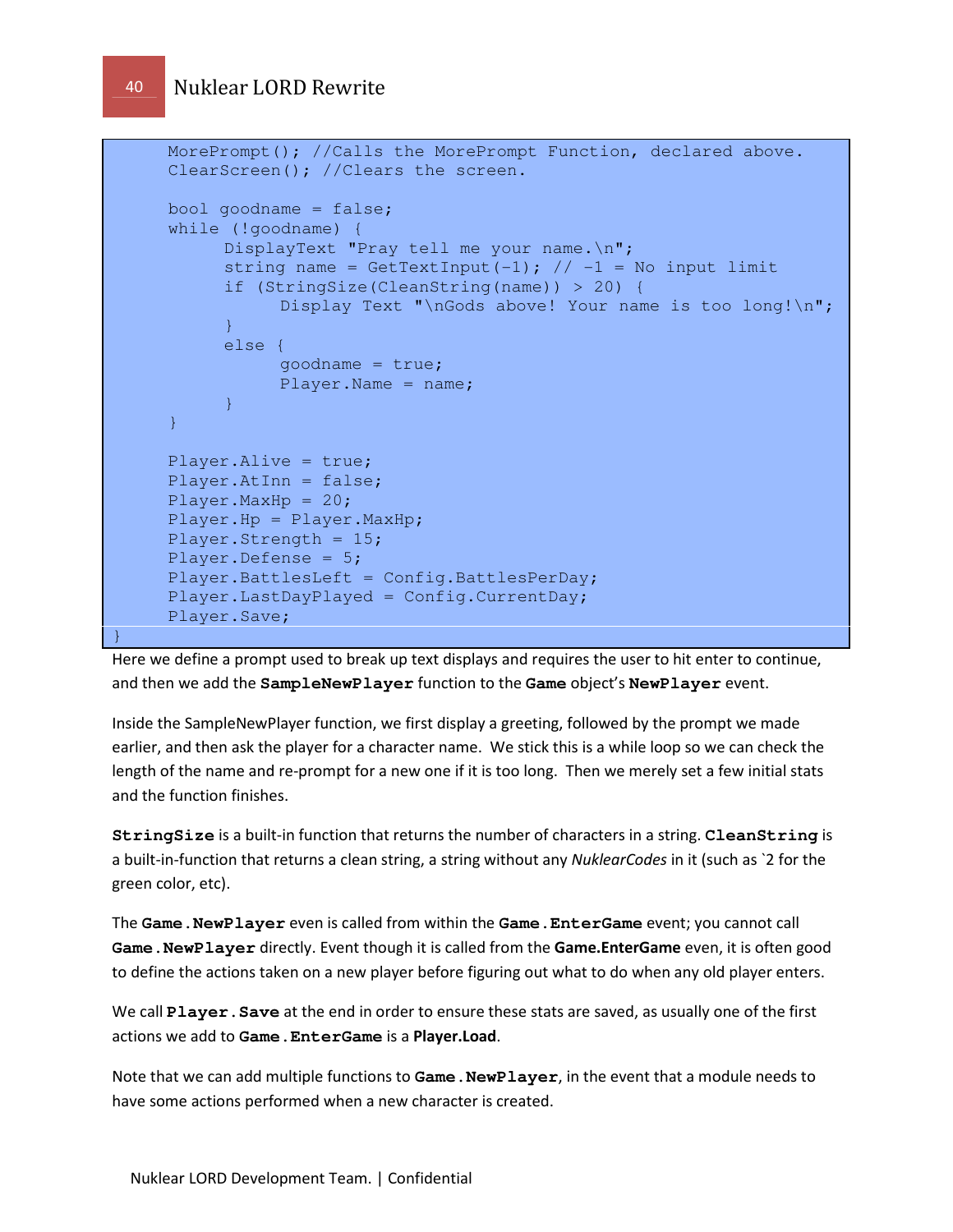```
Game.EnterGame += SampleEnterGame; 
function void SampleEnterGame () 
{ 
      Player.Load; 
       //First, we check if this player played today. If so, we do 
       //Some beginning of day things. 
      if (Player.LastDayPlayed < Config.CurrentDay) { 
             if (Player.AtInn) { 
                   //Split into two lines so it fits in this example: 
                   DisplayText "You wake up cheerful and refreshed" + 
                                 "after your stay at the inn!"; 
             } 
             else { 
                   DisplayText "You wake up cheerful and refreshed!"; 
\{ \mathcal{A} \} and \{ \mathcal{A} \} and \{ \mathcal{A} \} .
             Player.Alive = true; 
             Player.Hp = Player.MaxHp; 
             Player.BattlesLeft = Config.BattlesPerDay; 
             Player.LastDayPlayed = Config.CurrentDay; 
       } 
       //For all players entering the game, we do these things. 
       CheckMessages() //declaration omitted for this example. 
       //As game is developed, we might add more general entry 
       //things here. 
      //Lastly, we enter a location, the first real location 
      //the player will be interacting will for this game. 
       if (Player.AtInn) { 
             Player.AtInn = false; 
             Inn.Enter; //Enter the Inn location. 
      } 
       else { TownSquare.Enter; } //Enter the TownSquare location. 
}
```
Here we define our game entry function. First, we load the player data so that it is fresh. They we do a comparison between the player's last day played and the current game day. Then if this is the player's first time in today, we then set all the 'beginning of new day' stats for that player. Afterwards, we do some general operations that are done for all players when they enter, regardless of whether it is their first time in today. Lastly we dump them into one of two locations based on the playerstat **AtInn**. Some games may always start a player out in the same players, or may have several (or hundreds!) of possible starting locations, depending on how you want to program your game.

Note that **CheckMessages** is not a built-in function. We would likely develop some sort of character to character mailing system in our game, and this is meant to represent such a function.

Note that we can add multiple functions to **Game.EnterGame**, in the event that a module needs to have some actions performed when a player enters the game world.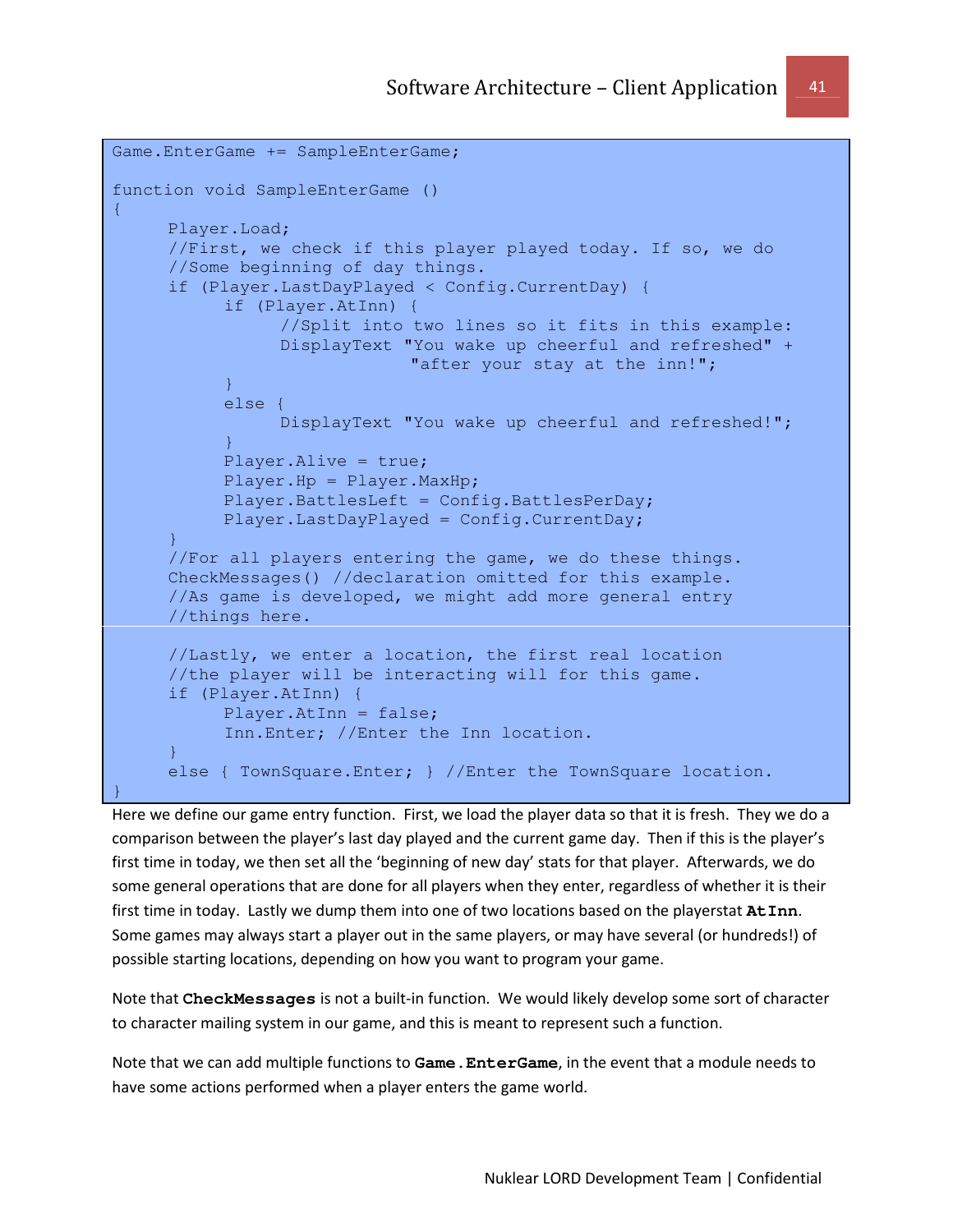```
function bool CheckDeath() 
{ 
     if (Player.Hp <= 0 || !Player.Alive) { 
           Player.Alive = false; 
           Player.Save; 
            Game.ExitGame; 
            return false; 
      } 
      return true; 
}
```
Here we have what will probably be the most common kind of validity test in any game. If we add this as a validity test to all our locations, we ensure that a dead player doesn't get to remain living. We save the player's stats for good measure as well. We return false as a matter of course in the dead condition, but it will never actually be called since **Game.ExitGame** will always end the game session.

Note that you can call Game.ExitGame at any time and the system will properly handle it. Thus you will want to craft your game exit functions to ensure that all data is properly saved.

```
Game.ExitGame += SampleExitGame; 
function void SampleExitGame () 
{ 
      //We might also clear any temporary stats here, or
      //store statistics about the game, etc. 
     if (Player.Hp \leq 0 || !Player.Alive) {
           Player.Alive = false; 
           Player.Save; 
       } 
}
```
Our exit game function looks almost the same as our **CheckDeath** function above, however it is important to note that **Game.ExitGame** will always be called in the event of a disconnection or if you reach the end of the **Game.EnterGame** function and so it is the last bastion of defense against unwanted exit conditions.

You would now, at this point in time, craft all your locations and any other stats and functions you need.

### Game Flow Order of Execution

Game Flow follows this order of execution:

- 1. Client connects to the server and sends login information.
- 2. Player object is initialized with empty data.
- 3. If login name is in the database, player **ID** is set and the **New** player stat is set to **false**. Otherwise, the **New** player stat is set to **true**.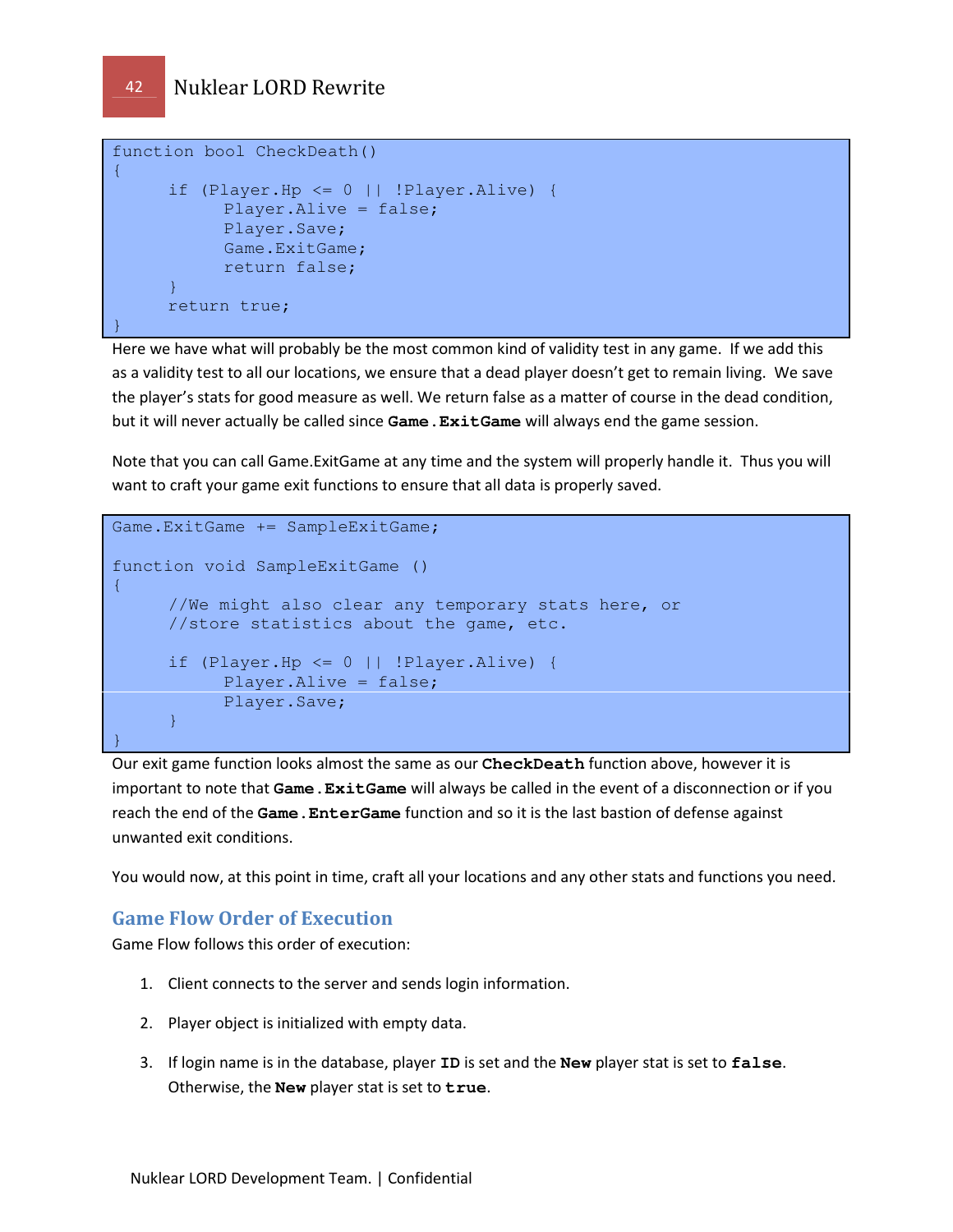- 4. **Game.MainMenu.Enter** is called.
- 5. System waits for **Game.EnterGame** to be called.
- 6. As the very first action in **Game.EnterGame**, if **Player.New** is true, **Game.NewPlayer** is called and all **NewPlayer** functions are executed in the order they were added.
- 7. After **Game.NewPlayer** excutes (if needed), all **EnterGame** functions are executed in the order they were added.
- 8. When the last **EnterGame** function ends, **Game.ExitGame** is called. All **ExitGame** functions are executed in the order they were added. **Game.ExitGame** may be called at any time. If a client disconnects, **Game.ExitGame** will automatically be called.

#### Maintenance Actions

Use the Game. Maintenance event to add functions that you want to run once every game day. The **Game.Maintenance** event is called at the time configured in the configuration application. Keep in mind that there is no **Player** object while running these functions. You can, however, use the **Enemy** object to load data from players. Any **location.Enter** commands will be ignored by the maintenance, as will any input commands.

```
Game.Maintenance += SampleMaintenance; 
function void SampleMaintenance () 
{ 
      //Things that must be done once per game day go here. 
}
```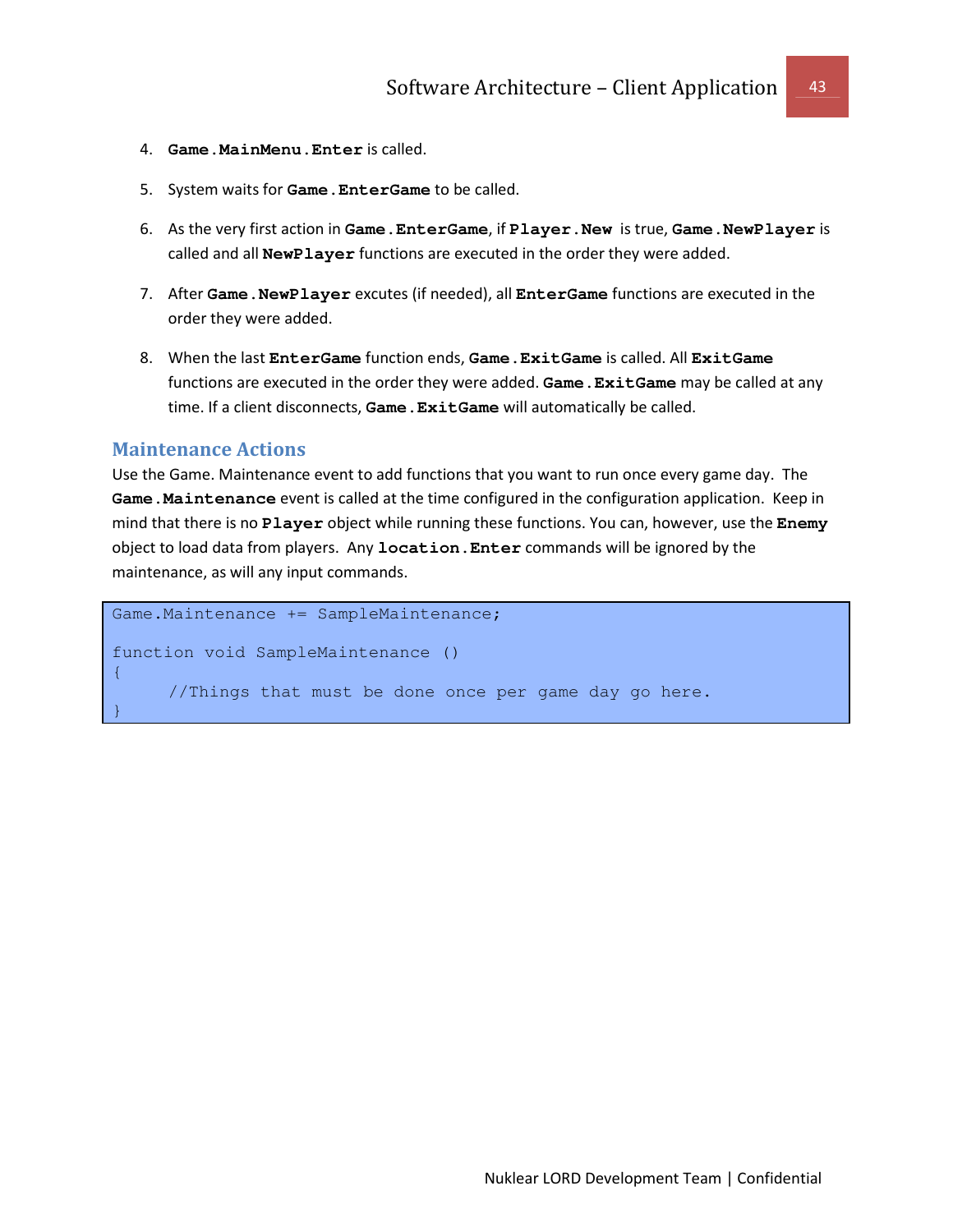### Gateways and Random Selections

Two special structures exist to make adding modules easier to add to the system. They are the gateway, which is a special kind of menu, and the random selection, which will randomly select a function from its list of functions.

### **Gateways**

Gateways are almost identical to locations. However they only have the following properties:

| <b>Property</b> | <b>Type</b>                       | <b>Meaning</b>                                                                                                          |
|-----------------|-----------------------------------|-------------------------------------------------------------------------------------------------------------------------|
| Name            | string                            | Name of the gateway.                                                                                                    |
| Prompt          | string                            | Prompt generated for this gateway.                                                                                      |
| Header          | Universal string<br>Function      | String containing the menu for this gateway. Displayed only if<br>HeaderFile is an empty string.                        |
| HeaderFile      | string                            | File containing the header for this gateway                                                                             |
| HeaderSection   | string                            | Subsection of the HeaderFile that contains the menu for this<br>gateway.                                                |
| Tests           | <b>Universal Test</b><br>Function | Contains a list Universal Testing Functions that determine if the<br>gateway should be entered.                         |
| Entry           | Universal<br><b>Function</b>      | Contains a list of Universal Functions that are executed upon<br>entry into this gateway.                               |
| Exit            | Universal<br>Function             | Contains a list of Universal Functions that are executed upon<br>leaving this gateway.                                  |
| Actions         | Universal<br>Function             | Contains a list of Universal Functions that are executed<br>continuously while waiting for a key press in this gateway. |
| Gates           | Universal<br>Function             | Functions to be added as menu items.                                                                                    |
| KeyColor        | char                              | Character representing the color to use for the key indicators of<br>the gateway menu.                                  |
| BubbleColor     | char                              | Character representing the color to use for the parentheses<br>around the key indicators of the gateway menu.           |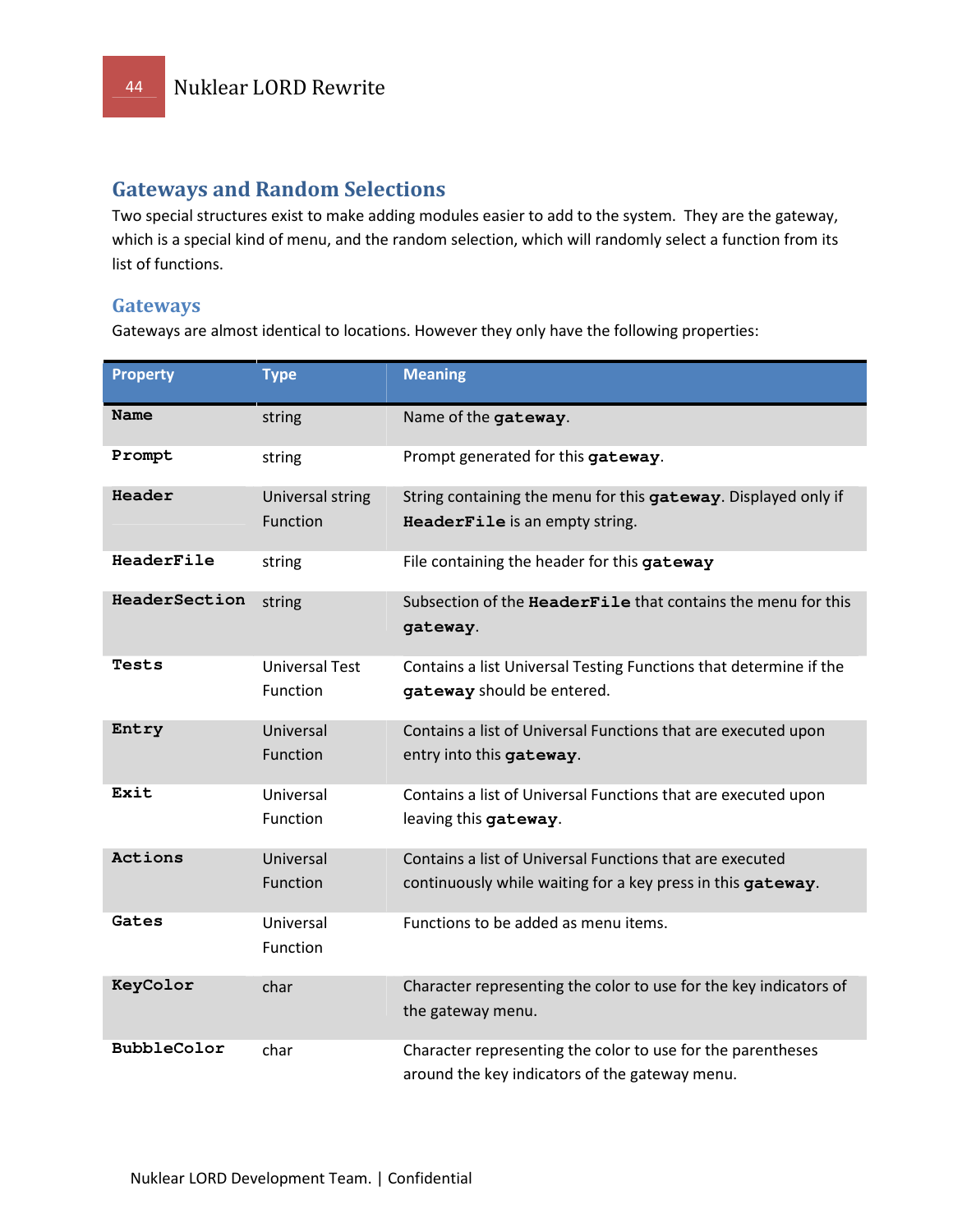To declare a gateway, use the following as a top level code statement:

gateway gateway\_name;

The **Header** Property behaves the same as the **SimpleMenu** property of a location. **HeaderFile** and **HeaderSection** are similar to the **MenuFile** and **MenuSection** properties of a location, however they should not include the menu item descriptions, merely the header displayed before the options.

Gateways are meant to be used as hubs to travel between regions in a game, or to allow for one place when extra modules are built off of. As such, when you add functions to the **Gates**, they are numbered from 0 to 9, then A to Z (Attempting to add more than 36 will result in an error).

To add a gate to the **gateway**, use the following command, which should be done at the top level of code:

gateway\_name**.Gates.Add(**function\_name**,** string\_description);

The string description the name you wish to appear when the gateway menu is displayed.

To remove a gate from the **gateway**, use its remove command:

```
gateway_name.Gates.Remove(function_name);
```
This will remove the function from its list of gates.

As an example of a gateway in action, let's say a player has made three add-on regions to his game as new modules. He wants them all to be access by a gateway he called, "Other Regions." He might build the **gateway** like this:

```
gateway otherRegions; 
otherRegions.Name = *** OTHER REGIONS ***";
otherRegions.Header = otherRegions header;
otherRegions.Prompt = otherRegions _prompt; 
otherRegions.Tests += CheckDeath; 
otherRegions.Actions += CheckMessages; 
otherRegions.KeyColor = '%'; 
otherRegions.BubbleColor = '9'; 
function string otherRegions _header() 
\left\{ \right.return "`%" + otherRegions.Name + "\n\n"
function string otherRegions _prompt() 
{ 
      return "`2Where shall you venture, `0" + Player.Name + "12? : "; 
}
```